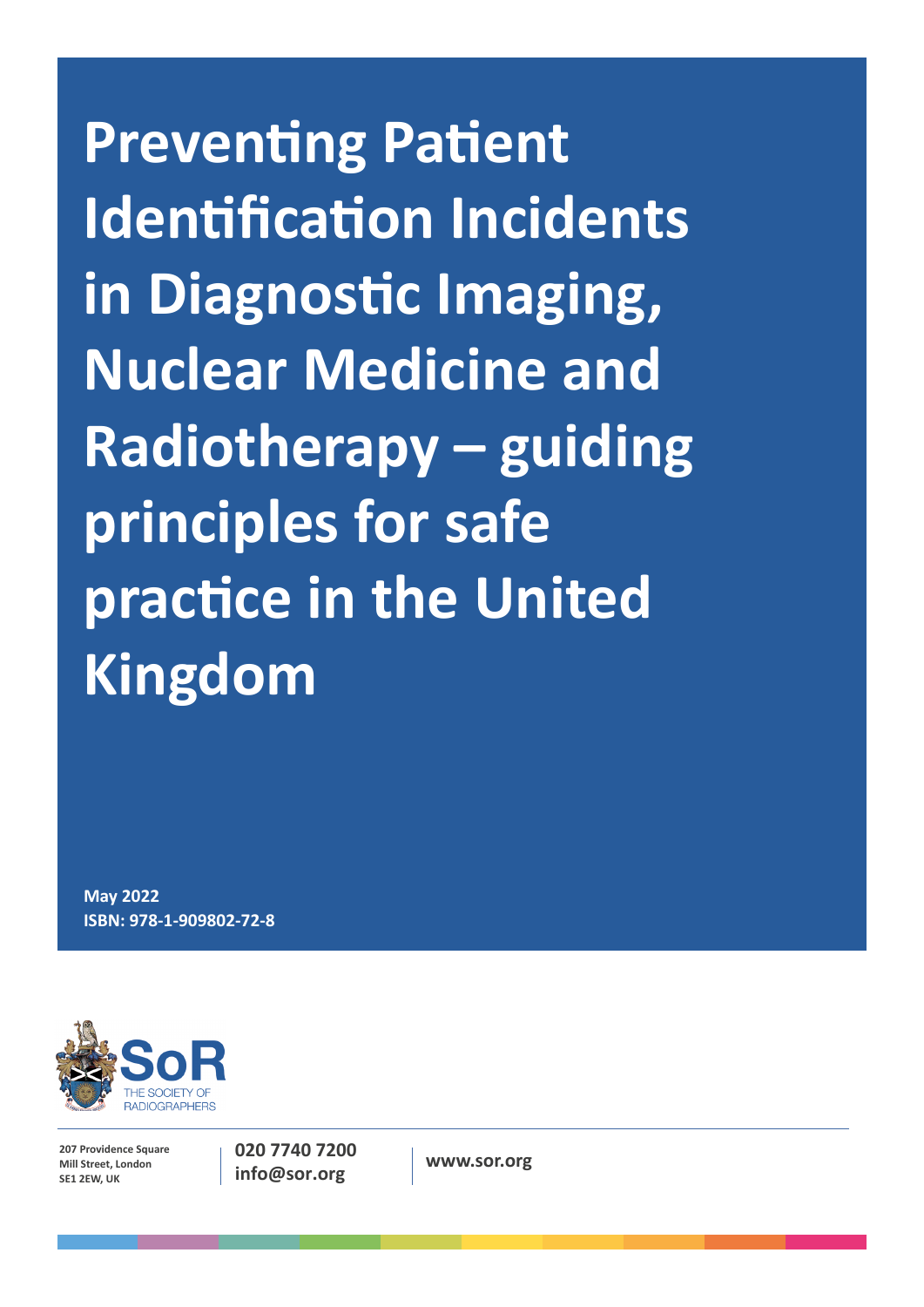# **Contents**

| <b>Executive summary</b>                                                             | 04 |
|--------------------------------------------------------------------------------------|----|
| <b>Glossary of terms</b>                                                             | 07 |
| <b>Introduction</b>                                                                  | 08 |
| <b>Establishment and aim of the working party</b>                                    | 10 |
| <b>Background</b>                                                                    | 10 |
| <b>Error reporting</b>                                                               | 14 |
| Incident reporting and safety cultures                                               | 15 |
| Existing guidelines, principles, policies and procedures                             | 16 |
| Software and hardware limitations                                                    | 18 |
| Data collection and results                                                          | 19 |
| <b>Results</b>                                                                       | 20 |
| <b>Stage 1</b>                                                                       | 20 |
| Table 1.1 Examples of general patient misidentification incidents                    | 21 |
| Table 1.2. Observations of other potential causes or contributory factors for errors | 22 |
| <b>Stage 2</b>                                                                       | 24 |
| Table 2.1 Total and patient ID incidents in diagnostic imaging and nuclear medicine  | 24 |
| Table 2.2 Total and patient ID incidents in radiotherapy                             | 25 |
| Diagnostic imaging and nuclear medicine data                                         | 25 |
| <b>Radiotherapy data</b>                                                             | 26 |
| Table 3. Radiotherapy Error (RTE) reports by year and severity                       | 27 |
| Figure 1. Number of RTE reports by radiotherapy pathway code 2019-2020               | 28 |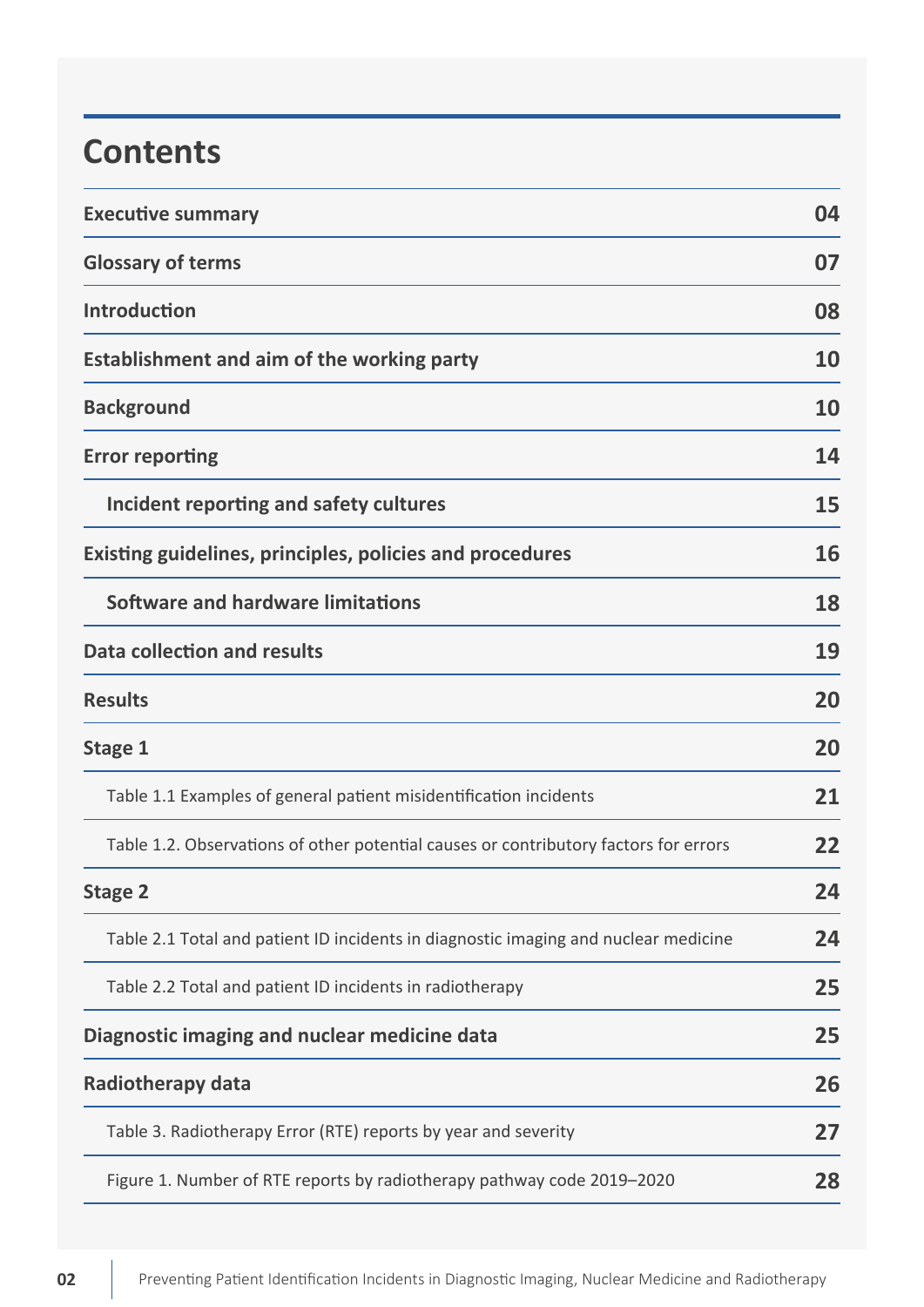# **Contents**

| Figure 2. Number of RTE reports by radiotherapy pathway sub-code 2019-2020 |    |  |
|----------------------------------------------------------------------------|----|--|
| Table 4. Reported root cause or contributory factor for each RTE           |    |  |
| <b>Impact of patient identification incidents</b>                          | 30 |  |
| Impact on the patient                                                      | 30 |  |
| Impact on the healthcare provider                                          | 30 |  |
| Impact of not addressing the causes of repeat incidents                    | 31 |  |
| Impact of good practice                                                    | 31 |  |
| <b>Patient and public education</b>                                        | 32 |  |
| <b>Discussion and recommendations</b>                                      | 32 |  |
| <b>Recommendations summary</b>                                             |    |  |
| Limits of the guidance                                                     |    |  |
| SoR approval process                                                       | 39 |  |
| <b>Thanks to contributors</b>                                              | 39 |  |
| <b>References</b>                                                          | 40 |  |
| <b>Recommended reading</b>                                                 | 43 |  |
| <b>Appendix 1</b>                                                          | 44 |  |
| List of working party members                                              | 44 |  |
| <b>Appendix 2</b>                                                          | 45 |  |
| Terms of reference                                                         | 45 |  |
| <b>Appendix 3</b>                                                          | 45 |  |
| The IR(ME)R regulators in the United Kingdom                               |    |  |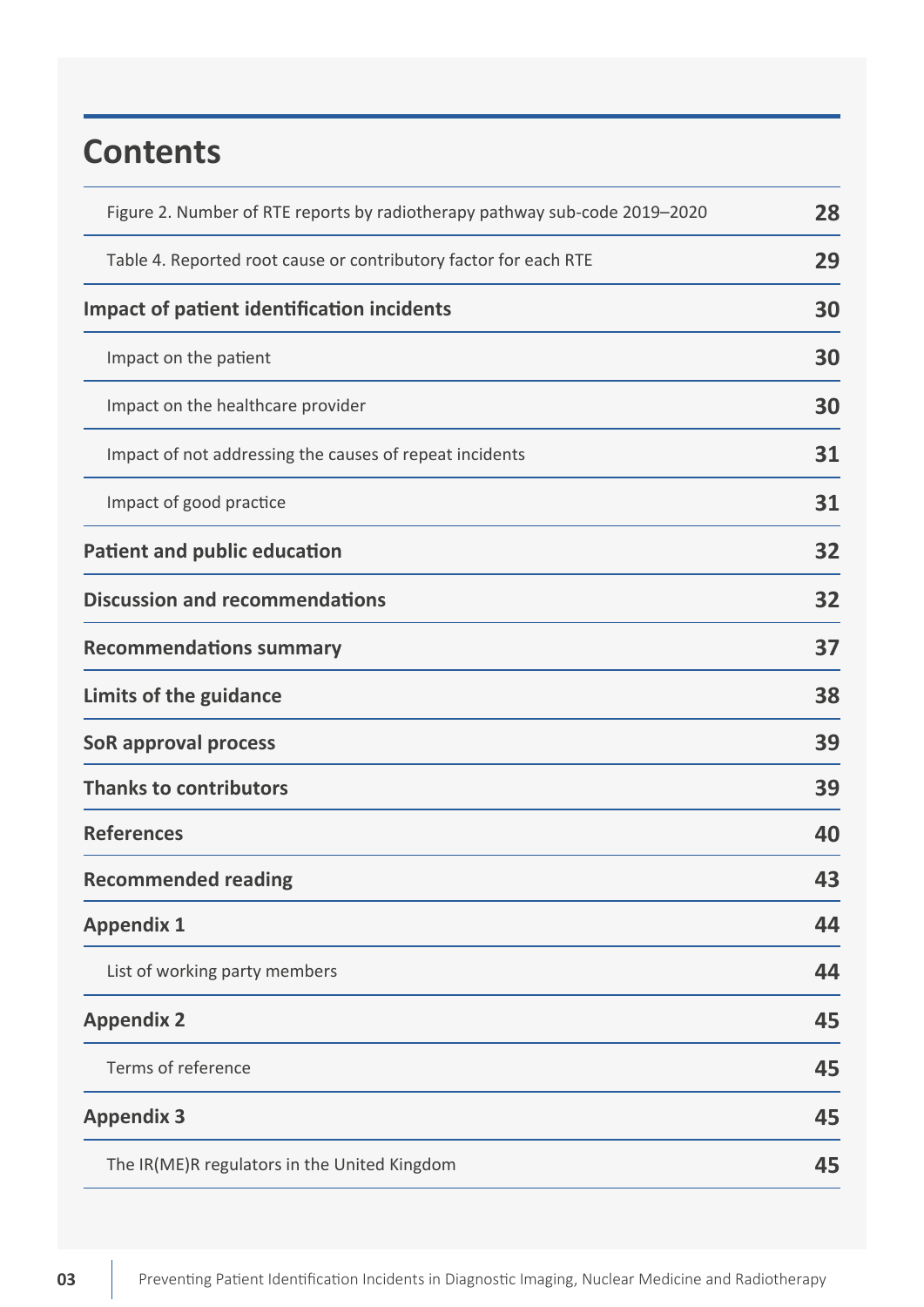### <span id="page-3-0"></span>**Executive summary**

Patient identification incidents (errors and near misses) are uncommon in diagnostic imaging, nuclear medicine and radiotherapy in the United Kingdom (UK). Yet they continue to be an ongoing source of notifiable incidents for the UK regulators of The Ionising Radiation (Medical Exposure) Regulations 2017<sup>1</sup> and the Ionising Radiation (Medical Exposure) Regulations (Northern Ireland) 2018<sup>2</sup>, hereafter referred to collectively as IR(ME)R.

This guidance considers how to approach patient safety differently to prevent these incidents.

For the purpose of this guidance, a patient identification incident is an error or near miss that causes, or has the potential to cause, an accidental or unintended exposure to ionising radiation. When referring to patient identification incidents throughout the guidance, this should be understood as the incorrect identification of individuals who are accessing services, either as patients, volunteers undergoing medical research, carers and comforters, or clients.

Around 45 million diagnostic imaging tests<sup>3</sup> are safely and effectively delivered each year. During the 2019 financial year 1,980,061 radiotherapy attendances, or 147,025 episodes of radiotherapy<sup>4</sup>, were delivered in England and Wales. The vast majority of tests and treatments are delivered to the right person at the right time and patients receive an appropriate, justified, radiation dose. However, a small number of individuals receive a procedure where none was intended or they receive the wrong procedure. This typically happens because they are either referred incorrectly or are incorrectly identified during their appointment or attendance. Accidental or unintended exposures can be consequences of patient identification incidents anywhere in the care pathway. For this small percentage of patients, the outcomes may range from inconvenience at best to significant harm in the worst cases.

People have a reasonable expectation to receive healthcare that is intended for them and to be protected from avoidable harm. Correct identification of the patient underpins the delivery of safe healthcare. It should precede every action and interaction. Patient identification incidents are not exclusive to diagnostic imaging, nuclear medicine and radiotherapy but the focus of this guidance is on how to get it right every time in those specific patient pathways.

It is a requirement of IR(ME)R (Schedule 2: Employer's Procedures, 1(a)) "to identify correctly the individual to be exposed to ionising radiation"<sup>1,2</sup>. There is also a professional expectation that all procedures and associated medicines are accurately identified as appropriate to the individual receiving them, and that they are undertaken and administered at the right time<sup>5</sup>.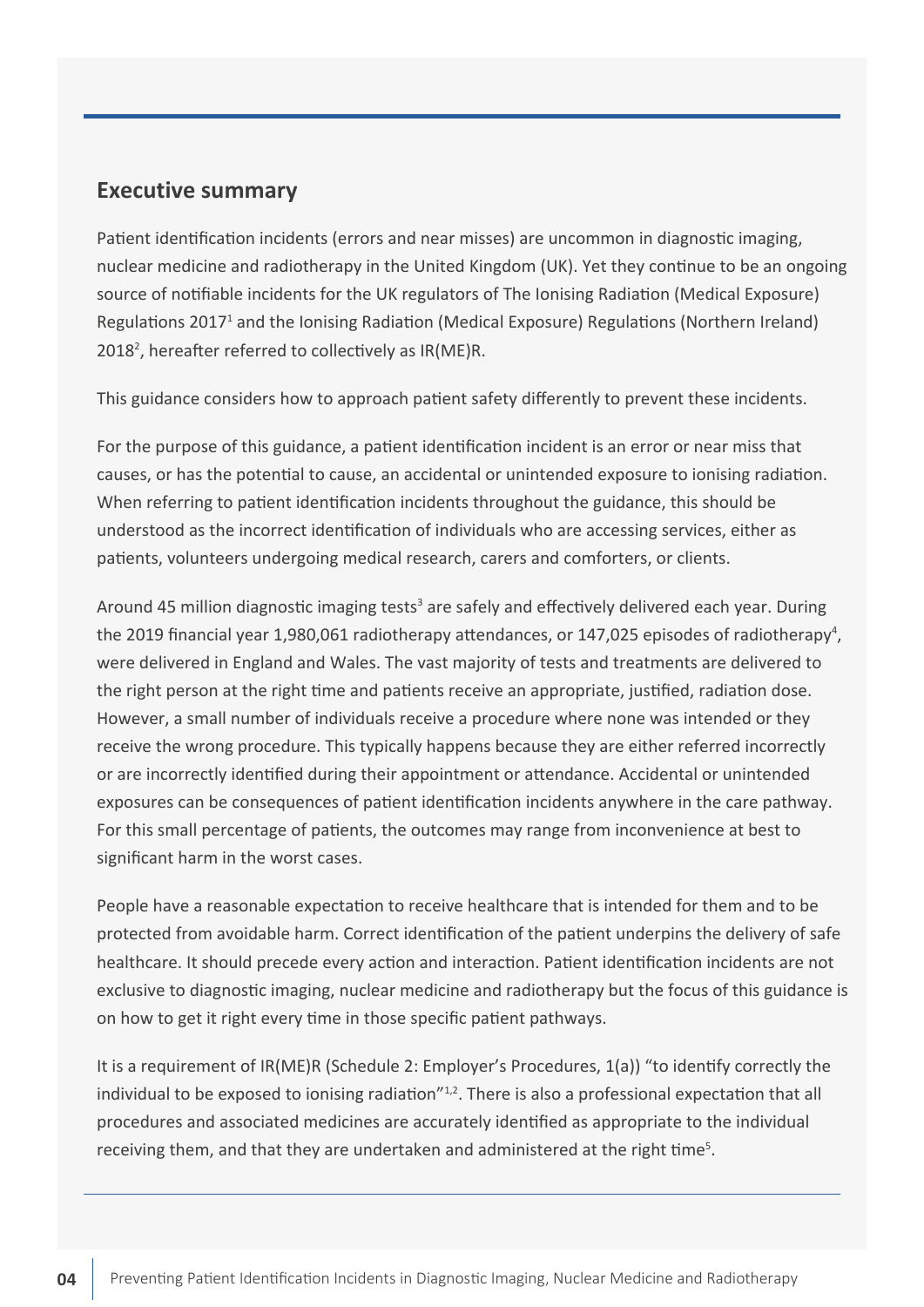The Care Quality Commission (CQC) annual IR(ME)R reports<sup>6</sup> highlight, over several years, a recurring theme of errors that meet the criteria for notification to them as the IR(ME)R regulator for England. Despite the presence of national and international guidelines, and organisational level governance through local policies and procedures, the CQC reports show low prevalence, but persisting patient identification incidents.

Identification incidents represent a varying proportion of the notifiable incidents submitted to UK regulators each year ([Table 2.1](#page-20-0) and [Table 2.2](#page-21-0)). The impact on individuals not receiving the care intended for them, or receiving the wrong, or delayed care, can be significant and long lasting. Trends in the UK regulators' data suggest these incidents occur with some consistency.

The Society of Radiographers (SoR) has worked with the four UK IR(ME)R regulators ([Appendix 3](#page-44-0)), the UK Health Security Agency (UKHSA), and representatives from SoR advisory groups [\(Appendix 1](#page-43-0)) to produce this guidance and support services in evaluating how to prevent identification incidents. In this guidance, notifiable Significant Accidental and Unintended Exposures (SAUE) data relating to identification incidents has been examined; from this, common causes and contributory factors for these incidents have been determined and the findings have been used to develop recommended strategies that focus on learning from these incidents and, more importantly, on preventing them.

Combined data from across the UK is presented by the IR(ME)R regulators. The data, which include diagnostic, nuclear medicine and radiotherapy incidents, demonstrate a low prevalence of patient identification errors and identify the root causes as a combination of failure to follow procedure and slips and lapses, rather than a lack of guidance or employers' procedures.

This guidance recommends tools to prevent risk of harm caused by patient misidentification. It considers the use of existing national and professional body guidance, local governance processes and written procedures, and examines the causes and factors contributing to patient identification incidents. It demonstrates common error categories (root causes and contributory factors). The guidance acknowledges that safe practice cannot be achieved solely by enforcing procedures from the top down, but instead requires investment in the people who deliver critical tasks and their involvement as experts in the development of operational procedures. It examines the existing support structures and human factors that enable patients to be positively identified in the majority of cases. Recommendations are made to highlight where resources might be directed in order to further reduce the risk of harm to patients. These recommendations focus on the impact of attitudes and behaviours and consider opportunities to adopt core principles and behaviours to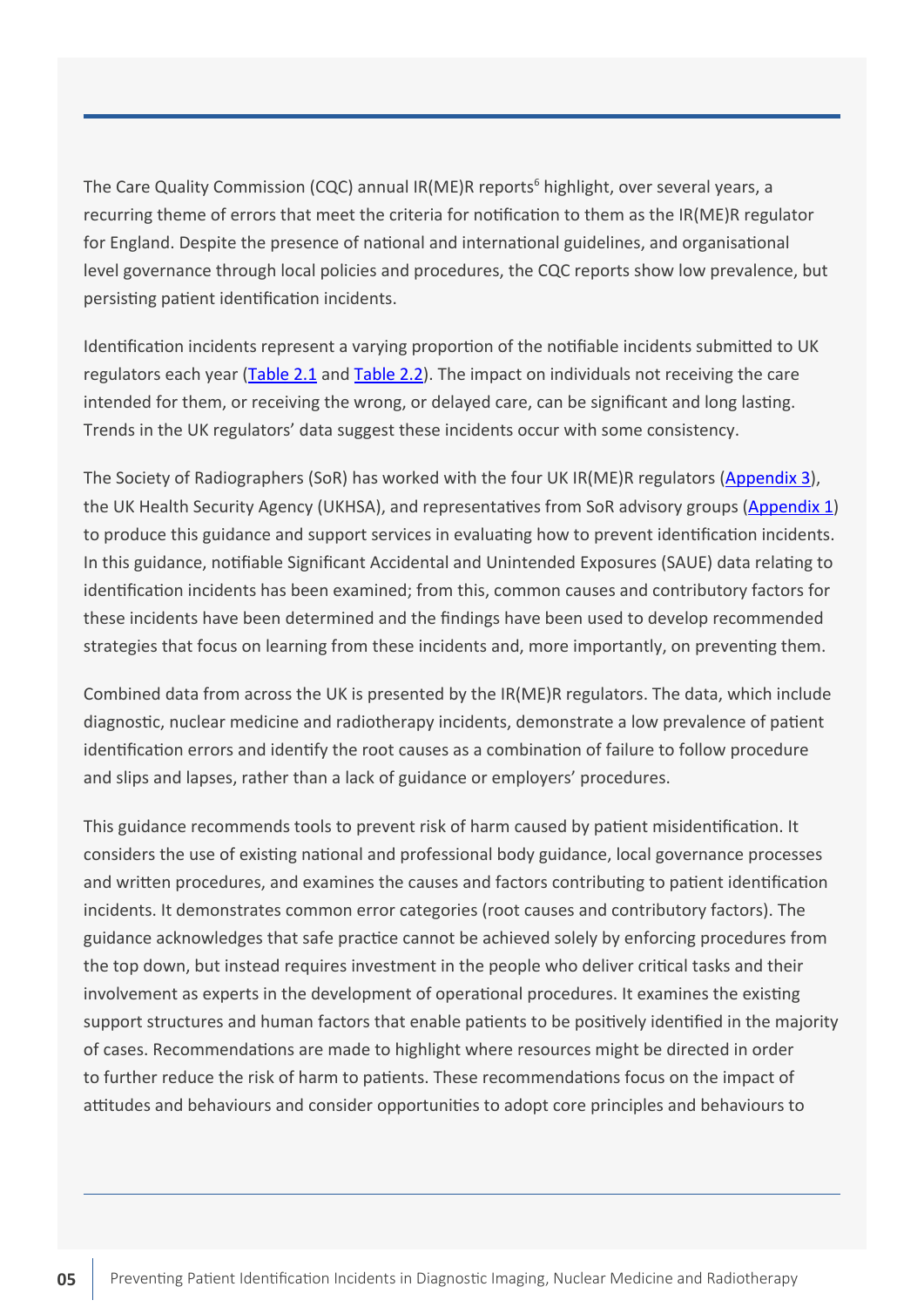mitigate risk of error, improve practice and further reduce the risk of harm to patients.

These guiding principles are based on the legal requirement to protect individuals from the harmful effects of ionising radiation, but their application might also protect people from delays or misdiagnosis due to incorrect procedures or data mis-labelling. For this reason, the principles might be equally applied to procedures where no ionising radiation is used, such as Magnetic Resonance Imaging (MRI) or Ultrasound (US) and should be similarly reflected in those standard operating procedures.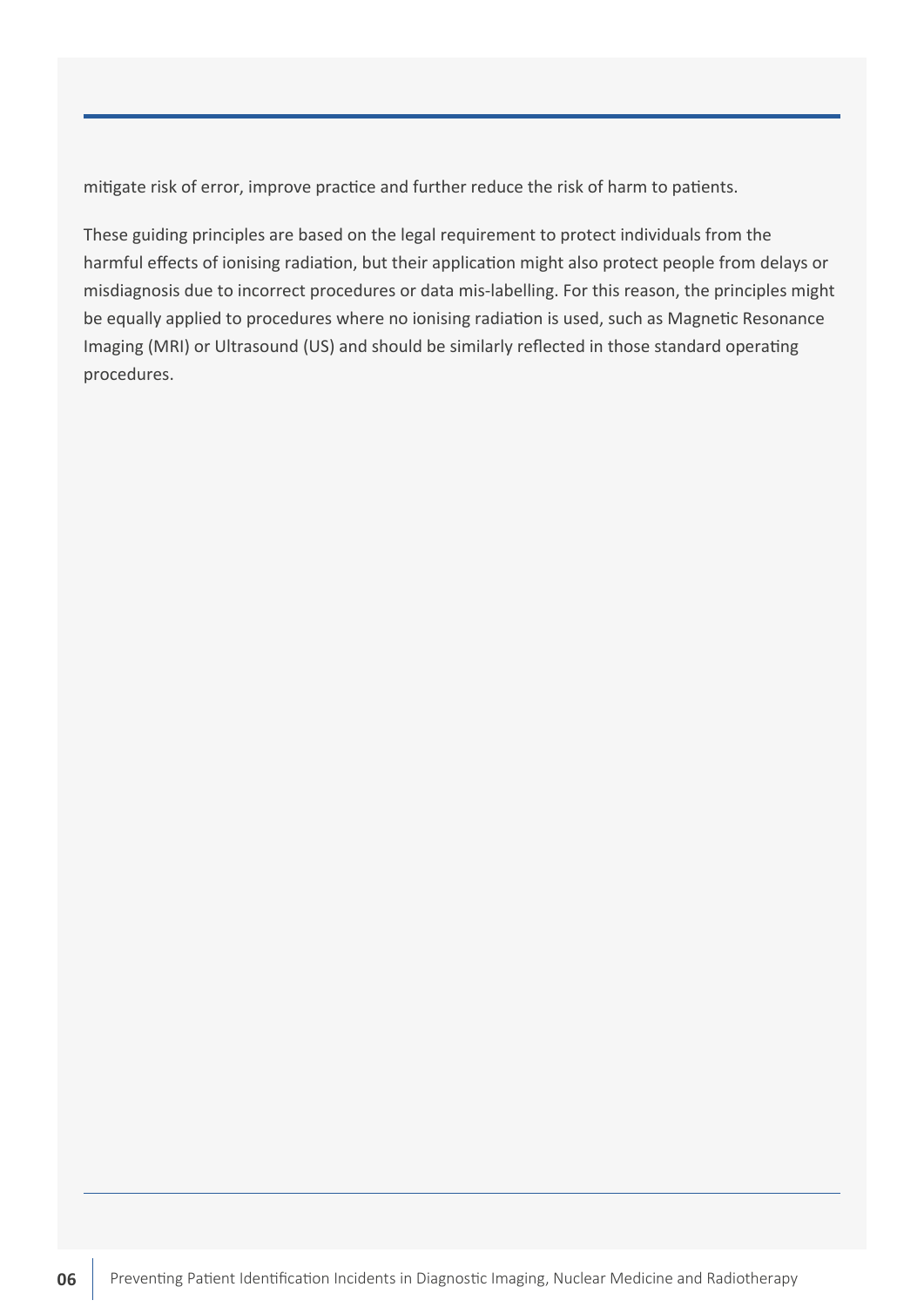# <span id="page-6-0"></span>**Glossary of terms**

| <b>Clinical Imaging Board</b> | The Royal College of Radiologists (RCR)<br>Society of Radiographers (SoR)<br>College of Radiographers (CoR)<br>Institute of Physics and Engineering in Medicine (IPEM) |
|-------------------------------|------------------------------------------------------------------------------------------------------------------------------------------------------------------------|
| <b>CBCT</b>                   | Cone beam computed tomography                                                                                                                                          |
| <b>CT</b>                     | Computed tomography                                                                                                                                                    |
| <b>Datix</b>                  | Web-based incident reporting and risk management software                                                                                                              |
| ID                            | Identification                                                                                                                                                         |
| <b>Incident</b>               | Error or near miss event                                                                                                                                               |
| <b>MRI</b>                    | Magnetic Resonance Imaging                                                                                                                                             |
| <b>PSRT</b>                   | Patient Safety in Radiotherapy Steering Group                                                                                                                          |
| <b>PHE</b>                    | Public Health England (now UKHSA)                                                                                                                                      |
| <b>Radiotherapy Board</b>     | The Royal College of Radiologists (RCR)<br>Society of Radiographers (SoR)<br>College of Radiographers (CoR)<br>Institute of Physics and Engineering in Medicine (IPEM) |
| Regulator                     | Inspectorate or enforcing authority                                                                                                                                    |
| <b>RIS</b>                    | Radiology Information System                                                                                                                                           |
| <b>RTE</b>                    | Radiotherapy errors and near misses                                                                                                                                    |
| <b>UKHSA</b>                  | UK Health Security Agency (previously PHE)                                                                                                                             |
| <b>US</b>                     | Ultrasound                                                                                                                                                             |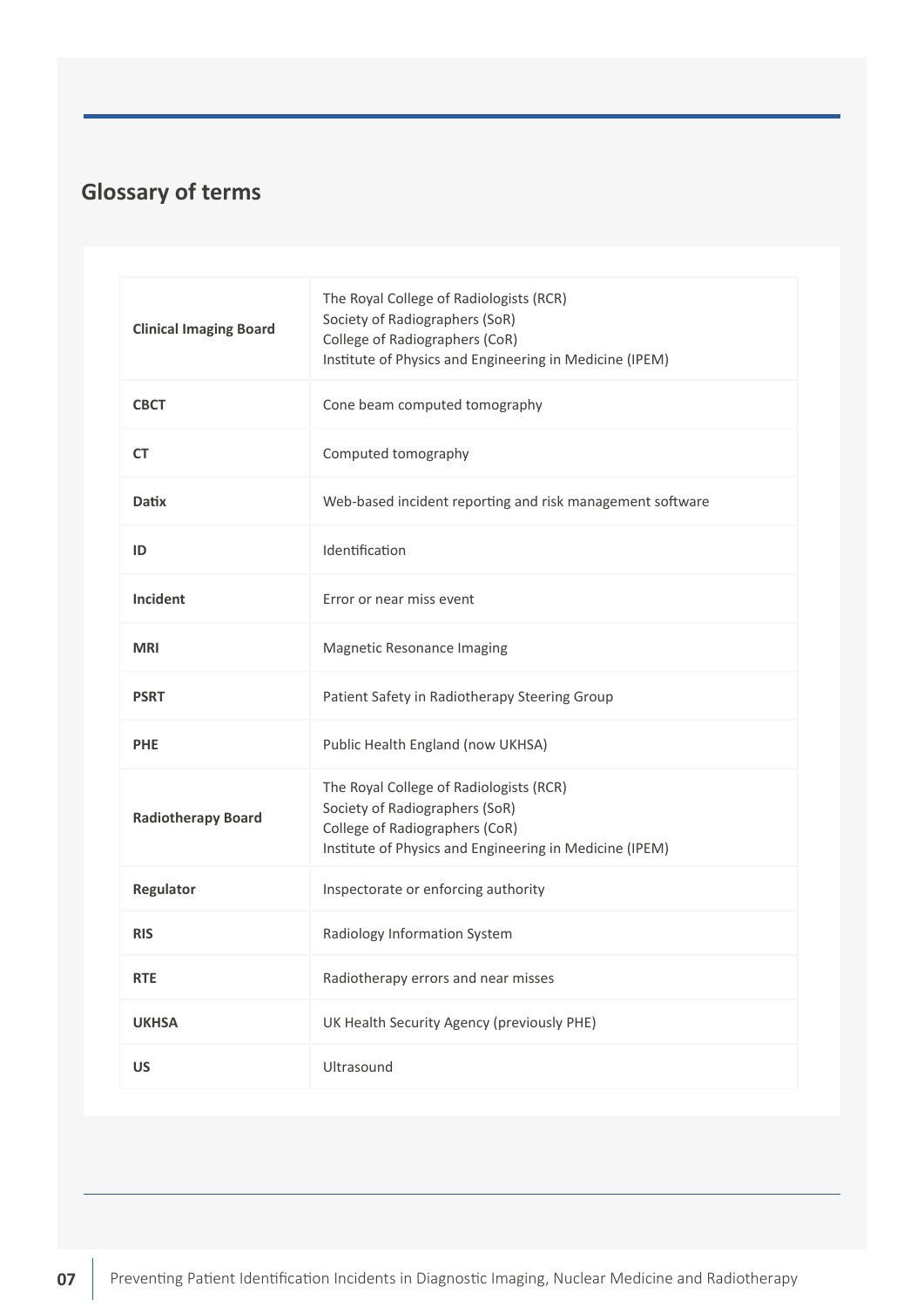### <span id="page-7-0"></span>**Introduction**

The CQC defines patient identification incidents as either **accidental**:

an individual has received an exposure in error, when no exposure of any kind was intended<sup>7</sup>

#### Or **unintended**:

although the exposure of an individual was intended, the exposure they received was significantly greater or different to that intended. For example, in the dose received, the modality or technique carried out, anatomy, radiopharmaceutical or timing of exposure. These can happen for many reasons including procedural, systematic or human error<sup>7</sup>

For clarity, all patient identification incidents will be referred to jointly as 'accidental or unintended'.

The IR(ME)R regulators for England, Wales, Northern Ireland, and Scotland (Appendix 3) require employers to notify them of significant accidental and unintended exposures. The criteria for notifying regulators vary across the four countries. In Northern Ireland, Scotland and Wales, accidental exposures (as defined by the CQC) require notification to the regulators regardless of dose. This is a requirement for all ionising radiation services, including radiotherapy. In England there are threshold levels of effective dose before these become notifiable<sup>7</sup>. In all cases, patient identification incidents should be investigated at a local level, fulfilling the requirements of IR(ME) R Regulation 8(4). A preliminary investigation of the incident must be carried out and unless this shows beyond reasonable doubt that no accidental or unintended exposure occurred, a detailed investigation must follow. Guidance on the investigation and reporting of incidents is available for employers and duty holders<sup>8</sup>.

UK radiotherapy providers are required to notify the IR(ME)R regulators of all SAUE or 'reportable radiation incidents' (level 1), as defined in *Towards Safer Radiotherapy*<sup>9</sup>. In addition, all types of misidentification and near-miss events can be submitted for inclusion in national analysis and the *Safer Radiotherapy* publication series<sup>10</sup>. In England and Wales, this is currently done through the National Reporting and Learning System (NRLS) at NHS England and NHS Improvement. In Northern Ireland and Scotland, radiotherapy incidents are reported directly to the UK Health Security Agency (UKHSA, formerly Public Health England (PHE))10.

This guidance examines collective data from 1 January 2019 to 31 December 2020 across England, Northern Ireland, Scotland and Wales.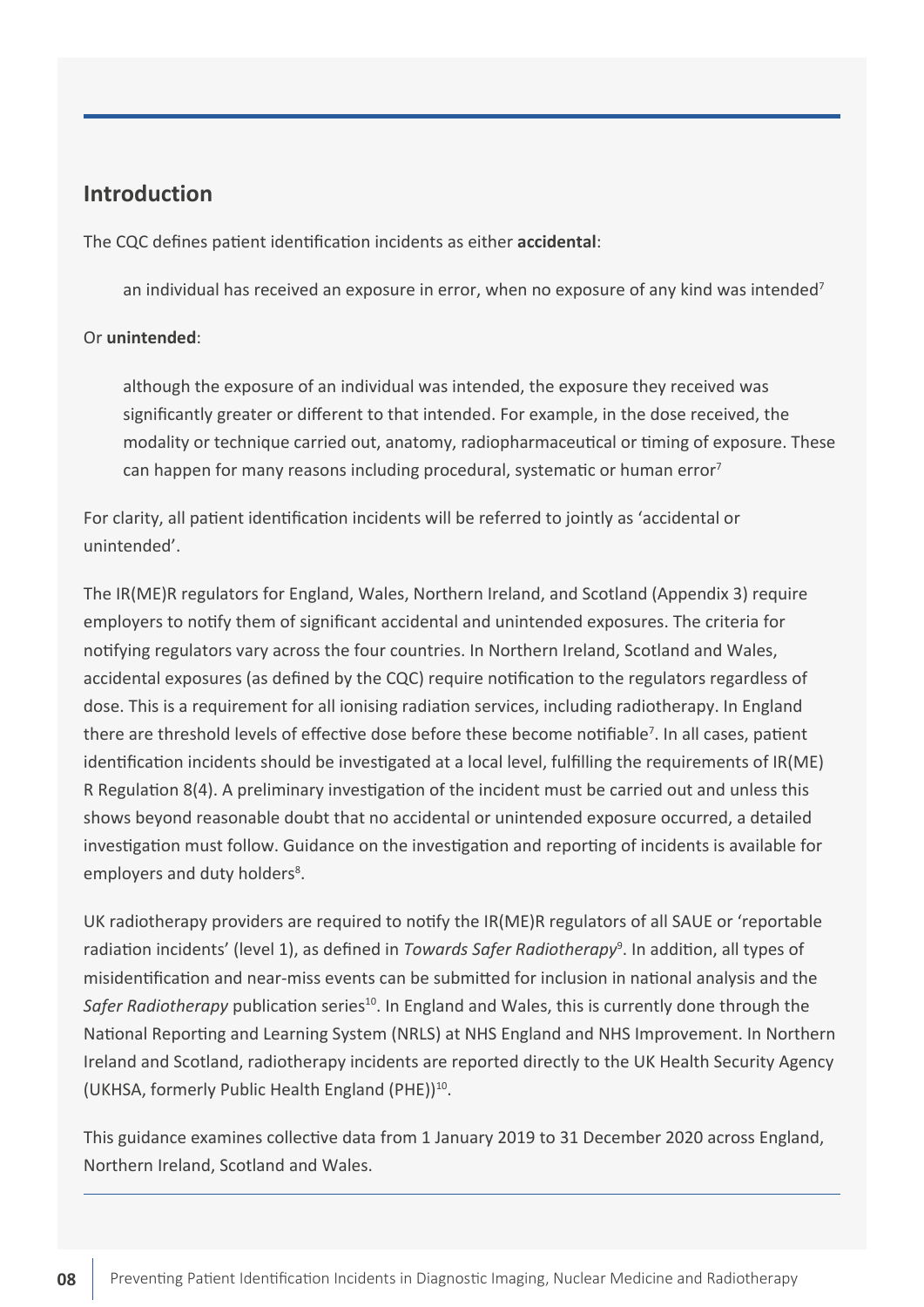A patient identification incident can be defined as when:

- an individual receives a procedure where none was intended
- an individual receives the wrong procedure, due to either being referred incorrectly or being incorrectly identified on attendance
- the wrong individual is referred for diagnostic imaging, medicine<sup>\*1</sup>, interventional procedure or radiotherapy
- the wrong individual receives diagnostic imaging, medicine<sup>\*1</sup>, interventional procedure or radiotherapy
- an individual receives the wrong diagnostic imaging, medicine<sup>\*1</sup> or interventional procedure
- an individual receives the wrong radiotherapy planning, verification or treatment exposure
- an individual receives the right diagnostic imaging, medicine<sup>\*1</sup>, interventional procedure or radiotherapy at the wrong time due to misidentification
- an individual receives the right diagnostic imaging, medicine<sup>\*1</sup>, interventional procedure or radiotherapy but a data labelling error, where a second individual is incorrectly identified, impacts the subsequent care of one or both individuals

A patient identification near miss can be defined as when:

• an error is identified before the examination or procedure begins

For examinations and procedures not involving ionising radiation there should be a local policy for recording and investigating incidents. Where errors or near misses are identified, measures should be in place to disseminate learning and implement risk-prevention strategies.

<sup>1</sup>In this context *medicine* means any pharmacological product used as part of the diagnostic investigation or therapeutic procedure, e.g. oral, parenteral or intravenous contrast agent or radiopharmaceutical.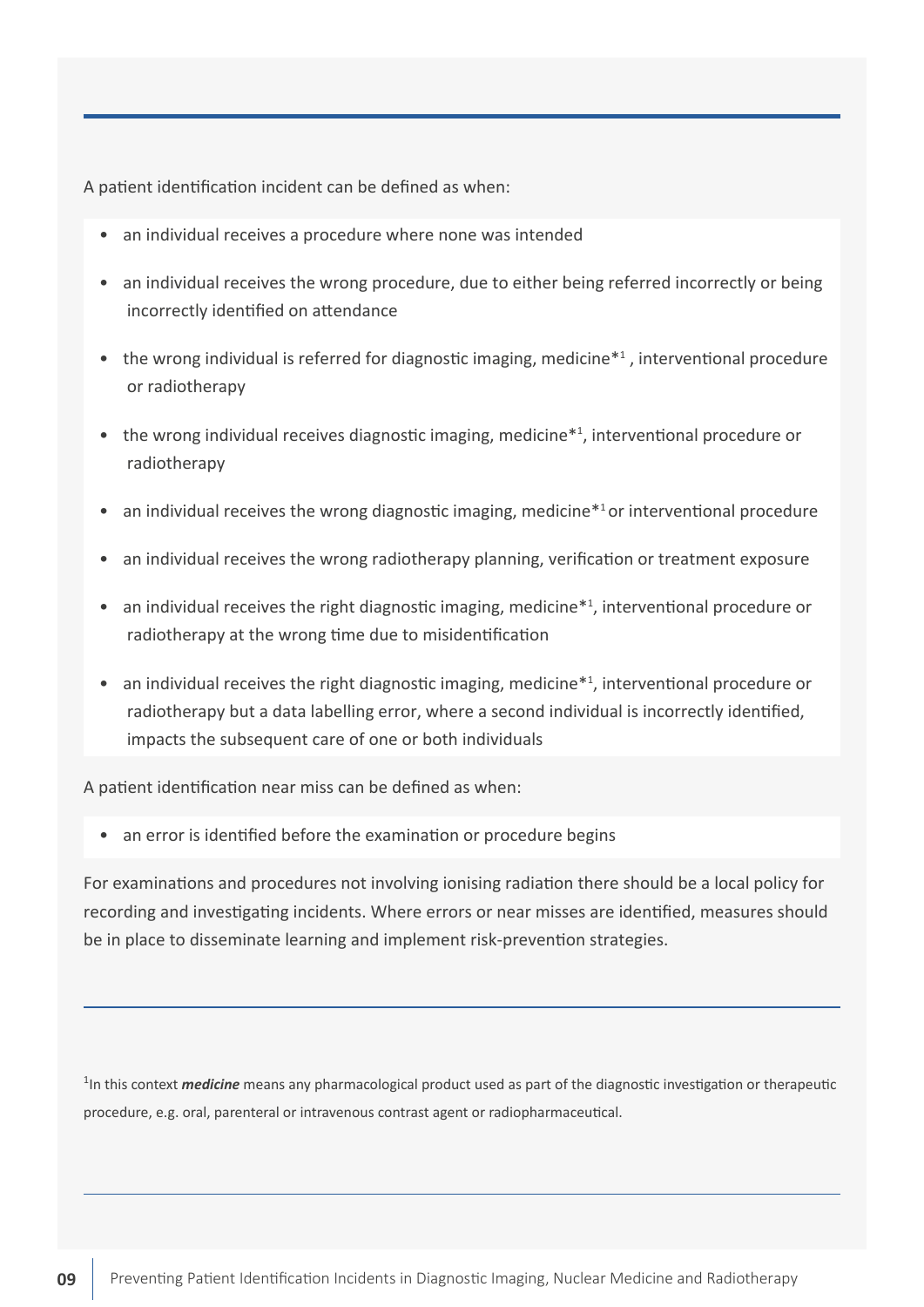## <span id="page-9-0"></span>**Establishment and aim of the working party**

Following discussions with the CQC, the SoR agreed to establish a working party to assess patient identification incidents in UK diagnostic imaging, nuclear medicine and radiotherapy services and make recommendations for improvements. The three devolved administration IR(ME)R regulators were invited to join and all accepted. Recognising the enormous contribution that the UKHSA (PHE) radiotherapy data set makes to ongoing learning from errors, a representative of the Patient Safety in Radiotherapy Steering Group was invited to contribute. Two representatives joined the working party from SoR membership through the Diagnostic Imaging Advisory Group and the Radiation Protection forum; a lay representative joined from the College of Radiographers Patient Advisory Group. Three SoR professional officers representing diagnostic and therapeutic radiography and an SoR regional officer completed the group of twelve members [\(Appendix 1](#page-43-0)). The working party, led by one of the SoR professional officers, commenced their work in January 2021 when terms of reference were agreed [\(Appendix 2](#page-44-0)). The group met via online video conferencing software. Members also had their own online workspace on the SoR Synapse intranet platform.

#### **Background**

It is a requirement of IR(ME)R (Schedule 2: Employer's Procedures, 1(a)) "to identify correctly the individual to be exposed to ionising radiation"<sup>1,2</sup>.

Similarly, there is a professional expectation that all procedures and associated medicines are accurately identified as appropriate to the individual and that they are undertaken at the right time. This should be reflected in procedures where ionising radiation is not involved, such as MRI or ultrasound.

The Health and Care Professions Council (HCPC) Standards of conduct performance and ethics<sup>11</sup> require that all of its registrants, including diagnostic and therapeutic radiographers, **MUST**:

- take all reasonable steps to reduce the risk of harm to service users, carers and colleagues as far as possible
- not do anything, or allow someone else to do anything, which could put the health or safety of a service user, carer or colleague at unacceptable risk

This also applies when supervising trainees and students where the radiographer retains responsibility for the episode of care.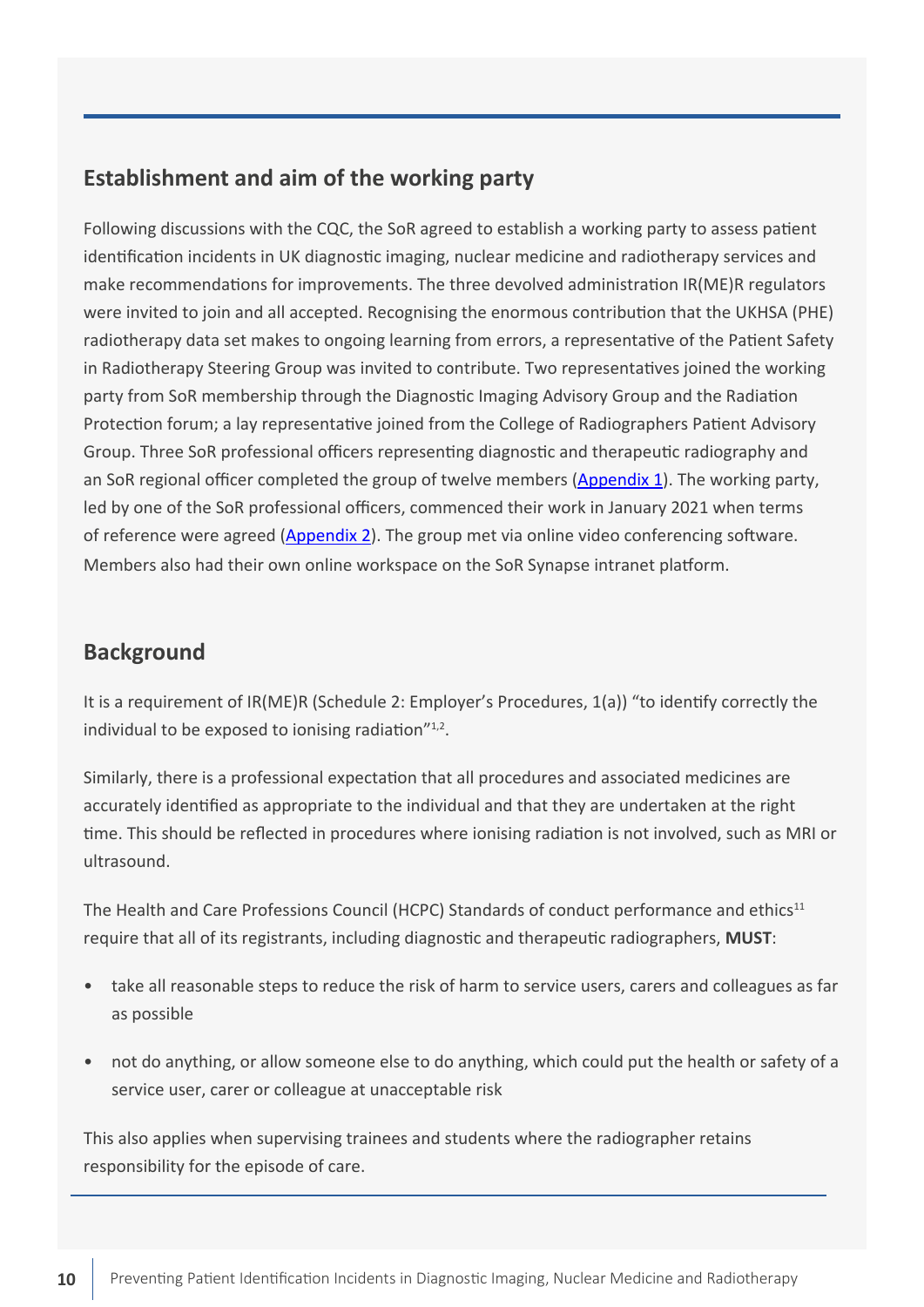The *Diagnostic Imaging Dataset Annual Statistical Release 2019/20* reported that 44.9 million imaging tests were performed in England during this period<sup>3</sup>. Until the arrival of the COVID-19 pandemic, this figure had been growing year on year; the annual figure fell to 34.8 million in the twelve months from February 2020 to January 2021, due to large-scale postponement of nonacute procedures. A similar fall in radiotherapy attendances was seen during the early COVID-19 response because of delays in patient presentation, diagnosis and referral for radiotherapy. However, this was also influenced by an evidenced step change in fractionation regimes, which meant a large cohort of patients had their treatment prescription delivered with fewer attendances to radiotherapy departments. Attendance figures for NHS radiotherapy providers in England and Wales fell from 1,980,061 in 2019 to 1,449,702 in 2020.

Considering the number of people accessing imaging tests and treatment, the number of individuals receiving a procedure where none was intended or receiving the wrong procedure is extremely  $low<sup>12</sup>$ .

The SoR and the CoR believe that the patient voice should be at the heart of decision making in radiography education, service design, service delivery and research<sup>13</sup>. Fundamental to this principle is ensuring the right patient receives the right examination or treatment at the right time. The Clinical Imaging Board publication *Patient Identification: guidance and advice*<sup>14</sup>, revised in June 2019, makes twelve recommendations for local procedures to ensure accurate identification of every patient. There is similar guidance for medical ultrasound<sup>15</sup> and MRI<sup>16</sup>.

As far back as 2009, healthcare professionals were being alerted to the risk of misidentification with the now archived National Patient Safety Agency alert *Risk to patient safety of not using the NHS Number as the national identifier for all patients*17. In response to the challenges faced by emergency departments delivering care to unconscious patients, or to those unwilling or unable to confirm their identity due to lack of capacity, NHS Improvement issued a Patient Safety Alert in 2018: *Safer temporary identification criteria for unknown or unidentified patients*<sup>18</sup>.

Sidney Dekker is Professor and Director of the Safety Science Innovation Lab at Griffith University in Brisbane, Australia, and Professor at the Faculty of Aerospace Engineering at Delft University in the Netherlands<sup>19</sup>. In *Safety Differently - The Movie*<sup>20</sup>, Dekker effectively illustrates, through case studies, that safety is not achieved by imposing procedures from the top down but by investing in the people that deliver the safety critical tasks on a daily basis and giving them control over the development of safety procedures at an operational level.

Hollnagel<sup>21</sup> defines safety from two perspectives: Safety I and Safety II. Safety I is described as a state where there are few incidents but when things do go wrong, they are investigated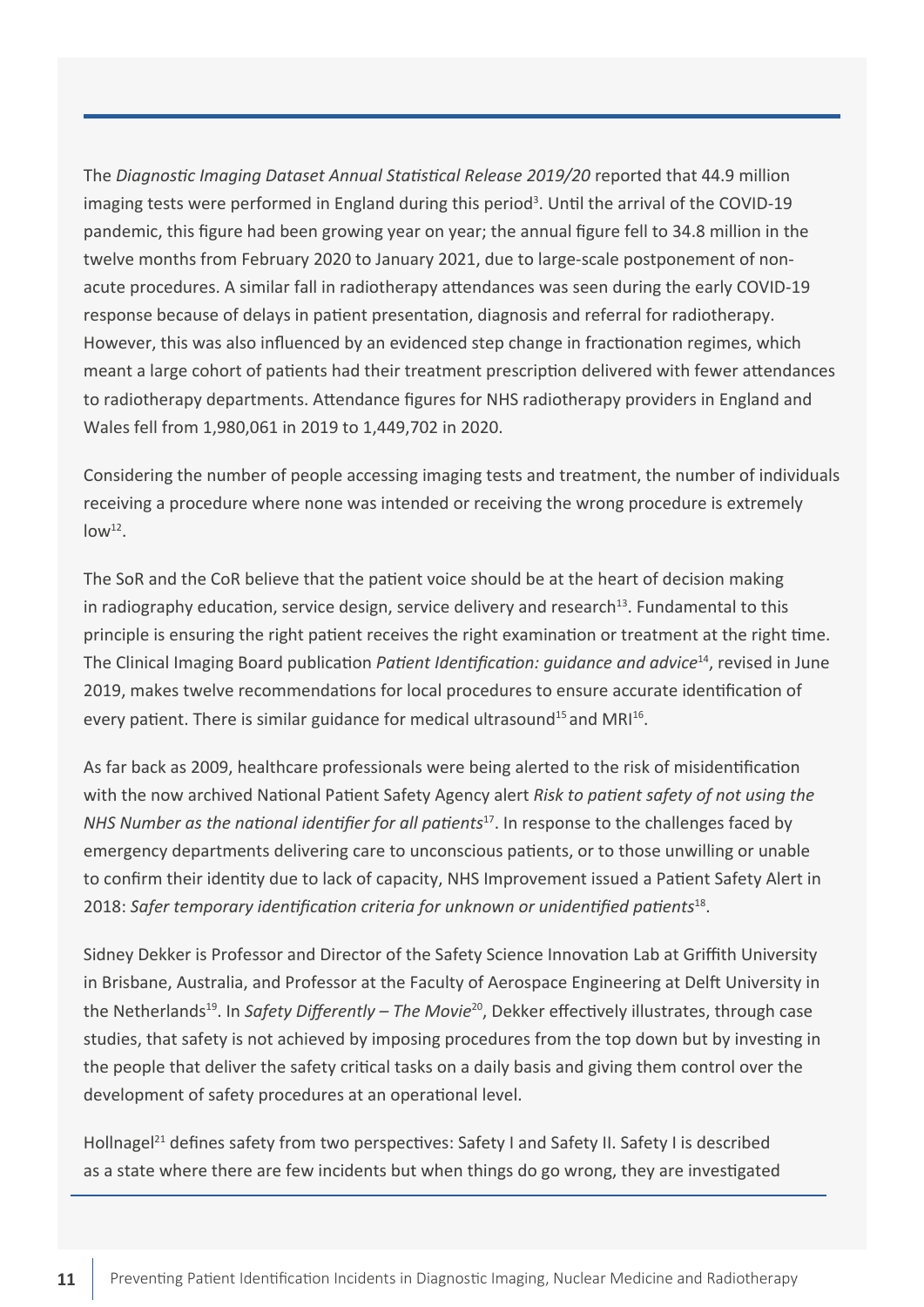by analysing causes and contributory factors. The triggers for failure are attributed either to a technical process or procedure or to human factors, with the latter being the most likely as human behaviour is most variable. Safety I is largely a retrospective process although learning can be applied proactively to prevent future incidents. In contrast to this, Safety II depicts a state ensuring as many things as possible go right. It is acknowledged that most of the time things do go right in healthcare despite changing environments, variations in human behaviour (staff and patients) and the challenges of change. This is achieved through training, education and practical experience. In Safety II, the reason why things go right so often is credited to a human ability to adapt to situations and respond effectively. It could be argued that this is particularly relevant in healthcare where situations can change rapidly and complex decisions are made at speed. Hollnagel considers that if there is a focus on what is done well when working effectively, there is investment in both safety and productivity while remaining alert to the possibility of failure.

In 2019 NHS England and NHS Improvement launched *The NHS Patient Safety Strategy*<sup>22</sup>, laying down a vision for continuous improvement in patient safety through a commitment to reduce harm. Drawing on *From Safety-I to Safety-II: A White Paper*<sup>21</sup>, it considers how the concepts of Safety II will be applied to clinical practice. The strategy stresses the need for practitioners to have a constantly enquiring mind, to notice when things go right, to be alert to the possibility of something going wrong and to recognise when something has gone wrong. It recognises the high level of existing governance and legislation in healthcare and focusses attention on safety systems and safety culture. This is reflected in the *Report of the Independent Inquiry into the Issues raised by Paterson*<sup>23</sup>, which acknowledges that the healthcare system is not lacking regulation and that safe practice requires more than individuals doing their best. Shared values and intentions, effective leadership and clear communication pathways underpin an effective safety culture. The Patient Safety Strategy requires all NHS organisations in England to appoint a designated Patient Safety Specialist. The intention being for all NHS employees to receive enhanced patient safety training. The associated *National Patient Safety Syllabus*<sup>24</sup> includes a domain on human factors, human performance and safety management, and a domain on creating safe systems.

In the report *Opening the door to change: NHS safety culture and the need for transformation*<sup>25</sup> the CQC defines 'Never Events' as "serious incidents that are considered to be wholly preventable because guidance or safety recommendations that provide strong systemic protective barriers are available at a national level, and should have been implemented by all healthcare providers". Patient identification incidents have the potential to increase the risk of a Never Event occurring; the report recommends "exploring the barriers to preventing error such as human behaviour". The NHS policy on Never Events<sup>26</sup> explains what they are and how to manage them.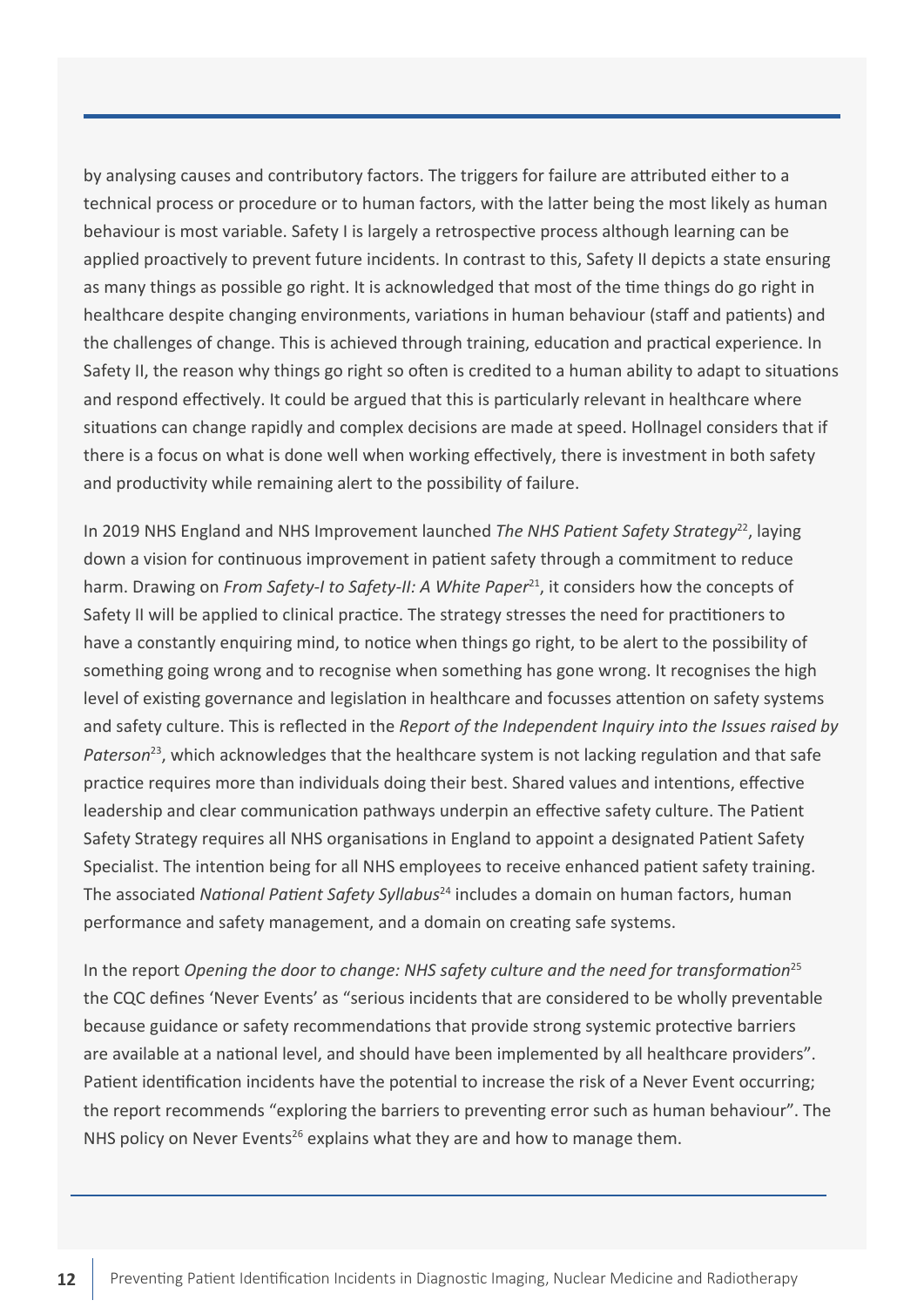By contrast, 'Always Events' are defined by the Institute for Healthcare Improvement for NHS England as "aspects of the patient experience that are so important to patients and family members that health care providers must aim to perform them consistently for every individual, every time"<sup>27</sup>. For patients, receiving the right care at the right time is essential. During development of the *Patient Public and Practitioner Partnerships within Imaging and Radiotherapy: Guiding Principles*<sup>13</sup>, patients set down their core values and expectations for undergoing diagnostic imaging or radiotherapy. Of the many standout statements, one is of particular significance to this guidance.

It may not matter to me that you are a radiographer rather than a nurse, but I need to know that you are skilled at what you do, that the equipment you use is up to the job, and that I can have complete confidence and feel safe in your care. Show me that you know what you are doing and that I can trust you. Steven La Pensee, 2018

Radiographers and other healthcare professionals should be confident beyond any doubt that they are performing the right test on the right patient at the right time. Patients, their carers and families should be empowered to seek reassurance if asked to attend any imaging or treatment they are not expecting, or for which adequate explanation has not been given, or the opportunity to ask questions has not been provided. This should be made clear in the information provided to patients and service users.

The Healthcare Safety Investigation Branch (HSIB) launched a national investigation after reviewing the NHS national reporting systems, which provided evidence that incorrect identification of patients is a contributory factor to patients receiving the wrong procedure. In June 2021 the HSIB published the report *Wrong site surgery – wrong patient: invasive procedures in outpatient settings*28 and recommended that NHS England and NHS Improvement "leads a review of risks relating to patient identification in outpatient settings, working with partners to engage clinical and human factors expertise". The SoR supports the recommendation and believes that leaders of radiology services should review their written procedures for correctly identifying individuals to be exposed to ionising radiation; in doing so, they should consider the systematic controls and human factors associated with the practical application of the procedure. In effect: check that the procedure and the practice are aligned.

The World Health Organisation Collaborating Centre for Patient Safety Solutions produced a statement covering the problems associated with failure to correctly identify a patient and highlighted the impact of a range of resulting incidents<sup>29</sup>. The statement recommends processes to address physical identification methods, individual responsibility, and standardisation across organisations. The World Health Organisation (WHO) recognises a large number of potential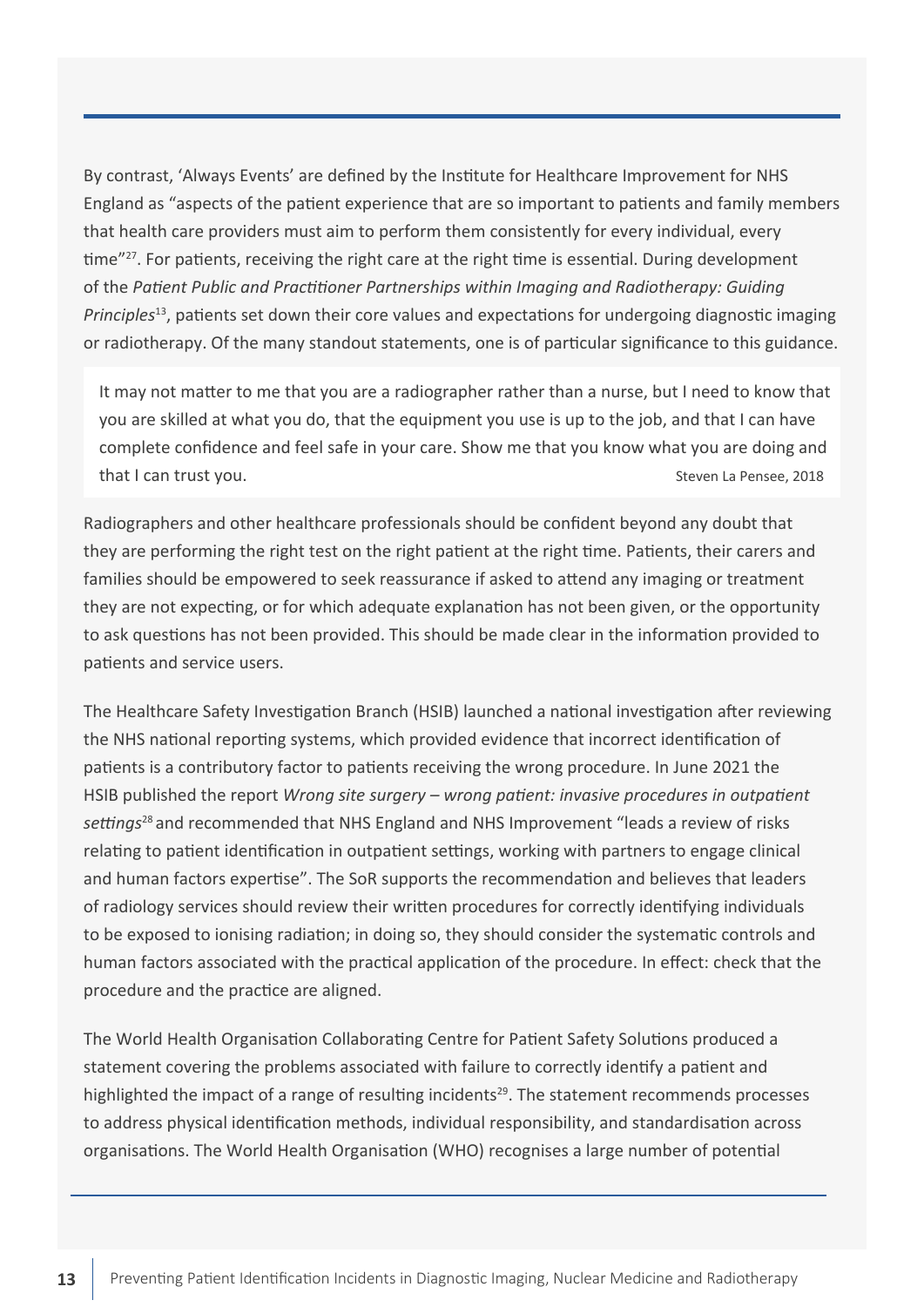<span id="page-13-0"></span>barriers to safe practice, including the opportunity for error during patient handovers<sup>30</sup>; many of these barriers are reflected in [Table 1.1.](#page-20-0)

### **Error reporting**

In June 2019 the CQC redefined the criteria for statutory notification of radiation incidents. The newly defined 'significant accidental and unintended exposures' (SAUE) reduced the number of very low risk notifications reported in England.

The CQC publish IR(ME)R reports that demonstrate ongoing notifiable ionising radiation incidents involving incorrect patient identification<sup>6</sup>. The IR(ME)R annual report 2019/20<sup>31</sup> reflected a shorter reporting period from 3 June 2019 to 31 March 2020. Acknowledging the new definition for notifiable incidents and the effects of the COVID-19 pandemic, the report demonstrated that the most common type of error continues to be when the wrong patient receives an exposure, with 28% of all diagnostic imaging incidents resulting from referral of the wrong patient. Whilst this had fallen from the previous year, the percentage attributed to referrer error had risen from 35% to 42% of the total, and incidents attributed to operator error fell from 16% to 6%. This echoes the findings of previous annual reports; in 2018/19 the wrong patient receiving an exposure was, again, the most common type of error with 50% of all diagnostic imaging incidents resulting from referrers failing to refer the right patient, or operators failing to correctly identify patients<sup>12</sup>. In 2017/18 the number of incidents accounted for by referrers requesting examinations of the wrong patient had risen slightly compared to the previous year<sup>32</sup>.

28% of all diagnostic imaging incidents result from referrers failing to refer the right patient

The Healthcare Inspectorate Wales *Annual Report Ionising Radiation (Medical Exposures) Regulations (IR(ME)R) 2017-2018*<sup>33</sup>demonstrated variation in the number of notifications received across services. The main reason for patients receiving unnecessary exposures was patient identification incidents.

First published in 2008, *Towards Safer Radiotherapy*<sup>9</sup> (TSR) was seminal work in the reporting and analysis of incidents in radiotherapy. It acknowledged that while there are risks associated with human error in any medical procedure, the data demonstrated unintended exposure risks to be relatively low in radiotherapy. More recently the *Biennial radiotherapy error* (RTE) *data analysis*  and learning report: January 2018 to December 2019<sup>34</sup>, which contains data from the UK IR(ME)R regulators, estimates an error rate of 0.4 per 1,000 prescriptions due to reportable radiation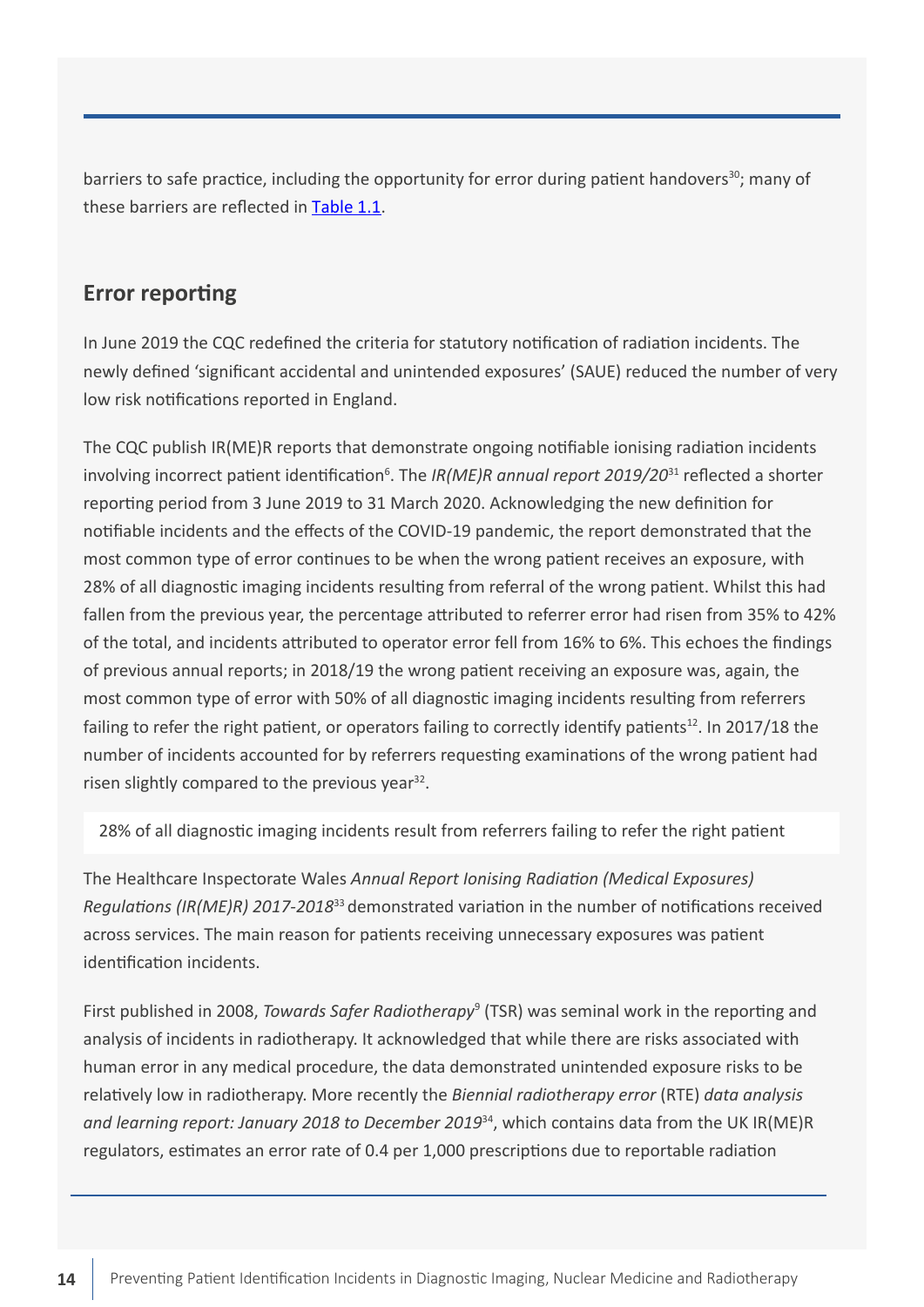<span id="page-14-0"></span>incidents (level 1 events) with the majority of these events having no impact on patients' planning, treatment or outcomes. This is considerably lower than for diagnostic imaging. The root causes of incidents most frequently reported were non-adherence to protocols/procedures and individual slips and lapses. As a result, the review of referral guidelines and procedures was recommended to ensure that all required primary source diagnostic information containing patient identifiers is in place prior to justification and authorisation of treatment. *TSR* states "correct patient identification is essential at every step. Procedures eliciting an active response from the patient must be used. The use of new technology to assist patient identification should be explored"<sup>9</sup>.

Radiotherapy error data collected and analysed by UKHSA reflect similar trends in patient identification incidents<sup>34</sup>.

The Clinical Imaging Board (CIB) has published a toolkit to aid learning from ionising radiation dose errors, adverse events and near misses in UK clinical imaging departments<sup>35-37</sup>.

#### **Incident reporting and safety cultures**

In addition to regulatory requirements, the SoR promotes healthy, no blame reporting cultures. Robust incident reporting procedures, operating within a just and learning culture<sup>38</sup> are considered fundamental to safe practice. Healthcare professionals need to feel safe to admit mistakes and be confident in the investigation and reporting process in order to share opportunities for learning. The SoR recognises that managers and senior staff play a key role in creating these working environments by committing to investigate and understand the incident rather than emphasising the fault of the person who made the mistake. In doing so they can reinforce accountability in all members of the team. Personal accountability, which includes recognising and owning mistakes, not blaming others, and a desire to reflect and learn from mistakes is the cornerstone of a healthy reporting culture<sup>39</sup>. It can also help to develop personal resilience.

Healthcare professionals should know when to inform the patient of an incident. They should also understand when an incident is notifiable under Duty of Candour legislation<sup>40</sup>.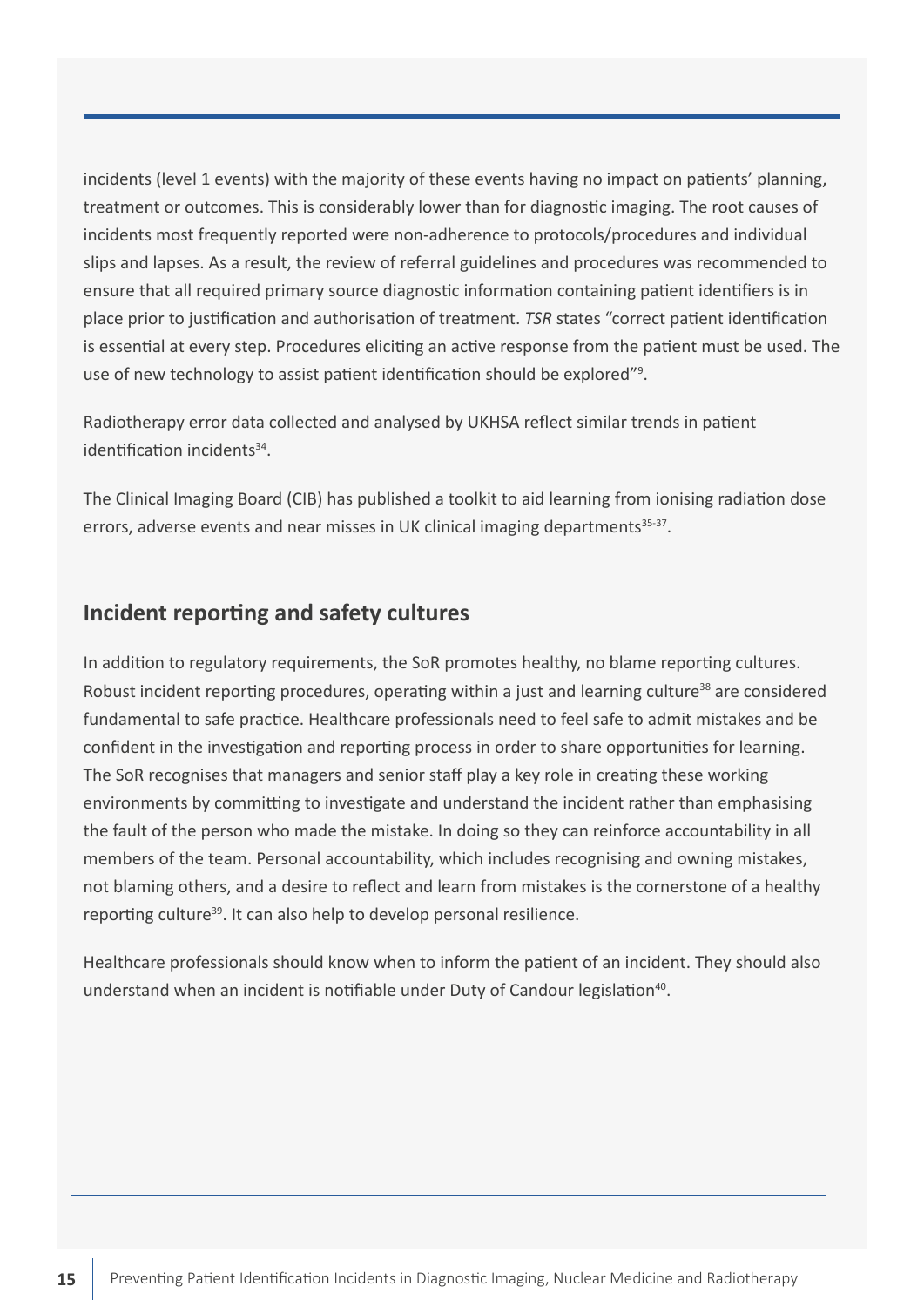# <span id="page-15-0"></span>**Existing guidelines, principles, policies and procedures**

Professional practice in diagnostic imaging, nuclear medicine and radiotherapy can be considered to follow a hierarchy of control measures to ensure lawful, safe and evidence-based practice. These are:

- Regulatory requirements (what the law requires) these must be followed
- Registrant (HCPC) responsibilities across the four countries (minimum standards) these should be followed to maintain registration
- Employers' written procedures (what an employer states) these must be followed unless there is a reasoned decision not to
- Professional body standards (attitude, behaviour and conduct expected of healthcare professionals and the evidence base for the profession) – these should be followed unless there is a reasoned decision not to

Radiographers will be familiar with their legal responsibilities and the regulatory requirements of IR(ME)R to correctly identify the individual to be exposed to ionising radiation. They will be working in accordance with employers' written procedures, which should clearly define the actions to be taken including any variations to standard practice. Local written procedures are likely to reference a number of professional body publications.

A number of resources promote safe practice for the correct identification of a patient prior to the delivery of care. Beginning in 2015 the CIB produced a series of *Patient Identification: guidance and advice statements*14-16 and in 2020, The Royal College of Radiologists published *IR(ME)R: Implications for clinical practice in diagnostic imaging, interventional radiology and diagnostic nuclear medicine*<sup>41</sup>. This joint professional body guidance contains a chapter on identification of the individual to be exposed (chapter 12). Similarly, in June 2020 the Radiotherapy Board published *Ionising Radiation (Medical Exposure) Requlations: Implications for clinical practice in radiotherapy*<sup>42</sup> with comparable recommendations on identification of the individual to be exposed.

In 2010, in response to queries about the roles of pre- or non-registered staff, the SoR published Student radiographers and trainee assistant practitioners: verifying patient identification and seeking consent<sup>43</sup>.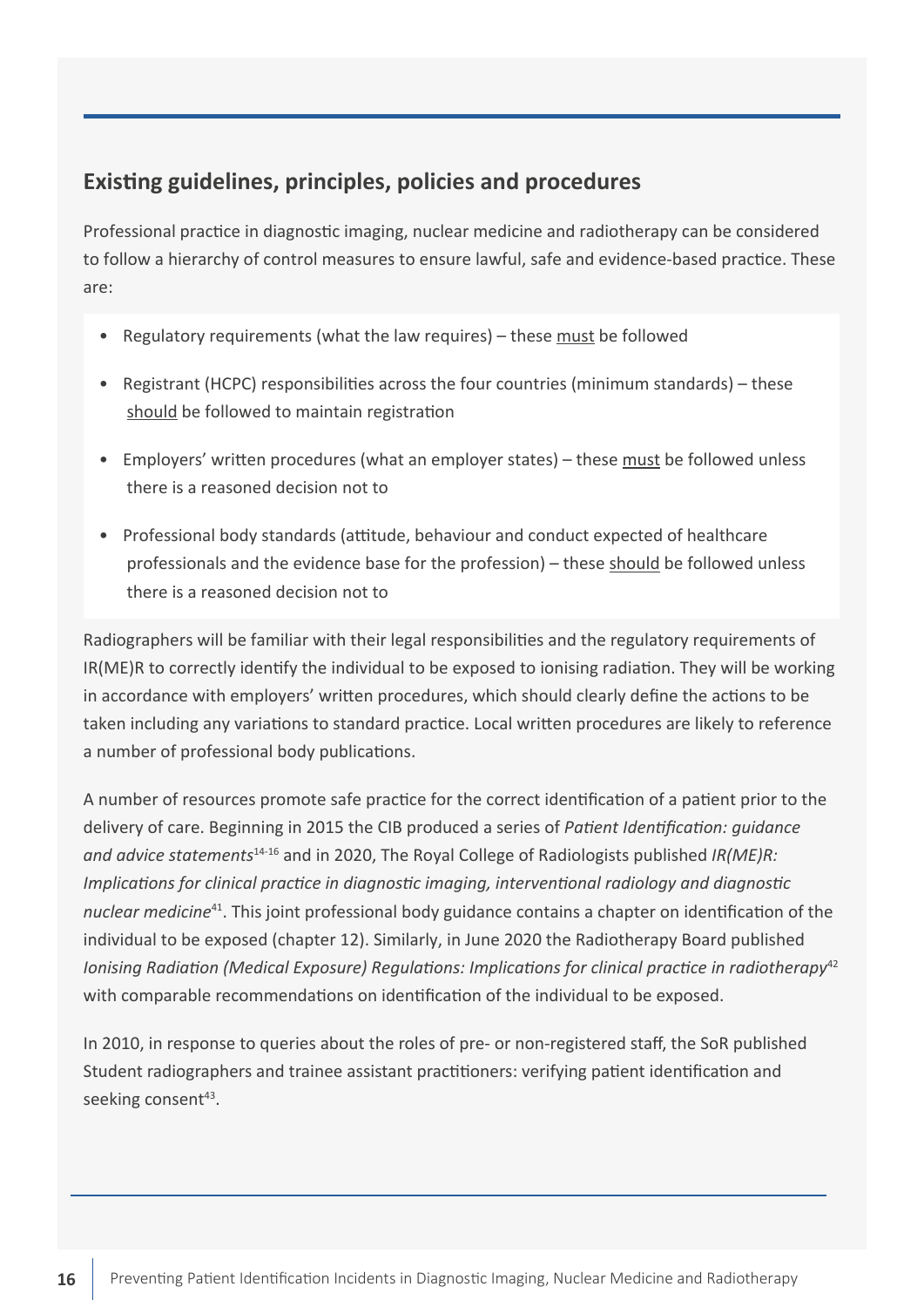Common expectations across the guidance are that:

- accurate identification always starts with the referring clinician (the referring clinician provides the primary source data, which will be used to correctly identify the patient and their procedure thereafter)
- radiographers use a positive enquiry, requiring an active response from the patient, or positive verification against an identity band if the patient is unable to communicate, e.g. name, date of birth, address, etc.
- a minimum of three questions are asked (first name and surname, date of birth, address or unique identifier, e.g. NHS or equivalent number)
- there is a written procedure to follow to accurately determine the patient's identity where verbal communication is not possible
- there is a written procedure to follow when the patient cannot be identified (e.g. unknown, unconscious, lacking capacity)
- there is a written procedure to follow when positive identification cannot be made or if there is doubt as to the validity of the referral information (e.g. wrong date of birth, wrong address)

Accurate identification of a patient requires robust policies and procedures and should be rooted in technology throughout the patient care pathway. Patient information systems can be employed to store, process and share patient data using unique identifiers. One example of this is the use of barcodes on identity bands. NHS Digital use the information standards DCB1077: AIDC for Patient Identification and ISB 0099: Patient Identifiers for Identity Bands<sup>44</sup>, which specify four core identifiers that must be included on an NHS identity band. These are:

- Last name
- First name
- Date of birth
- Verified NHS number

In Scotland, there is a requirement to use the Community Health Index (CHI) number<sup>45</sup>.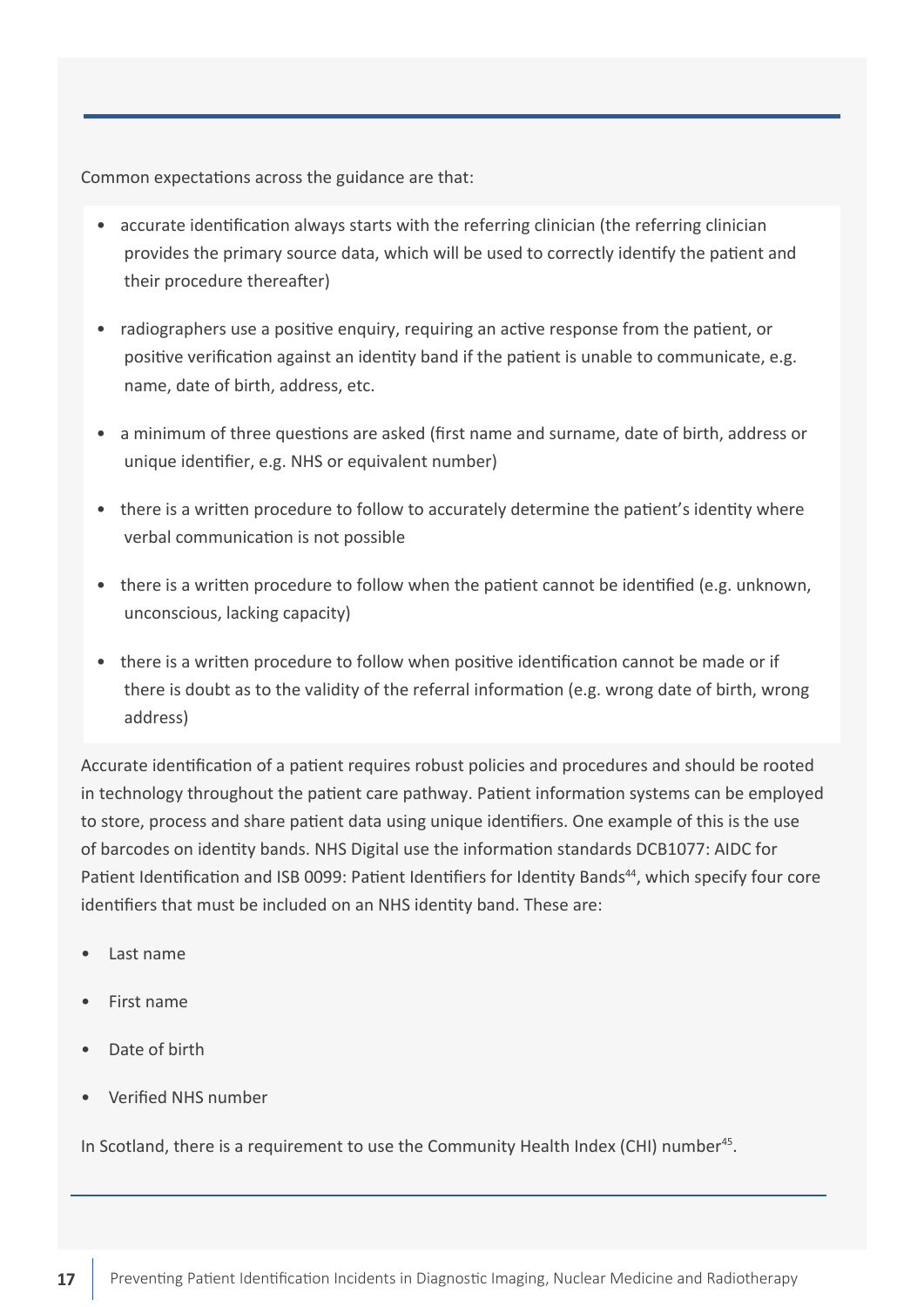<span id="page-17-0"></span>In Wales, there is a requirement to use the unique identifier issued to every individual registered with the NHS in England and Wales $45,46$ .

In Northern Ireland, the unique identifier is the Health and Care Number (H&C Number)<sup>45</sup>.

Using identity bands designed in line with these standards reduces the risk of misidentification of a patient.

The SoR expects the radiographic workforce to work in line with employers' procedures as well as UK and worldwide guidance and standards<sup>29,47</sup>. The SoR has published a series of 'PAUSED and checked' posters to help referrers note the information required when referring a patient and to help the radiographic workforce verify this information across a wide range of imaging techniques. These can be freely downloaded from the [SoR document library](https://www.sor.org/learning-advice/professional-body-guidance-and-publications/documents-and-publications/policy-guidance-document-library) and used widely across organisations where healthcare professionals are referring people for diagnostic imaging, nuclear medicine, or radiotherapy.

It could be argued that the drivers for service improvement are more complex than following or not following a local procedure. Where there is reasonable chance of predicting that a patient identification incident might occur, a prior risk assessment could be used to identify measures to mitigate this.

The SoR believes the safety of patients in practice depends upon the people that deliver care. Written procedures and safety systems should reflect what is done in practice, taking into account human interactions, experience and autonomous decision making.

# **Software and hardware limitations**

Healthcare software systems use many different patient identifiers. Different terms may be used during patient pathways through medical imaging and radiotherapy and across industry vendors. Access to appropriate hardware, such as a computer terminal, at the point of entering or checking the primary source data may not always be readily available. As a result, there will be variations in some management processes, policies and procedures. Accurate representation of unique patient identifiers, such as full name, NHS number (or equivalent), date of birth, address and data set (e.g. patient plan or CT planning data set), is an example of where there may be variations in data collection and recording. This adds to the challenge of ensuring a standard or systems approach to preventing misidentification errors.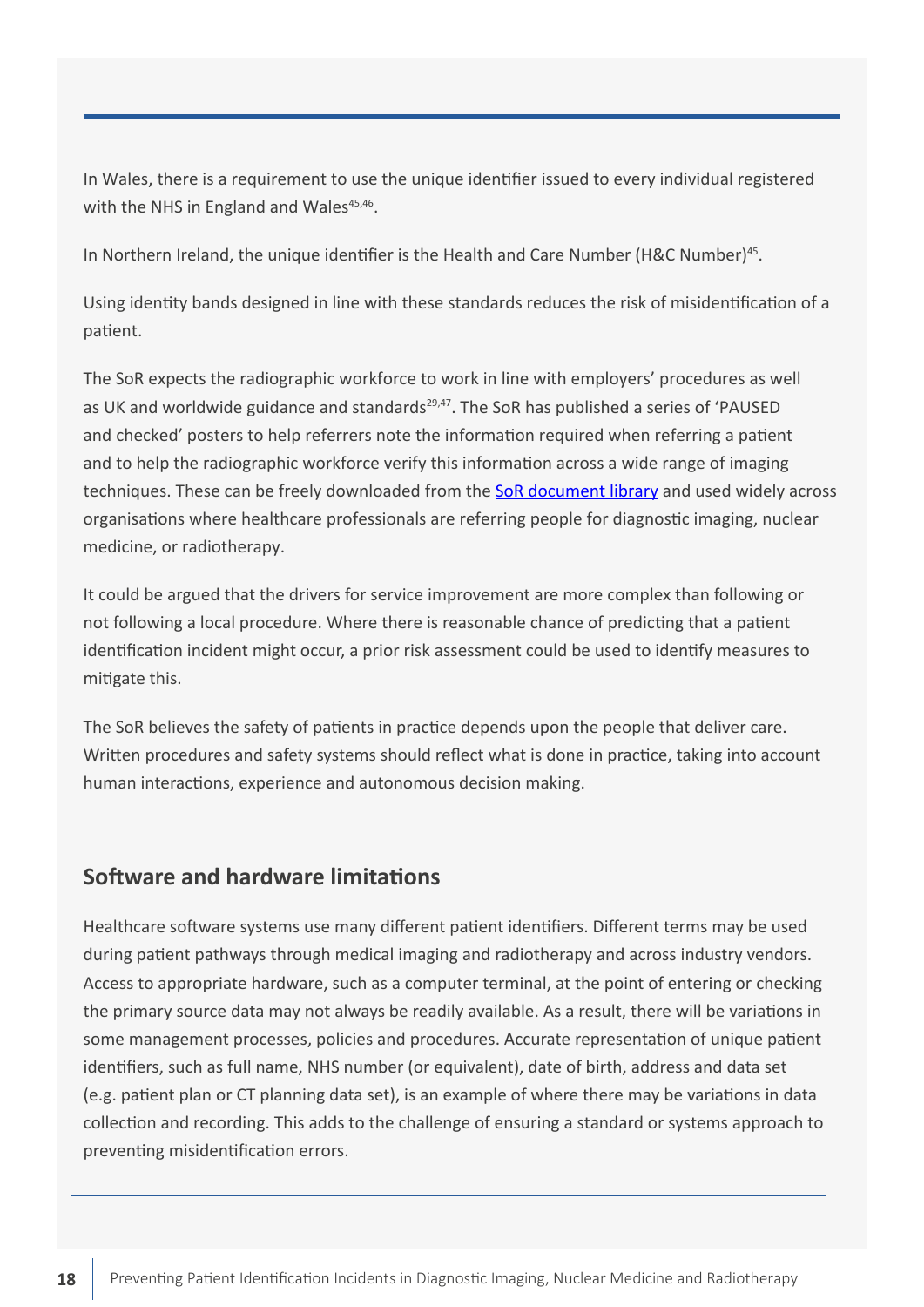<span id="page-18-0"></span>With the growth of digital systems used in healthcare, easy access to primary source data within software systems is imperative to enable operators to correctly identify the patient and their personal data. Where multiple systems are in place, efforts should be made to reduce the need for transcription of patient identifiers between systems. Critical checks should be made on the integrity of data transfer between systems used to correctly identify the patient and their personal data.

#### **Data collection and results**

Many low-level accidental or unintended exposures are no longer notifiable to the UK regulators of IR(ME)R. Nevertheless, it is helpful to understand the range of incidents occurring at low dose levels and compare these to recorded data from SAUE cases (notified to the regulators) to ensure that commonalities and variances are captured.

Evidence for this guidance was collected in two stages.

During stage 1, the SoR held a series of ad-hoc listening events for accredited SoR Trade Union and Industrial Relations Representatives (Reps). The SoR Reps network consists of radiographers and student radiographers who are trained to represent SoR members' interests to their employers. A call went out to all Reps via email inviting them to join online sessions to discuss the practical challenges in busy diagnostic imaging, nuclear medicine and radiotherapy departments, and to identify common themes from local reporting of patient misidentification incidents. Four Reps volunteered, representing four different Health Trusts/Boards. Conversations revealed encouraging reporting cultures, although the opportunity to receive feedback and learn from incidents varied. Some Reps described implementing quality improvement measures as a key part of their reporting procedure, recognising that a robust learning culture can help reduce patient misidentification incidents. Others reported little or no feedback from incident reporting. The key themes that emerged are presented in [Table 1.1](#page-20-0) and [Table 1.2](#page-21-0).

Stage 2 involved analysis of individual country data provided by the UK IR(ME)R regulators. Incidents notified to all four UK regulators between 1 January 2019 and 31 December 2020 were combined; diagnostic imaging and nuclear medicine data for the UK are presented in [Table 2.1](#page-23-0) and radiotherapy data in [Table 2.2](#page-24-0). Radiotherapy data were further analysed to determine the number and severity of Radiotherapy Error (RTE) reports by year ([Table 3](#page-26-0)), where errors occurred within the radiotherapy pathway [\(Figure 1 and Figure 2\)](#page-27-0), and the reported cause or contributory factors for these errors ([Table 4](#page-28-0)).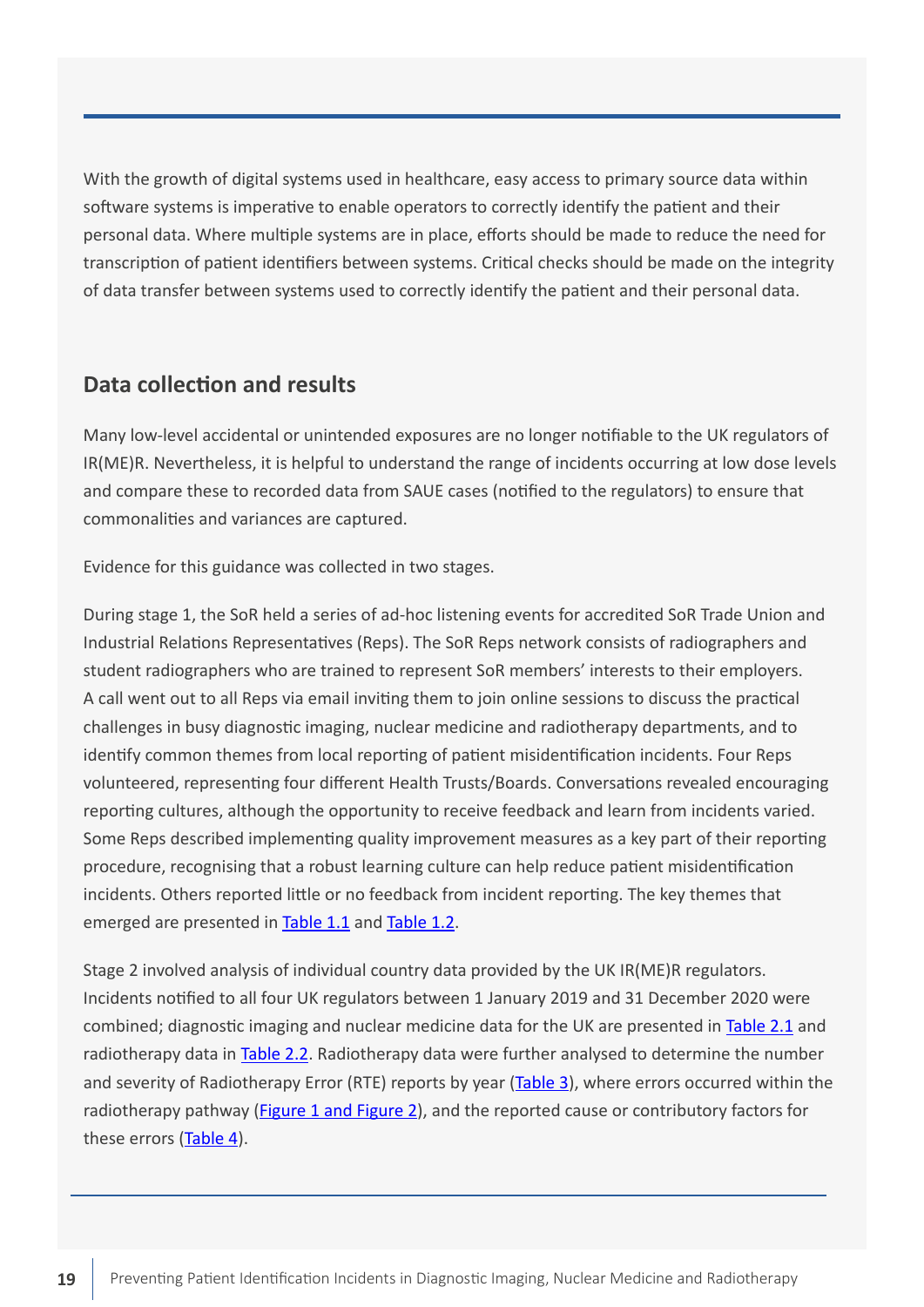<span id="page-19-0"></span>The reporting period was agreed as two years to ensure incidents were captured both before and during the COVID-19 pandemic. It is acknowledged that reporting volume may have fluctuated during the pandemic and that the wearing of masks by healthcare staff and patients may have resulted in increased communication challenges during this time, which may have impacted on misidentification incidents. It is also acknowledged that the CQC redefined the criteria for statutory notification of radiation incidents in mid-2019. The stage 2 data therefore represent a snapshot in time. The number of incidents contributed by the CQC are much greater than those from the other regulators due to the greater number of organisations it regulates.

### **Results**

#### Stage 1

Reps shared their working experience and anecdotal evidence of how work carried out compared with work as intended according to local policy within their workplaces. Four Reps volunteered to provide examples of the types of Datix incidents from their local perspectives ([Table 1.1](#page-20-0)). The points made here are representative of general incidents and do not reflect individual errors. In addition to this, the Reps shared their observations of other potential causes or contributory factors for error ([Table 1.2](#page-21-0)). These points might not have been specifically recorded in any local incident reports, but they were recognised as having the potential to increase the likelihood of errors happening.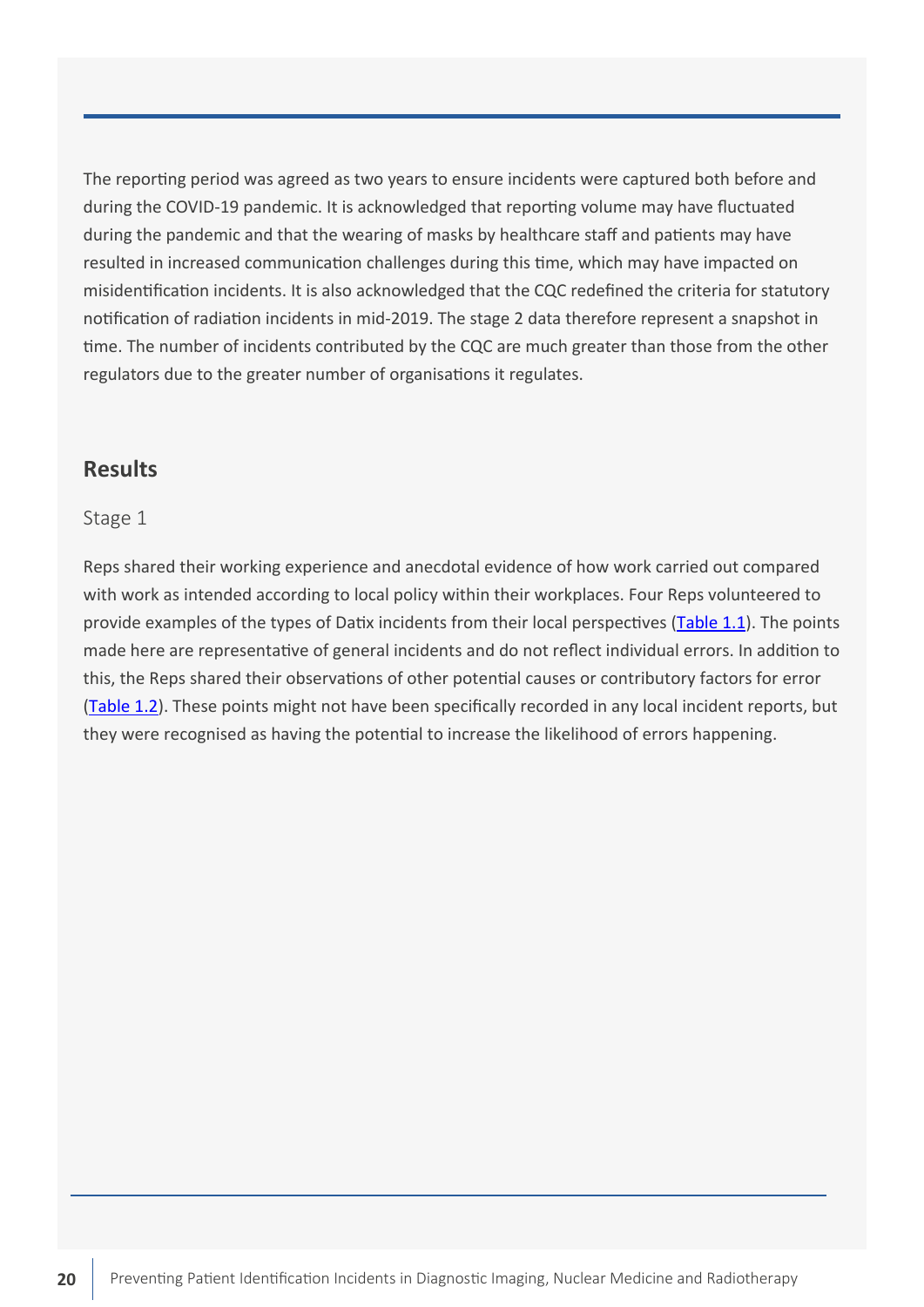<span id="page-20-0"></span>Table 1.1 Examples of general patient misidentification incidents

| Root cause or contributory factor                                                                                                                                       | Learning or service improvement made                                                                                                                         |
|-------------------------------------------------------------------------------------------------------------------------------------------------------------------------|--------------------------------------------------------------------------------------------------------------------------------------------------------------|
| Referrer used wrong patient label or incorrect<br>written patient demographics                                                                                          | Audit results fed back to referrers                                                                                                                          |
| Nurse escort is unfamiliar with the patient and<br>is unable to correctly identify them                                                                                 | Ensure all staff are aware of the organisational<br>procedure for identification of a patient at<br>every handover of care                                   |
| Porters directed to/collected wrong patient<br>from the ward                                                                                                            | Training for support staff and procedures in<br>place to verify the patient's identity                                                                       |
| Imaging support worker incorrectly identified<br>the patient on arrival in the department and<br>the patient's identity was subsequently not<br>checked by the operator | Training for support staff and radiographers,<br>awareness of procedures, reminder of<br>radiographers' legal responsibilities as<br>operators under IR(ME)R |
| Bank/locum radiographer failed to follow<br>correct procedure leading to incorrect patient<br>sent for from the ward                                                    | Adequate training in local policies procedures<br>and attitudes for all bank/agency/locum/<br>temporary staff                                                |
| Patient unable to communicate due to<br>language barrier, no wristband or interpreter<br>unavailable                                                                    | Review of procedures for:<br>patient identification<br>patients leaving the ward unaccompanied<br>$\bullet$<br>communication and consent<br>$\bullet$        |
| Confusion due to different patient<br>identification procedures within the same<br>department/hospital                                                                  | Ensure consistent standards for patient<br>identification                                                                                                    |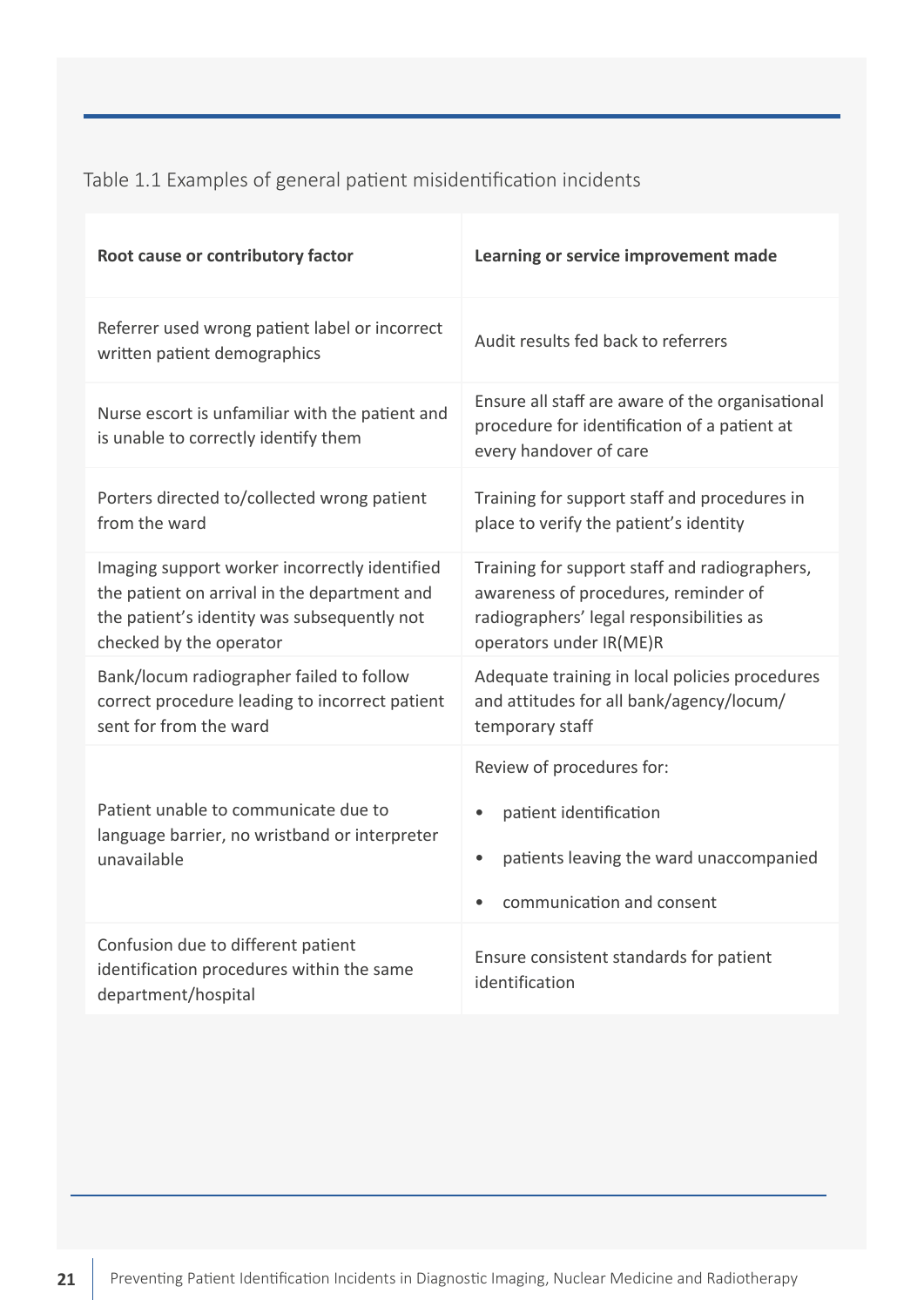<span id="page-21-0"></span>

| <b>Observations</b>                                                                                                                                                                                            | <b>Suggested learning or service improvements</b>                                                                                                                                                            |
|----------------------------------------------------------------------------------------------------------------------------------------------------------------------------------------------------------------|--------------------------------------------------------------------------------------------------------------------------------------------------------------------------------------------------------------|
| Staff moving jobs noticed increase/decrease in<br>paperwork from site to site                                                                                                                                  | ANew staff to read the patient identification<br>policy and follow the SoR paused and checked<br>procedure <sup>48</sup>                                                                                     |
| Inconsistent procedures between areas at the<br>same site                                                                                                                                                      | Radiology service managers to work together<br>to ensure standardisation where achievable<br>Use of Practice Educators and SoR Learning<br>Reps to disseminate learning                                      |
| In some sites multiple staff may be involved in<br>a patient pathway compared to one person at<br>another site                                                                                                 | Ensure procedure for effective identification<br>of roles and responsibilities where<br>multiple staff are involved. Clarify lines of<br>accountability, methods of communication<br>and handover procedures |
| Working practices noted to be more relaxed<br>in plain film imaging where there was likely to<br>be a single point of contact with the patient<br>compared to CT where there may be multiple<br>staff involved | Ensure consistent standards are being met for<br>every patient                                                                                                                                               |
| Delay in moving to electronic referral systems<br>and continued use of paper and manual data<br>entry was felt to have increased the likelihood<br>of error                                                    | Priority should be given to move towards<br>electronic data sharing systems where a<br>common standard applies                                                                                               |
| Error reporting and analysis discussed at local<br>clinical governance meetings and routinely fed<br>back to staff for learning                                                                                | Monthly newsletter to highlight opportunities<br>for learning<br>Practical case studies worked through as a<br>team<br>Reflected in individual CPD records                                                   |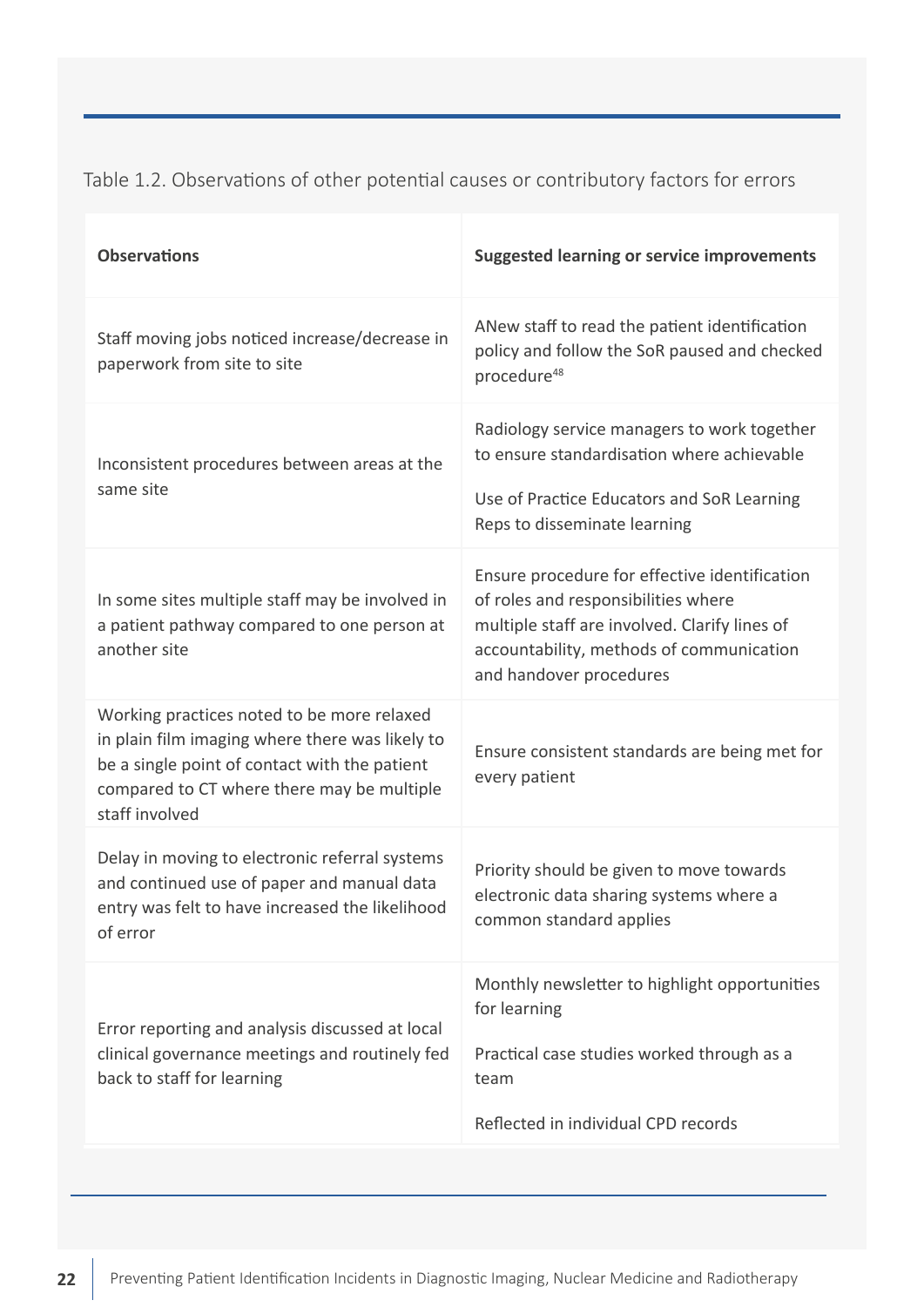| Staff were encouraged to report near misses<br>and errors but were given no feedback. This<br>did not seem to affect their willingness to<br>report                                      | Acknowledge report and feedback learning<br>points to all staff who report incidents as a<br>matter of course                                                                                                |
|------------------------------------------------------------------------------------------------------------------------------------------------------------------------------------------|--------------------------------------------------------------------------------------------------------------------------------------------------------------------------------------------------------------|
| Support staff involved in many procedures.<br>Patient identification performed by them<br>rather than the IR(ME)R operator. A system of<br>trust employed that it is the correct patient | Refer staff to their responsibilities as an<br>operator under IR(ME)R<br>Ensure procedures reflect safe practice                                                                                             |
| More relaxed approach to procedures and<br>systems of work during very busy times                                                                                                        | Acknowledgement that this may lead to slips<br>and lapses at times<br>Awareness of the increased need for safe<br>practice during busier periods                                                             |
| Demoralised people gradually accepting<br>declining working conditions, inaction, lack of<br>inclination to change                                                                       | Training around the impact of inaction<br>and reminding staff of their professional<br>responsibilities to reduce risk of harm                                                                               |
| Several wrong patients being referred over a                                                                                                                                             | Include a procedure to notify the referrer<br>of the error and to identify learning<br>opportunities for referrers who repeatedly<br>refer inappropriately<br>Include a statement in written procedures, for |
| short period                                                                                                                                                                             | example:<br>All IR(ME)R Operators must check imaging<br>and clinical or radiology report history against<br>the clinical information on the request and<br>investigate any inconsistencies                   |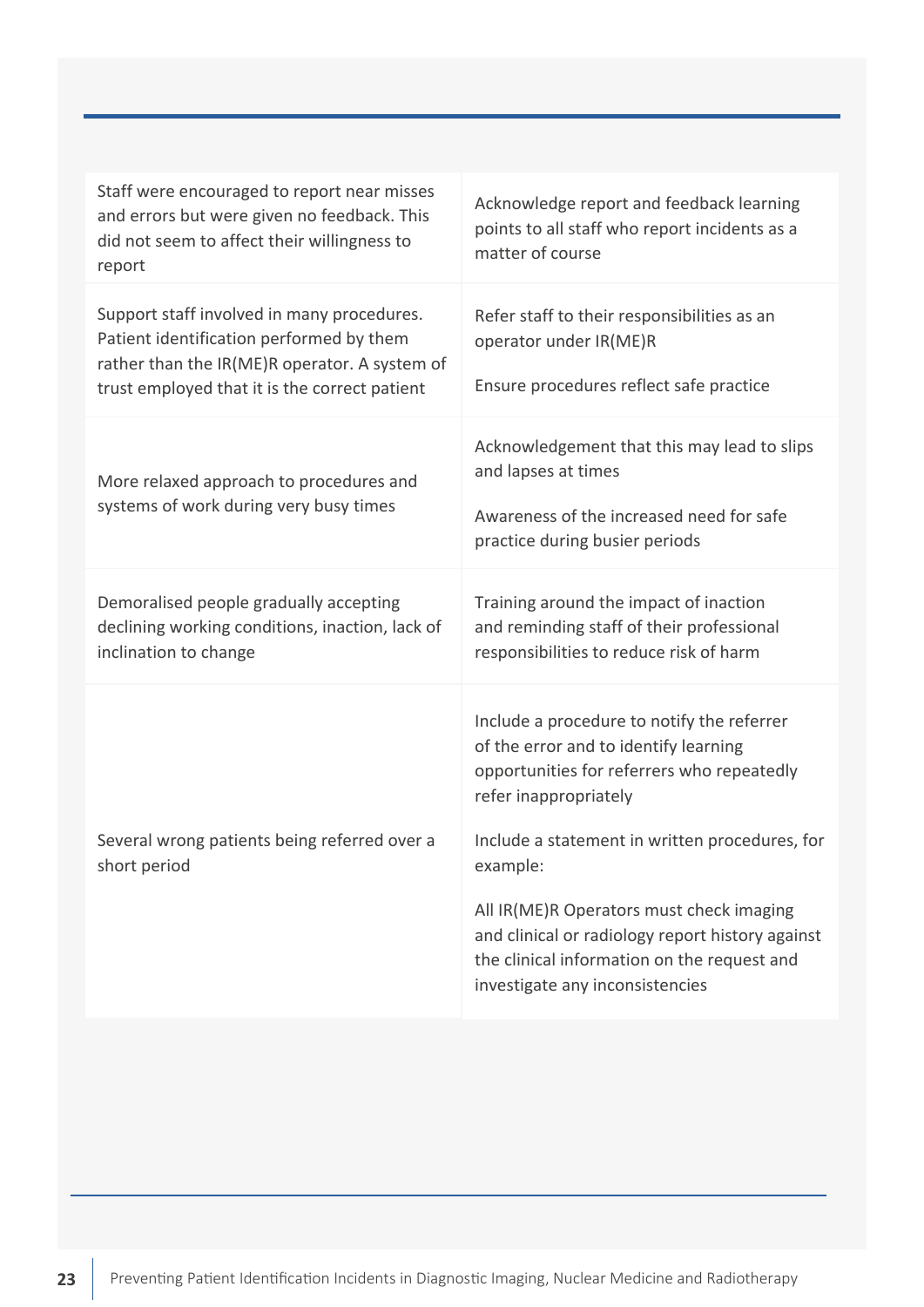<span id="page-23-0"></span>The SoR Reps also described how good practice is demonstrated within their workplaces:

- All reported open and honest cultures where all staff know how to fill in an incident report. They described more near misses documented than actual errors.
- Feedback is generally good from error reporting but could be improved in some sites.
- New staff have to read the patient identification policy and use the SoR paused and checked49 process.
- Incidents are discussed at clinical governance meetings.
- Learning from incidents is shared via a monthly newsletter.
- Practice Educators and SoR Learning Representatives play an active role in disseminating learning.
- Audit of incident report data is part of a local audit programme.
- Primary source data is available and checked at the point of identifying the patient.

#### Stage 2

Tables 2.1 and [2.2](#page-24-0) present total incidents and patient ID incidents notified to regulators across the UK between 1 January 2019 and 31 December 2020. Combined diagnostic imaging and nuclear medicine data for the UK are presented in Table 2.1 and combined radiotherapy data in [Table 2.2.](#page-24-0)

| UK IR(ME)R<br>regulators data       | <b>Total Incidents</b> | <b>Patient ID Incidents</b> | <b>Patient ID incidents</b><br>as a percentage of<br>total incidents |
|-------------------------------------|------------------------|-----------------------------|----------------------------------------------------------------------|
| UK (all four countries<br>combined) | 1,256                  | 210                         | 16.7                                                                 |

Table 2.1 Total and patient ID incidents in diagnostic imaging and nuclear medicine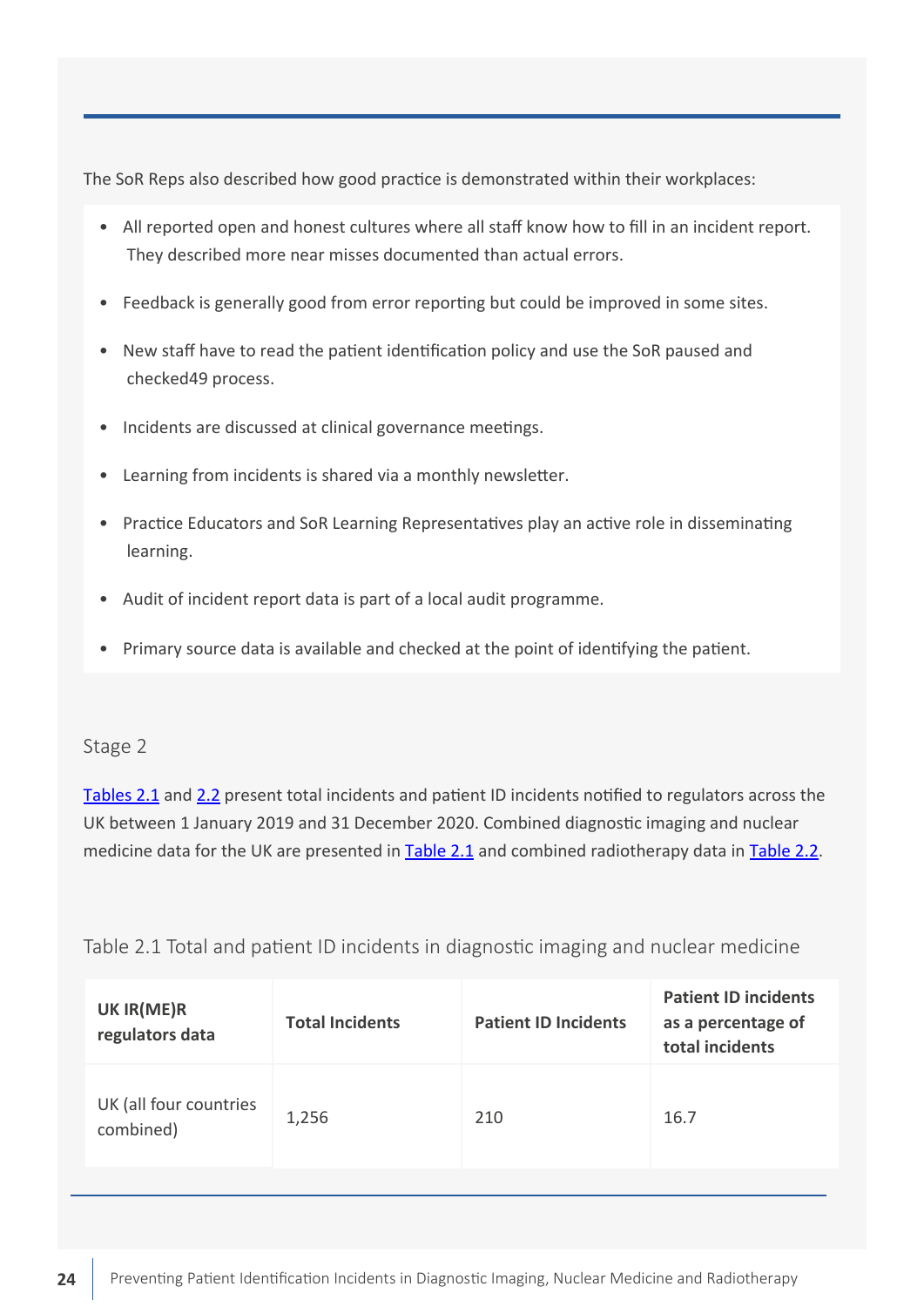<span id="page-24-0"></span>Table 2.2 Total and patient ID incidents in radiotherapy

| <b>UKHSA (PHE) data</b>             | <b>Total Incidents</b> | <b>Patient ID Incidents</b> | <b>Patient ID incidents</b><br>as a percentage of<br>total incidents |
|-------------------------------------|------------------------|-----------------------------|----------------------------------------------------------------------|
| UK (all four countries<br>combined) | 18,021                 | 223                         | 1.23                                                                 |

From the data in [Tables 2.1](#page-23-0) and 2.2, it is noted that the number of patient identification incidents as a percentage of total incidents is greater in diagnostic imaging and nuclear medicine than in radiotherapy.

# **Diagnostic imaging and nuclear medicine data**

Of the patient identification incidents notified to the IR(ME)R regulators, most involved the wrong patient being brought to radiology from the ward and were due to nursing and escort staff and/or porters failing to identify the correct patient. Root causes or contributory factors for these incidents include:

- patients with similar names and dates of birth
- wrong patient answering to a called name
- no identity band (mostly from the emergency department or pre-admission clinics)
- patient unable to provide positive identification themselves and not wearing an identity band
- nurse/escort confirming identification incorrectly
- multiple operators with one presuming the another has carried out positive identification
- failure to match verbal response from the patient to the information on the request/system resulting in incorrect selection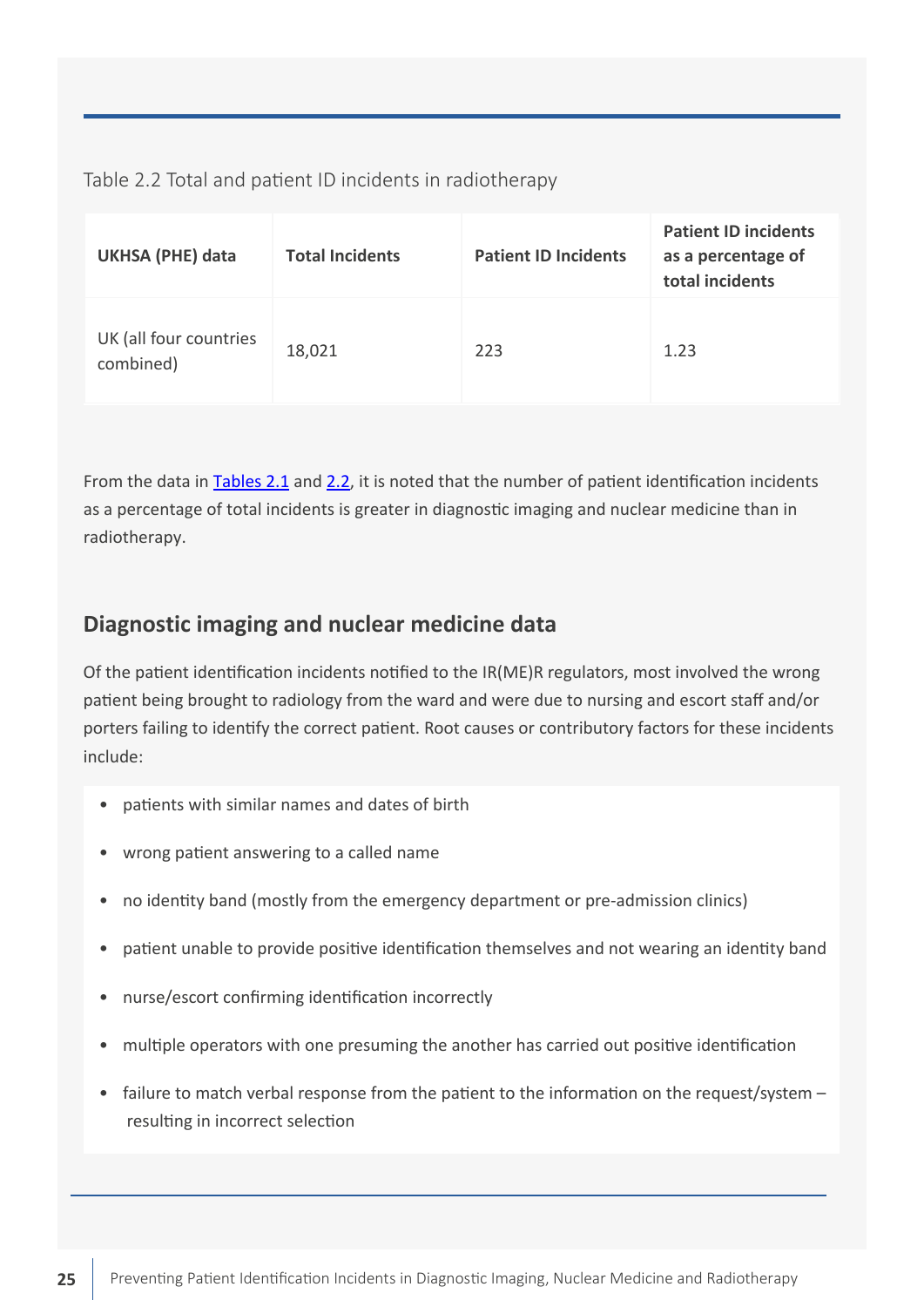- <span id="page-25-0"></span>• paperless referral with no screen available to cross-reference patient's response
- asking 'Is your name...?' rather than open question techniques, such as 'what is your name?'
- patients identified using notes/porters slips/questionnaires (correct notes but wrong patient)
- scanning the request form into the wrong patient record on the Radiology Information System (RIS)

# **Radiotherapy data**

Due to established incident reporting and data analysis procedures operating in radiotherapy, the data provided for these incidents allowed for a more detailed review.

Therefore, the radiotherapy data presented in [Table 2.2](#page-24-0) can be further interrogated to show the number of Radiotherapy Error (RTE) reports by year and by severity ([Table 3](#page-26-0)), the radiotherapy pathway codes [\(Figure 1](#page-27-0)) and sub-codes ([Figure 2\)](#page-27-0) indicating where the errors occurred within each pathway, and the reported cause or contributory factor for each incident ([Table 4](#page-28-0)).

RTE severity classifications<sup>9</sup> are indicated as:

Level 1 – Reportable radiation incident (significant accidental or unintended exposure)

E.g. A patient attends for radiotherapy. The oncology management system has been left loaded with a different patient's details. This was not checked before 'beam on', resulting in the patient receiving the incorrect patient partial treatment.

Level 2 – Non reportable radiation incident

E.g. At treatment, details for patient 1 are uploaded onto the treatment console and details for patient 2 are uploaded onto the verification imaging console. Imaging occurs before the discrepancy is noticed.

Level 3 – Minor radiation incident

E.g. A Cone Beam CT (CBCT) is acquired under the incorrect patient details, therefore an additional exposure is required.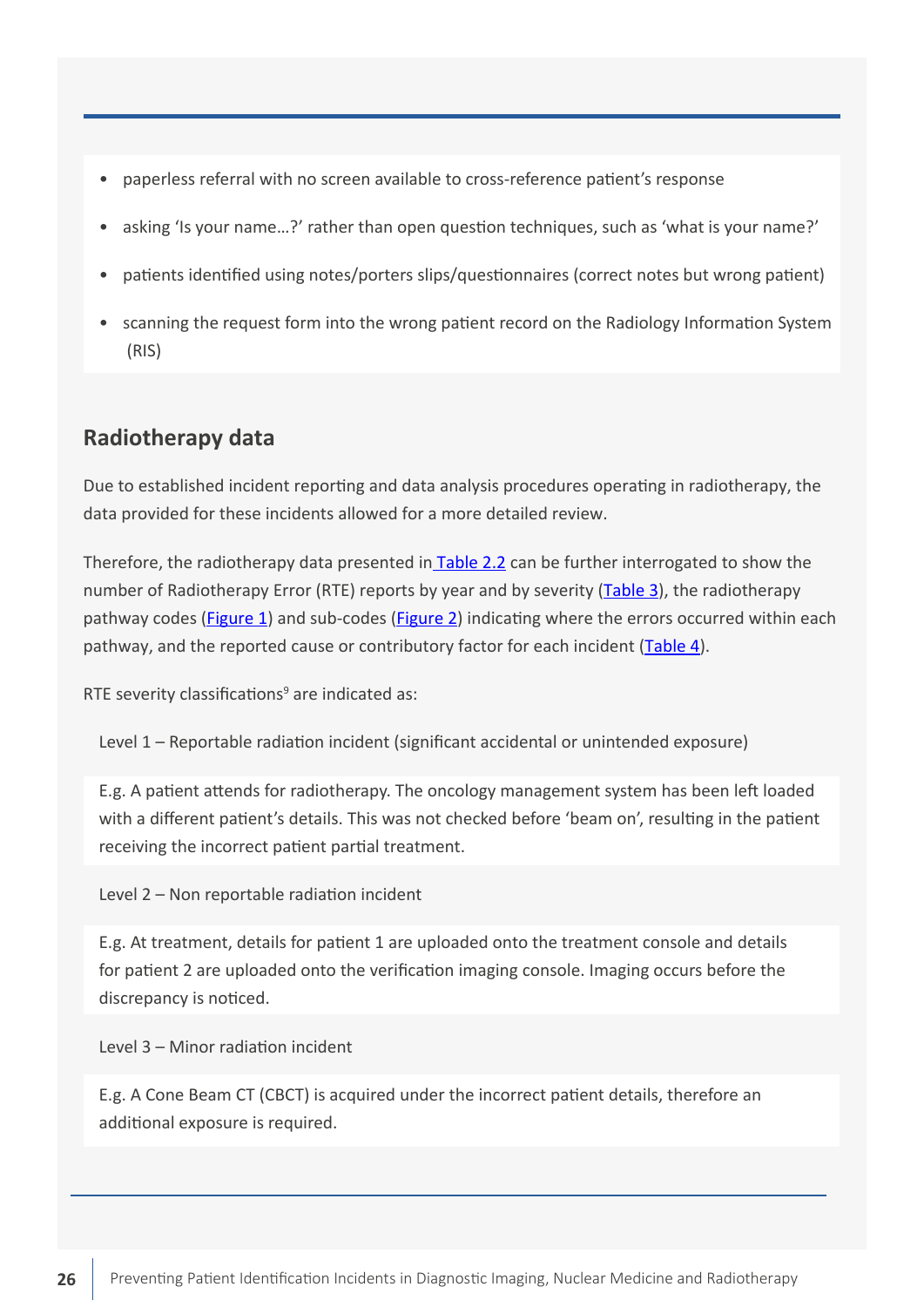<span id="page-26-0"></span>Level 4 – Near miss

E.g. A patient is seen in clinic and palliative radiotherapy is requested. The booking form is completed for the wrong patient. Planning radiographers identify the error prior to the CT scan.

Level 5 – Other non-conformance

E.g. The incorrect ID photo is attached to the patient record at CT. The error is identified prior to first treatment following the first day chat.

| Year           | Level 1<br><b>RTE</b> | Level 2<br><b>RTE</b> | Level 3<br><b>RTE</b> | Level 4<br><b>RTE</b> | Level 5<br><b>RTE</b> | <b>Total</b><br><b>ID RTE</b> | <b>Total</b><br><b>RTE</b> | <b>ID RTE</b><br>as a %<br>of total<br><b>RTE</b> |
|----------------|-----------------------|-----------------------|-----------------------|-----------------------|-----------------------|-------------------------------|----------------------------|---------------------------------------------------|
| 2019           | 6                     | $1\,$                 | 31                    | 47                    | 46                    | 131                           | 10139                      | 1.29                                              |
| 2020           | 6                     | $\mathbf{1}$          | 15                    | 22                    | 48                    | 92                            | 7882                       | 1.17                                              |
| Grand<br>total | 12                    | $\overline{2}$        | 46                    | 69                    | 94                    | 223                           | 18021                      | 1.23                                              |

Table 3. Radiotherapy Error (RTE) reports by year and severity

Of the Radiotherapy Error (RTE) reports recorded between 1 January 2019 and 31 December 2020, twelve were notifiable to the relevant IR(ME)R regulators as significant accidental or unintended exposures. These are presented as Level 1 RTE in Table 3.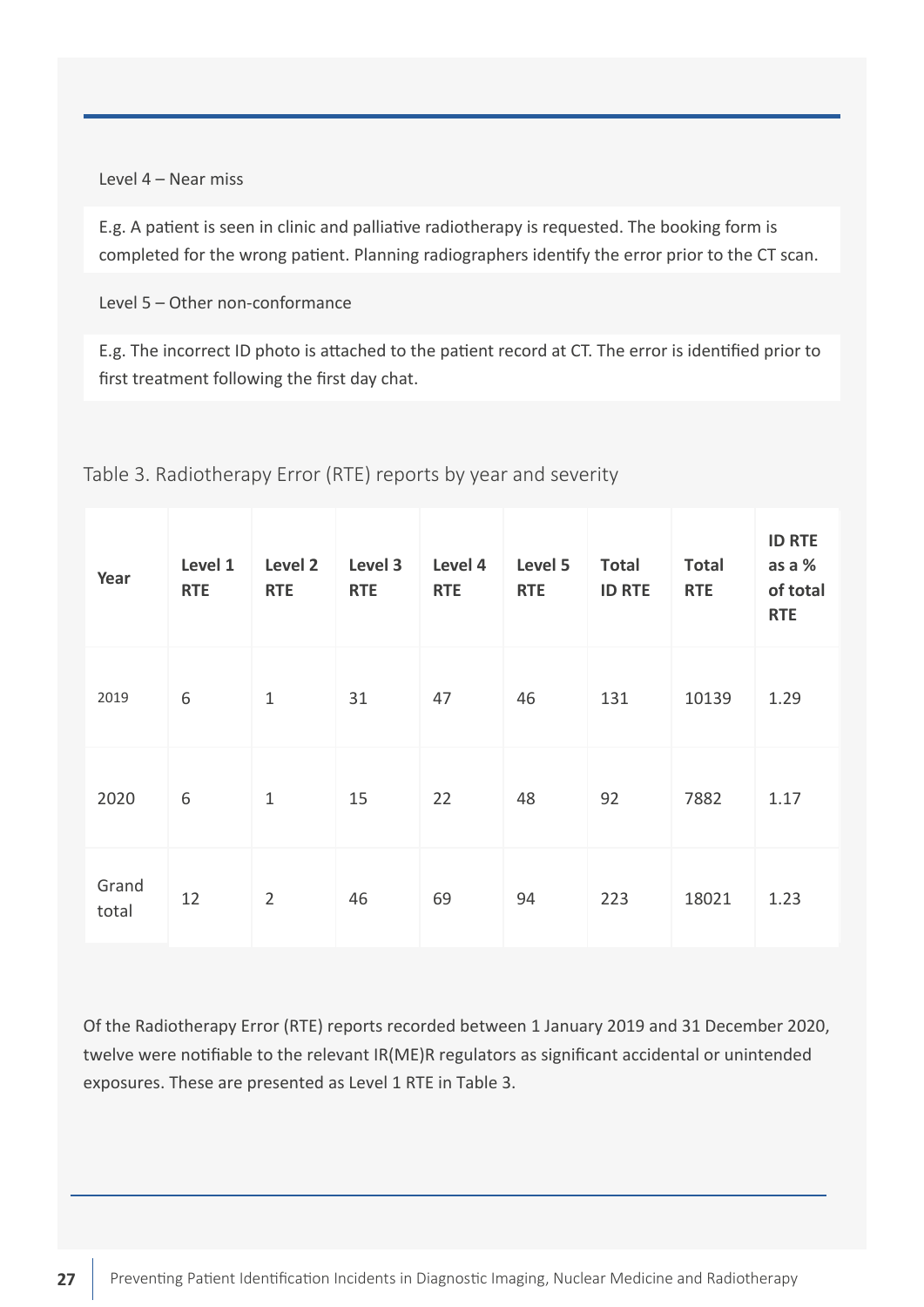

<span id="page-27-0"></span>Figure1. Number of RTE reports by radiotherapy pathway code 2019–2020

Figure 2. Number of RTE reports by radiotherapy pathway sub-code 2019–2020

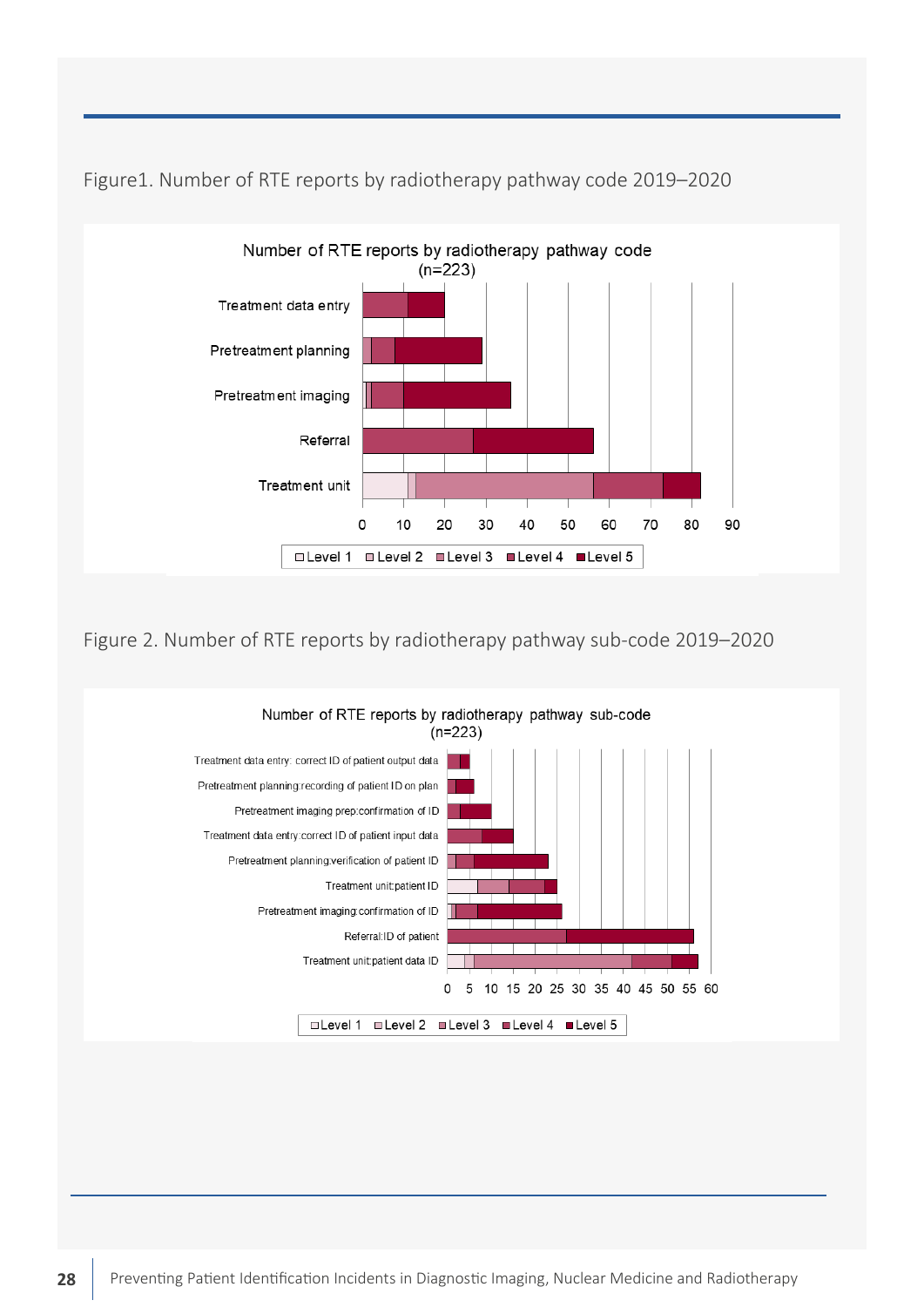<span id="page-28-0"></span>Table 4. Reported root cause or contributory factor for each RTE

| Reported root cause or contributory factor for RTE | <b>Number of RTE reports</b> |
|----------------------------------------------------|------------------------------|
| Slips and lapses                                   | 115                          |
| Adherence to procedures / protocols                | 46                           |
| Communication                                      | 37                           |
| Failure to recognise hazard                        | 14                           |
| Decision making process                            | 3                            |
| Communication with the patient                     | 3                            |
| No procedures / protocols                          | $\mathbf{1}$                 |
| Inadequate procedures / protocols                  | $\mathbf{1}$                 |
| Equipment or IT network failure                    | $\mathbf{1}$                 |
| Inadequate staffing                                | $\mathbf{1}$                 |
| Other                                              | $\mathbf{1}$                 |
| <b>Grand Total</b>                                 | 223                          |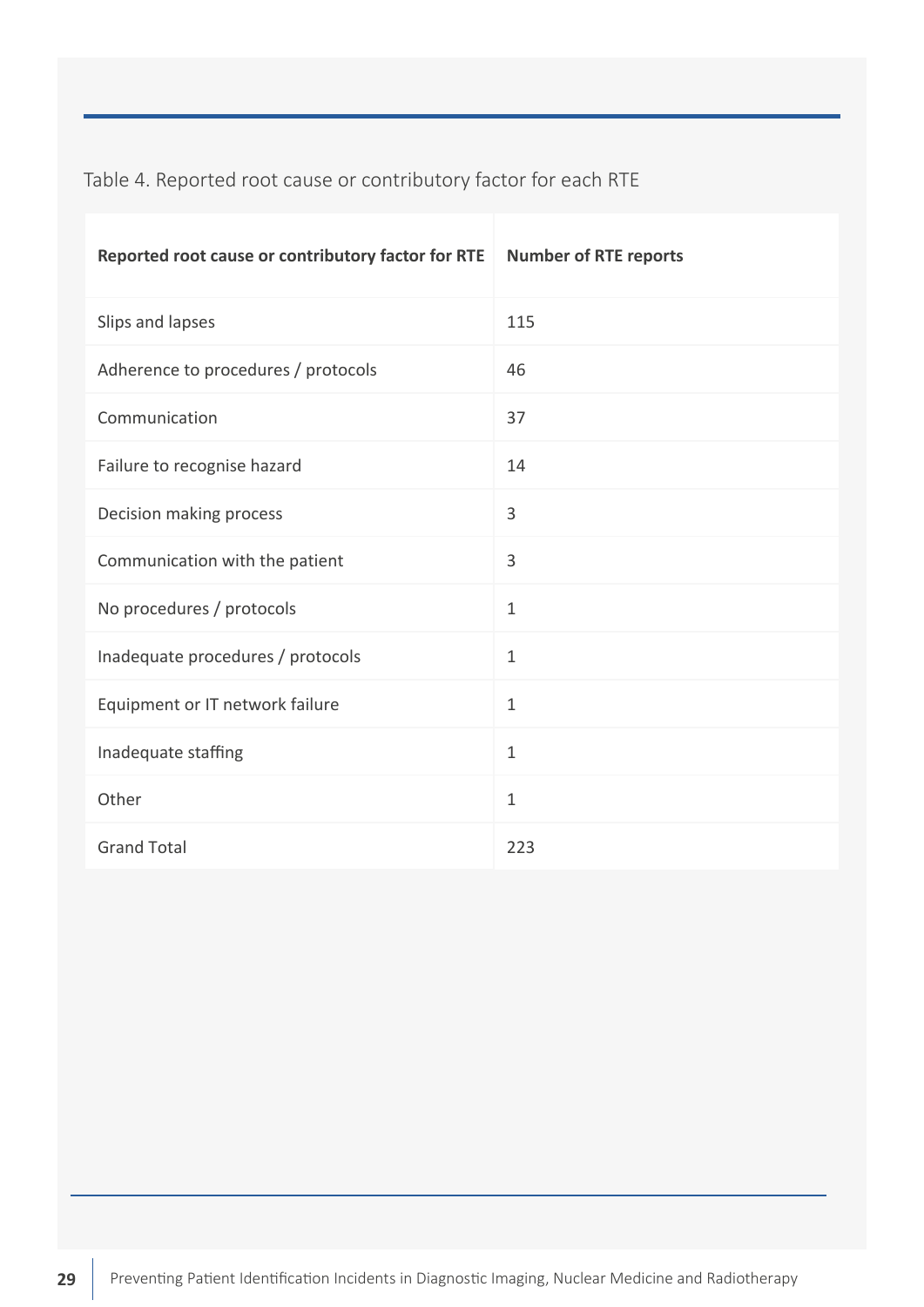# <span id="page-29-0"></span>**Impact of Patient Identification Incidents**

#### Impact on the patient

The impact on the patient of having the wrong test or wrong radiation dose may vary from mild anxiety to significant distress or fear of harm, especially if the patient is pregnant, young or has had many previous examinations. The patient is also likely to be concerned about any adverse effect on their outcome or prognosis caused by a delay. In some circumstances, harm caused by having the wrong test may be irreversible. It is recommended that a risk assessment is performed for each imaging pathway to assess the potential impact of imaging or treating the wrong patient.

#### Impact on the healthcare provider

Healthcare professionals do not set out to cause harm to patients and it is a requirement of the *Standards of conduct, performance and ethics*<sup>11</sup> for all registered Allied Healthcare Professionals to take all reasonable steps to reduce risk of harm. The General Medical Council states in *Good medical practice*<sup>50</sup> that doctors should make the care of the patient their first concern. It can be very distressing for any healthcare worker to realise they have caused harm to a patient, either through their own actions or inactions. They may be afraid of the outcome for the patient and of repercussions for themselves and their job. They may experience negative emotional and behavioural responses, which in some cases may be long lasting.

Managers should be alert to the impact on employees following a serious patient identification error. However, behavioural responses may be positive. Bari's study $51$  of post-graduate paediatric medical residents found that following an incident, the persons involved became more careful, increased how often they sought advice from senior staff and started paying more attention to details. It is important that positive reporting and learning cultures are established not only to prevent future incidents but to maximise the positive impacts on behaviours. Effective leadership, trust and teamwork play important roles in setting the scene for positive reporting cultures and in creating the cultures of psychological safety referred to in *The NHS Patient Safety Strategy*22.

In 2020 Riplinger et al. found that patient misidentification incidents in the United States resulted in challenges with recovering accurate costs for healthcare and limitations with data sharing<sup>52</sup>. These outcomes can lead to upset, frustration and anxiety for the patient and delays and inefficiencies for the healthcare provider.

The incorrect identification of a patient at any point in their care pathway can initiate a series of inappropriate decisions or delays and can lead to harm.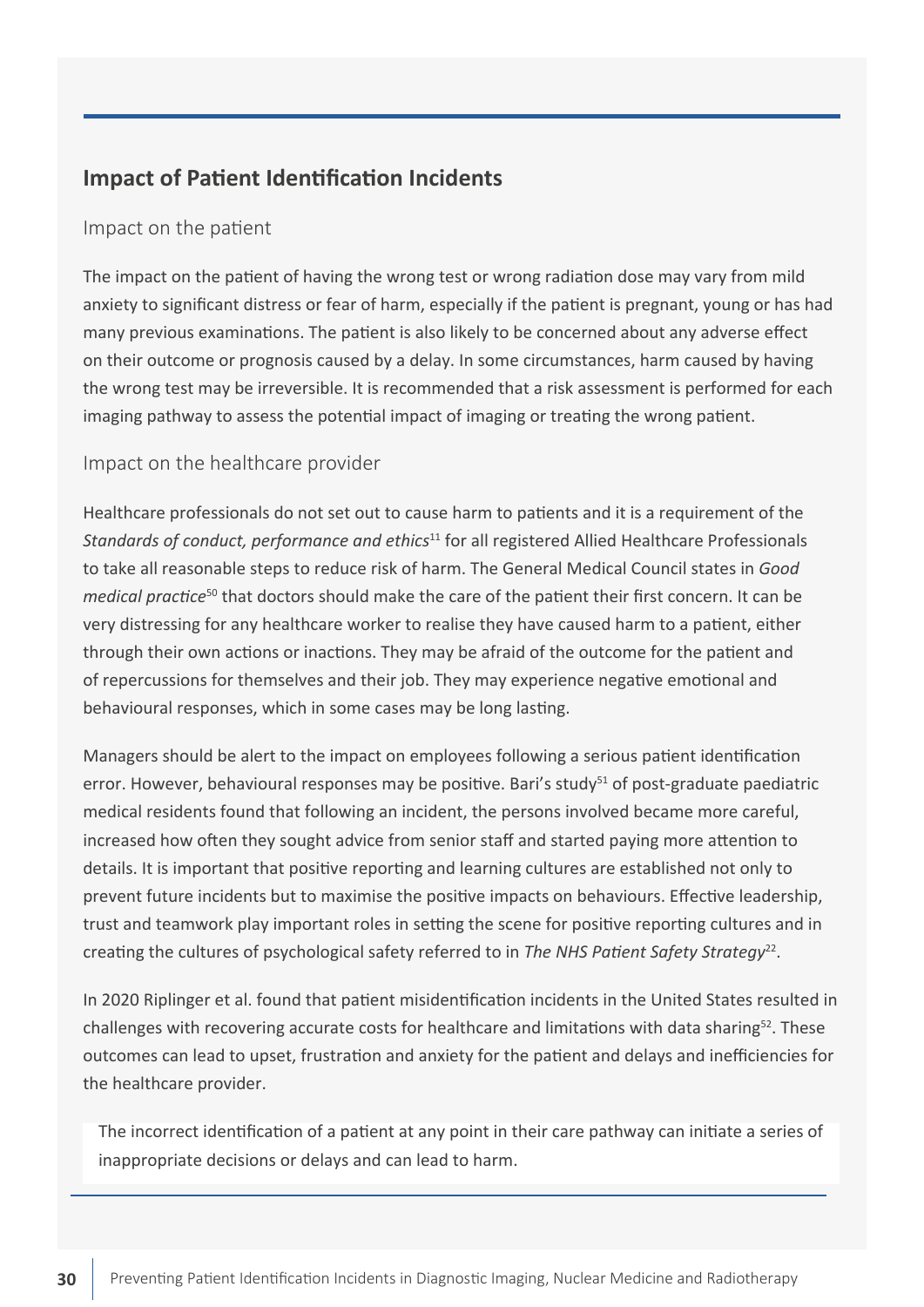<span id="page-30-0"></span>Impact of not addressing the causes of repeat incidents

It is not fully understood why patient identification incidents still occur, but the potential for harm each time a person receives the wrong diagnostic imaging or nuclear medicine examination, radiotherapy or medication is clear. The impact of not addressing the causes of repeat incidents might include but are not limited to:

- Ongoing risk to patients
- Risks to the second patient (indirect risks) for example:
	- » a patient's radiotherapy treatment plan is used to treat another patient due to an ID error
	- » a patient undergoes an intervention not intended for them or at the wrong time in their care pathway due to use of the wrong medical record
	- » the wrong vial is used in nuclear medicine and the second patient may not be able to receive their administration as planned
	- » an appointment is sent to the wrong person due to a referrer error and the correct patient fails to get a CT scan for several weeks
- Risks to staff negative outcomes, emotional and behavioural responses, loss of job, loss of registration in extreme cases
- Cost to the organisation, for example, from ineffective procedures, poor training, patient complaints, delays, duplication of work, litigation

#### Impact of good practice

Establishing a well-led, open, honest, robust and safe culture of reporting and learning from misidentification incidents improves patient and staff safety. Making real-time accurate patient identification part of the regular audit cycle will embed good habits into normal behaviour. Developing robust procedures to alert medical and non-medical referrers to patient identification incidents and sharing the learning more widely will help to embed a minimum safe standard at organisational level. Ensuring staffing levels are appropriate for safe service delivery and that staff have appropriate rest breaks may help reduce slips and lapses caused by fatigue.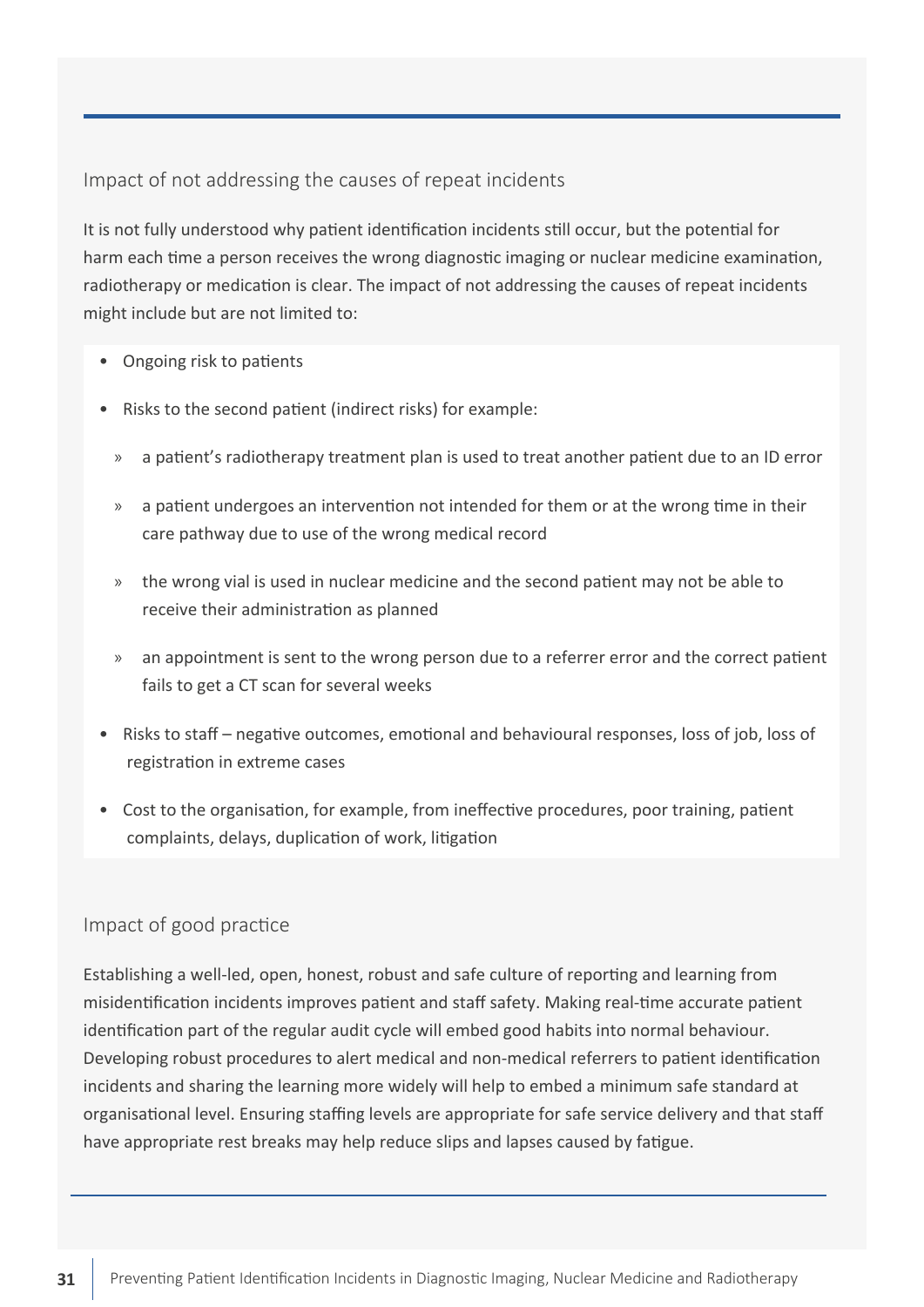## <span id="page-31-0"></span>**Patient and public education**

Good quality patient information resources that clearly explain procedures and give patients and their carers the opportunity to ask questions, or to challenge something they feel is not quite right, will support safe practice in diagnostic imaging and radiotherapy. Patients should feel confident and safe in the care of healthcare professionals. Confidence can be gained by the effort and importance healthcare professionals place on getting it right first time.

Displaying patient information posters and including information in patient correspondence that explains how positive identification should be made may help empower people to speak up when this does not happen.

# **Discussion and recommendations**

Patient identification incidents in diagnostic imaging and nuclear medicine are uncommon and are even less common in radiotherapy. There is a wealth of easily accessible guidance on how to develop safe and robust patient identification policies and procedures.

All NHS organisations in England should have an appointed Patient Safety Specialist and all employees should receive enhanced patient safety training.

It is recommended that local written procedures are reviewed to ensure that they align and that they reflect what happens in practice.

The UK IR(ME)R regulators report good compliance with the requirement of Schedule 2: Employer's Procedures, 1(a). Despite this, there is a year-on-year trend of patient identification incidents occurring in diagnostic imaging, nuclear medicine and radiotherapy across the UK. The IR(ME)R regulators report data show that the total number of incidents meeting criteria for notification are low. However, of the total incidents reported in diagnostic imaging and nuclear medicine, patient identification incidents represent quite a substantial percentage ([Table 2.1](#page-23-0)). In radiotherapy this percentage is much lower ([Table 2.2](#page-24-0)). Where it is possible to explore the data further, the impact of contributory factors (CF) is considered valuable. The evidence suggests that human factors such as slips and lapses, non-adherence to policies and procedures, and poor communication are the most common factors contributing to persistent patient identification incidents. Many of the reported CF are related to human factors: either not following professional body guidance and local procedures or not following them correctly.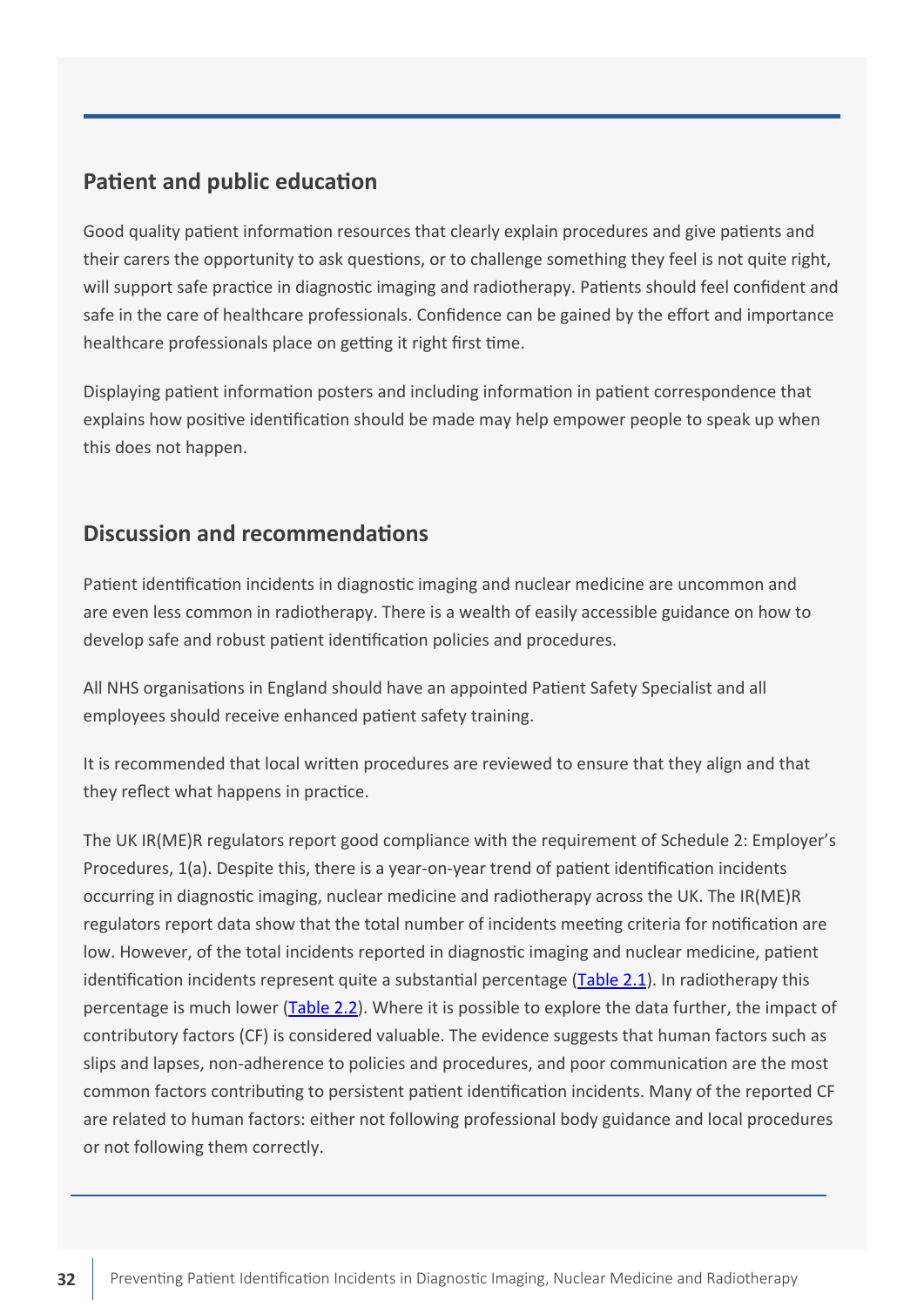Patient misidentification can occur at any point in the patient pathway or during any phase of medicines management, and many of the incidents evidenced by the data originate either with the referrer or with nursing or ancillary staff employed elsewhere. The National Institute for Health and Care Excellence (NICE) clinical guideline *Medicines adherence: involving patients in decisions about prescribed medicines and supporting adherence*53 states that good communication is needed between healthcare professionals to ensure patient care does not become fragmented. It could be argued that the three-point positive patient identification check is a longstanding tool and considered the baseline standard for all healthcare professionals, but the evidence suggests that not everyone is aware of or using this check as a minimum standard.

It is recommended that service leads in diagnostic imaging, nuclear medicine and radiotherapy seek to review their high-level organisational policies and ensure that a minimum safe standard for positive patient identification exists which is promulgated to all staff.

Earlier in this guidance patient identification incidents were defined as errors involving any diagnostic imaging, medicine, interventional procedure, or radiotherapy. While it is recognised that inappropriate administration of medicines can be caused by failure to correctly identify a patient, no incidents of this type were identified in the data. However, it is acknowledged that there is greater potential for harm where inappropriate administration of medicines occurs in conjunction with an error involving ionising radiation, than from an error involving ionising radiation alone.

It is recommended that particular attention be given to the correct identification of patients who are to receive medicine as part of their diagnostic imaging, nuclear medicine or radiotherapy procedure.

The CIB guidance on patient identification<sup>14</sup> describes twelve check points to include in local procedures to optimise accurate identification of a patient. However, simply providing the written procedure is not enough. Employers should encourage staff to engage in the regular audit and critical review of procedures to assess their effectiveness. Involving the workforce, listening to feedback on what works well and what doesn't, and bringing procedures to life using quickreference flow charts are all measures that may improve compliance.

National bodies can provide systems, policies and guidance for diagnostic imaging, nuclear medicine and radiotherapy services, but safety is improved at the point of care by the people delivering it. Service leaders must balance the needs of the service and ever-increasing demand against realistic service capacity and human capabilities. While professionals may strive to always function at maximum productivity and at the highest skill level, recognition of the propensity and contributory factors for slips and lapses is pivotal to a safe culture. The Health and Safety Executive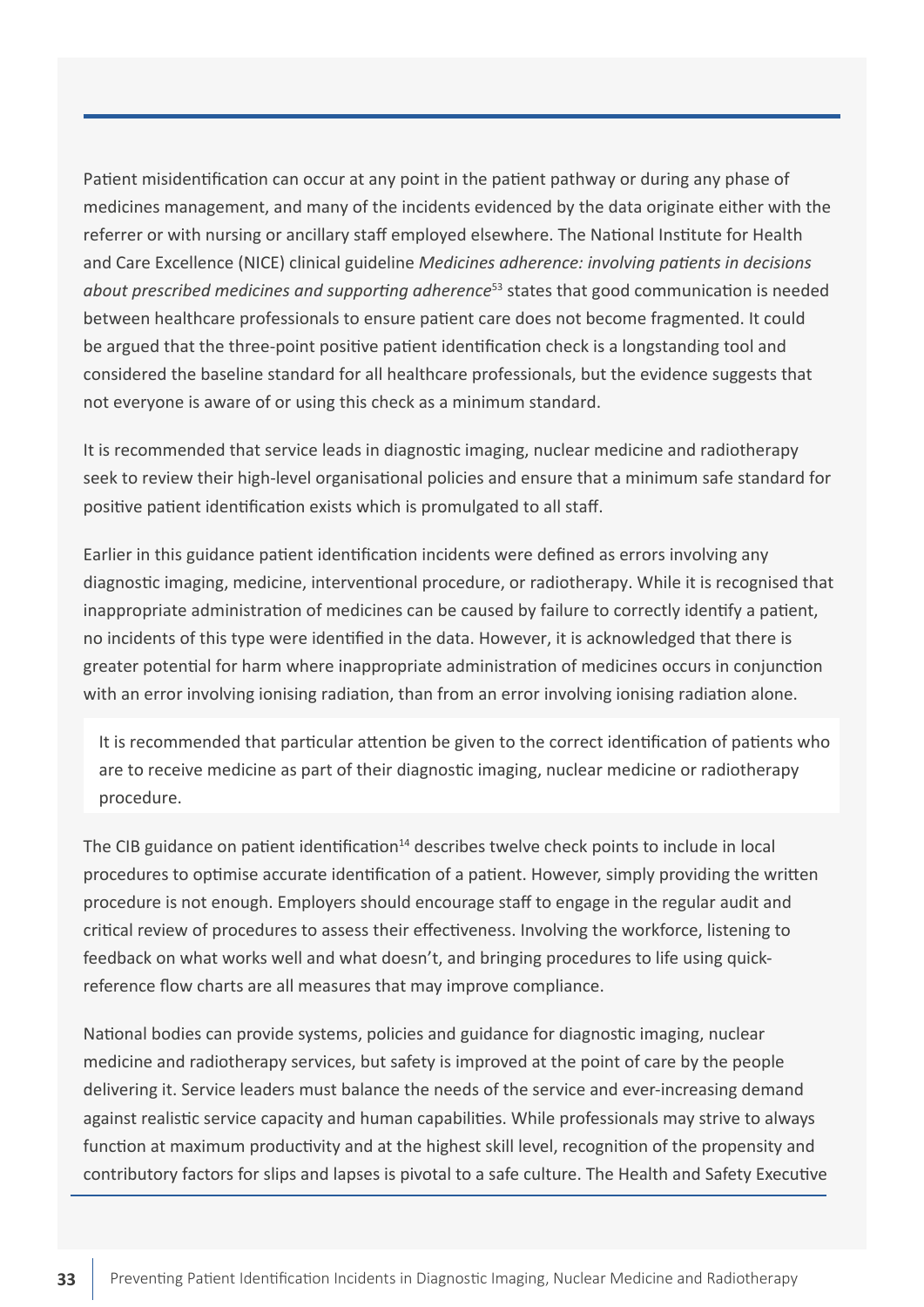(HSE) describe human factors as individual, organisational and task related<sup>54</sup>. Understanding human failure types<sup>55</sup> can help in the investigation stage of an incident to identify why an error occurred and, importantly, how best to prevent it happening again. It is recommended that pre- and postregistration training and education around incidents and lessons learned from them should include the impact of human factors on routine practice. How we reflect and regard our own strengths and limitations and those of others is key to understanding why mistakes happen. Being aware of this does not mean distrusting colleagues or undermining another person's authority; instead, it means working with a proactive and enquiring (rather than assuming) attitude and being watchful for warning signs when information sources do not correlate<sup>39</sup>.

It is widely accepted that minimising risk of harm is at the forefront of all registered healthcare professionals' thoughts, decisions and actions. For radiographers there is a requirement to take all reasonable steps to reduce the risk of harm to service users, carers and colleagues $^{11}$ . This means promoting safety-first behaviours and adopting processes that prioritise risk management. An effective and robust safety culture can reduce the number of incidents resulting in the harm or even death of patients from unintended exposures and administration of medicines in diagnostic imaging, nuclear medicine and radiotherapy<sup>39</sup>.

It is recommended that all radiology service managers commit to a safety-first culture by promoting proactive and enquiring attitudes in all diagnostic imaging and radiotherapy services, and that they recognise the integral value of a governance, compliance and assurance framework.

The radiographic workforce is well accustomed to working under governance frameworks where the requirements of legislation, standards of registration (where applicable), employer's written procedures and the SoR Code of Professional Conduct<sup>56</sup> must all be met. The SoR recognises the challenges faced by the radiographic workforce to meet the ever-increasing demands of a fastmoving healthcare agenda. This has never been more apparent than during the COVID-19 pandemic where the pivotal importance of diagnostic imaging, nuclear medicine and radiotherapy services has been widely recognised.

Radiographers, nuclear medicine technologists and assistant practitioners have demonstrated their expertise and unwavering determination to continue to provide safe imaging, therapies and treatment to the most clinically vulnerable communities during this time.

Interruptions or distractions to routine tasks are part of everyday life in healthcare, but distraction has featured as a contributory factor in recent SAUE reports to the regulators; as a result, the regulators recommend that systems are put in place to minimise this<sup>12,31</sup>.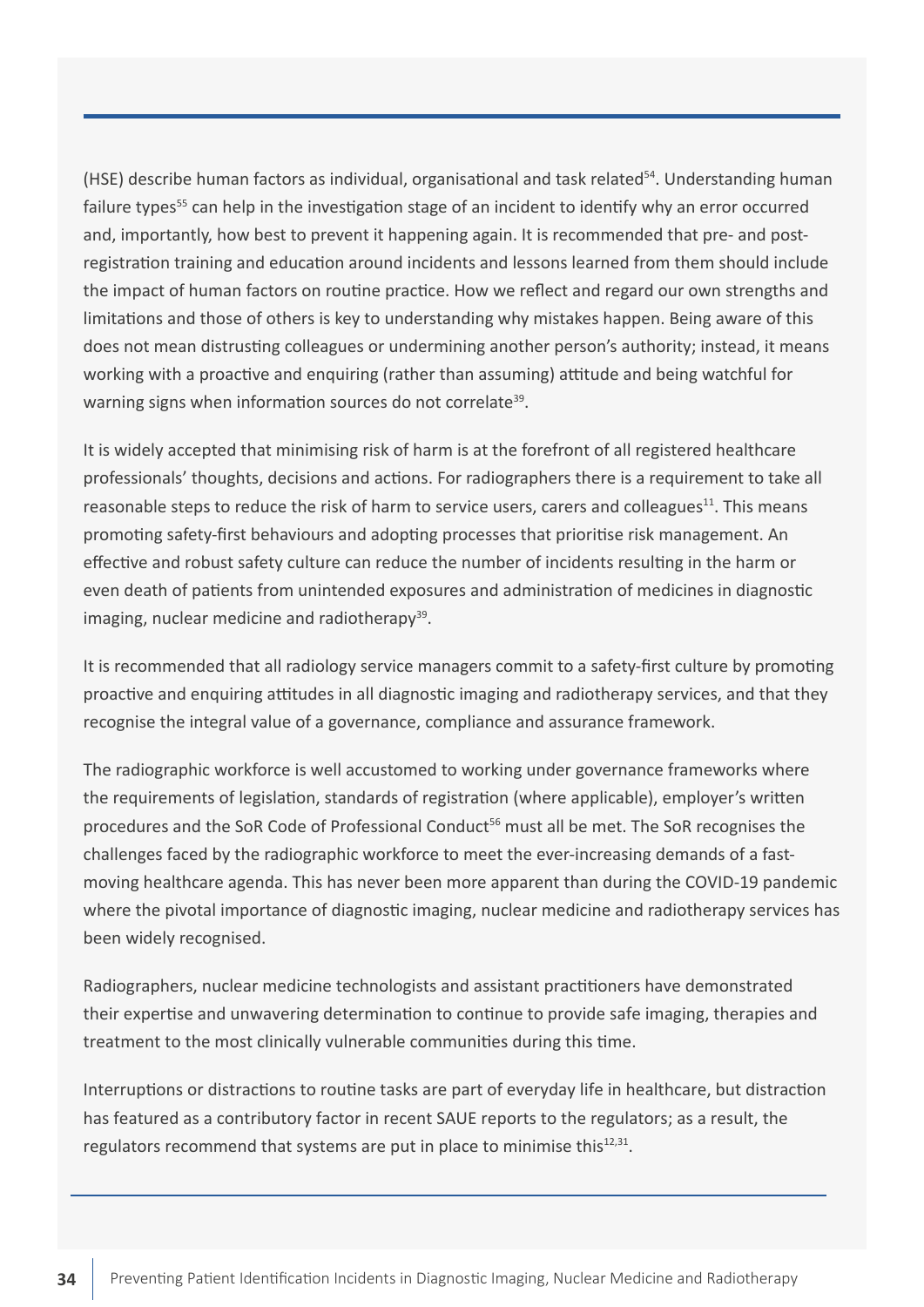Slips and lapses are more likely to occur when people are undertaking very familiar tasks – tasks that have been done so many times they are carried out on autopilot. This is when people are most vulnerable to distraction<sup>57</sup>. It is therefore recommended that when processes are designed, consideration is given to minimising opportunities for distraction from patients, members of the public and/or other healthcare professionals.

It is recommended that radiology service managers promote and support personal accountability and reflective learning. This may be done by adopting a common and consistent approach to incidents.

For example, anyone who identifies an incident should:

- understand the immediate actions required to prevent harm
- refer to a written procedure for recording the incident
- receive feedback from the investigation (either individually or as a group, whichever is more appropriate)
- understand their responsibilities under Regulation 20 (Duty of Candour) of the Health and Social Care Act 2008 (Regulated Activities) Regulations 2014, SI 2014/293640
- identify the learning points and mitigating actions to prevent a repeat incident

Service leaders should:

- communicate the learning to all staff
- ensure any identified improvements/procedural changes are applied to practice
- measure the impact of the changes

It is a requirement of IR(ME)R Regulation 9 that the regulator has a mechanism to disseminate information regarding lessons learned from significant events. Examples of learning can be found in the published IR(ME)R inspection reports<sup>6</sup>.

Details for the UK IR(ME)R regulators can be found in [Appendix 3](#page-44-0).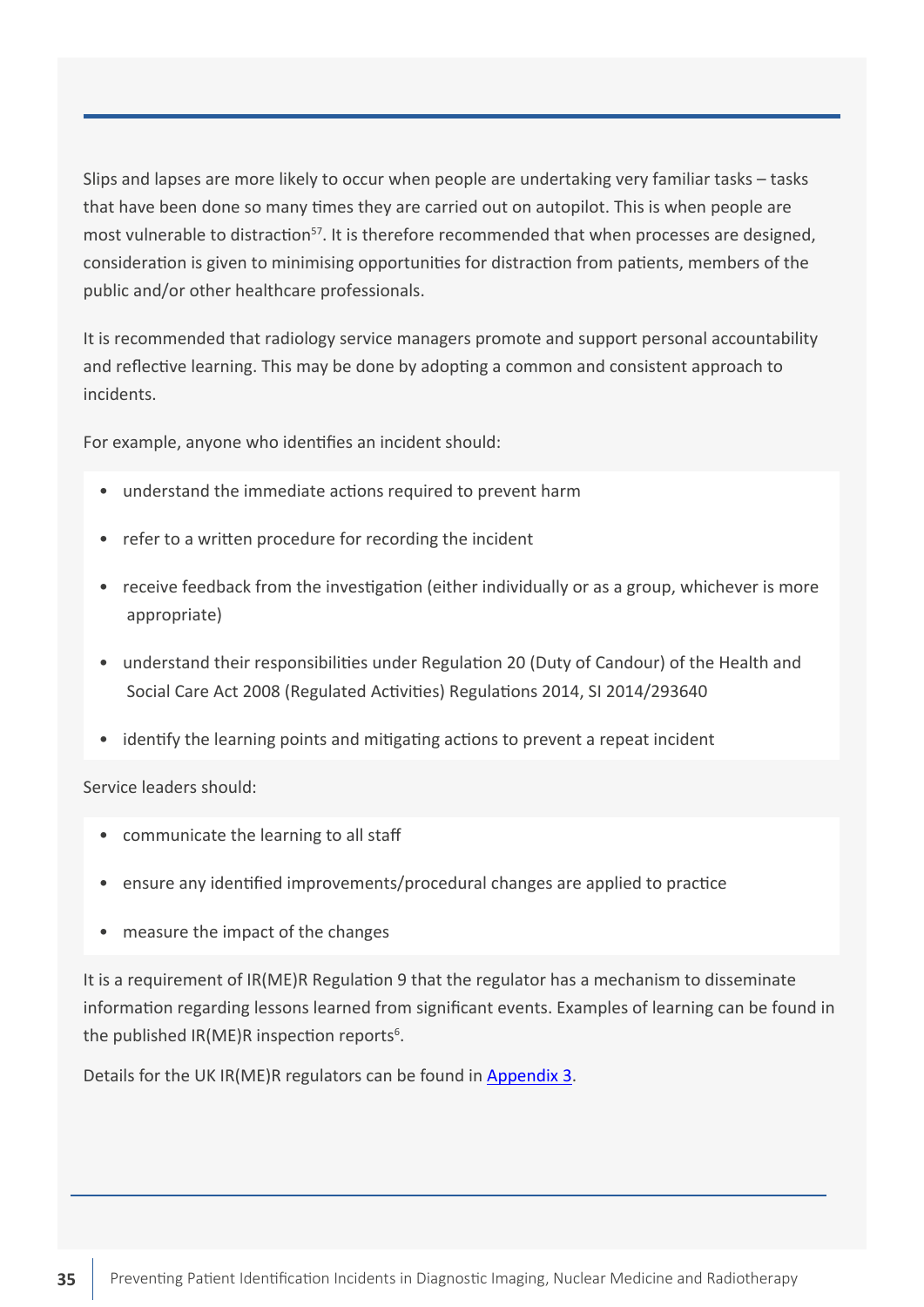For notifications of SAUE in diagnostic imaging and nuclear medicine, the SoR recommends the use of the CIB reporting template<sup>36</sup> and coding taxonomy<sup>37</sup> alongside the helpful guide *Learning from ionising radiation dose errors, adverse events and near misses in UK clinical imaging departments: Working party user guidance*35. For radiotherapy and nuclear medicine incidents, the SoR recommends using the taxonomies from *TSR9* alongside the document Development of Learning from *Radiotherapy Errors*<sup>58</sup>.

With the ever-increasing demands on the radiographic workforce it can be challenging to pause and reflect, and time consuming to analyse incidents and identify effective learning points. Learning should be communicated and implemented, and the impact on patient outcomes should be measured. Adopting a Safety II approach<sup>21,45</sup> by retraining habits and redesigning processes in order to be more aware of the reasons behind what works well, to be more enquiring when something feels wrong and more alert to specific risks of something going wrong, could be considered a proactive and cost-effective approach. Cost being defined here as a measure of the emotional and physical harm to patients and staff following an error. Good practice for a Safety II culture includes:

- Teaching people to understand when and how to adapt. For example, what to do when an X-ray machine breaks down, a radiofrequency coil fails on a MRI scanner, or a particular contrast agent is not available. How might changing technique, equipment or medicines impact on patient verification in these cases?
- Developing a culture where people feel safe to ask questions and enquire further when they suspect something is not right. For example, a patient's details show the right address but the wrong date of birth.
- Discouraging a speed-over-safety attitude where assumptions are made to save time. For example, the referrer has not told the practitioner that there is a contraindication so the practitioner assumes it is safe to proceed.
- Celebrating excellence. For example, when someone has applied an innovative approach to solving a problem safely.

It is recommended that radiology service managers take time to consider what works well in terms of accurate patient identification processes and procedures, and that they share and celebrate this.

It is also recommended that radiology services work towards the use of common information standards and nomenclature for patient identification, and the use of the four core patient identifiers that must be included on an NHS identity band<sup>45</sup>.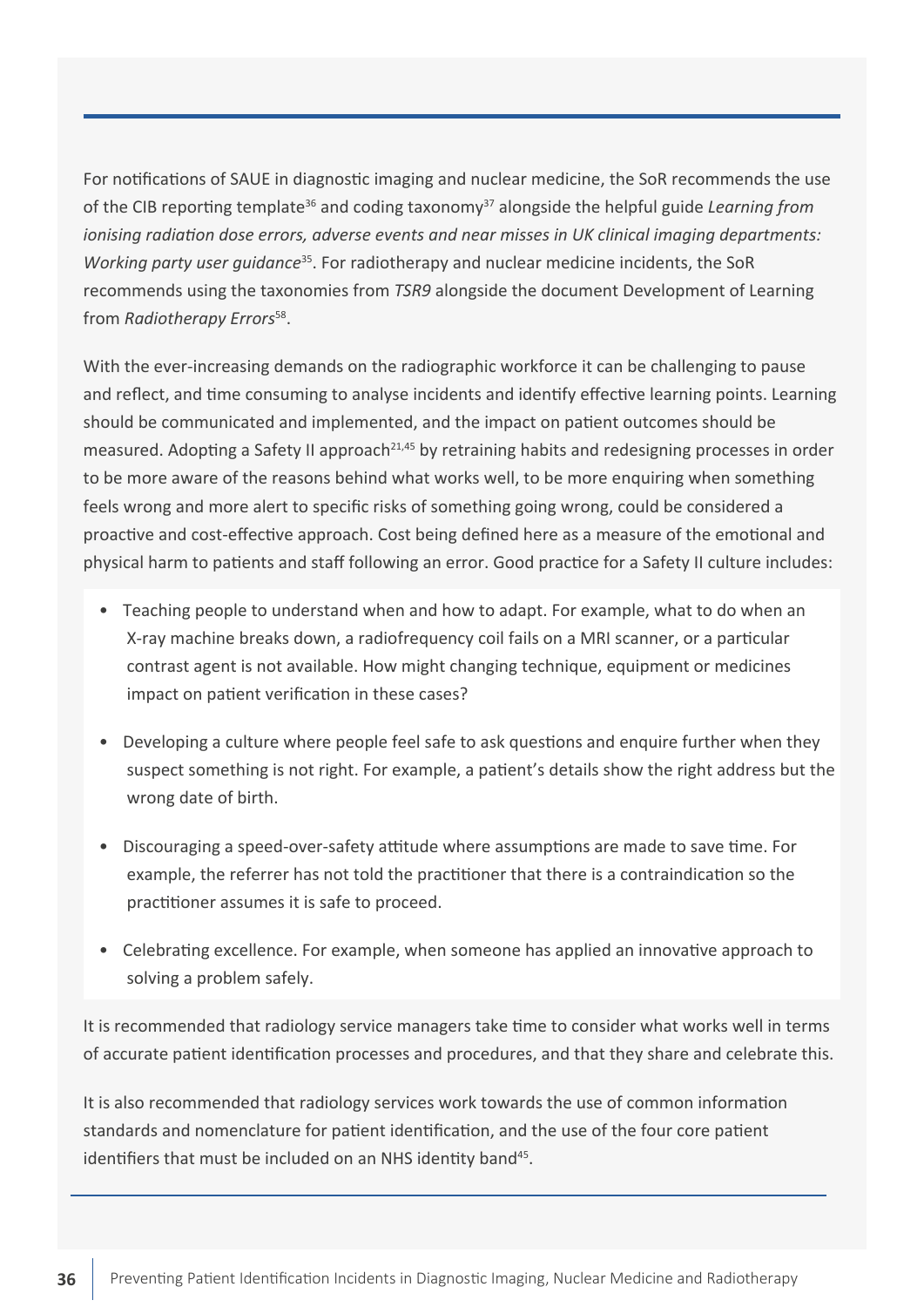#### <span id="page-36-0"></span>**Recommendations summary**

- 1. Radiology service managers in diagnostic imaging, nuclear medicine and radiotherapy should review their high-level organisational policies to ensure the minimum safe standard for positive patient identification is promulgated to all staff within the patient pathway.
- 2. Health leaders should reduce the risk of slips and lapses caused by fatigue by ensuring staffing levels are appropriate for safe service delivery. Staff should have reasonable shift patterns and appropriate rest breaks. Individuals have an equal responsibility to rest, recognise their own fatigue and seek support when required.
- 3. Radiology service managers in diagnostic imaging, nuclear medicine and radiotherapy should ensure, as a minimum, the CIB recommended twelve check points for accurate patient identification are embedded in local procedures and practice and are consistently applied.
- 4. Particular attention should be given to the correct identification of patients who are to be given a medicine as part of their diagnostic imaging, nuclear medicine or radiotherapy procedure.
- 5. Pre- and post-registration training and education should include learning relating to the impact of human factors on routine and atypical practice. This should explore how shared values, intentions and effective communication can underpin an effective safety culture and identify the barriers to incident prevention.
- 6. Service leads should seek to engage with their organisation's Patient Safety Specialist to ensure the radiographic workforce has access to enhanced patient safety training.
- 7. Radiology service managers should lead by example, focus on what works well and commit to a safety-first culture by promoting proactive and enquiring attitudes in diagnostic imaging, nuclear medicine and radiotherapy services.
- 8. There should be consultation with and investment from the workforce to develop written procedures that reflect the safe practice they naturally employ because of their education, training, skills and experience.
- 9. Where appropriate, when processes are designed/re-designed, consideration should be given to minimising opportunities for distraction from members of the public or other healthcare professionals. This applies to each stage of the patient pathway from identifying primary source data to accurate verification of patient identity. Particular attention should be given at patient handover points.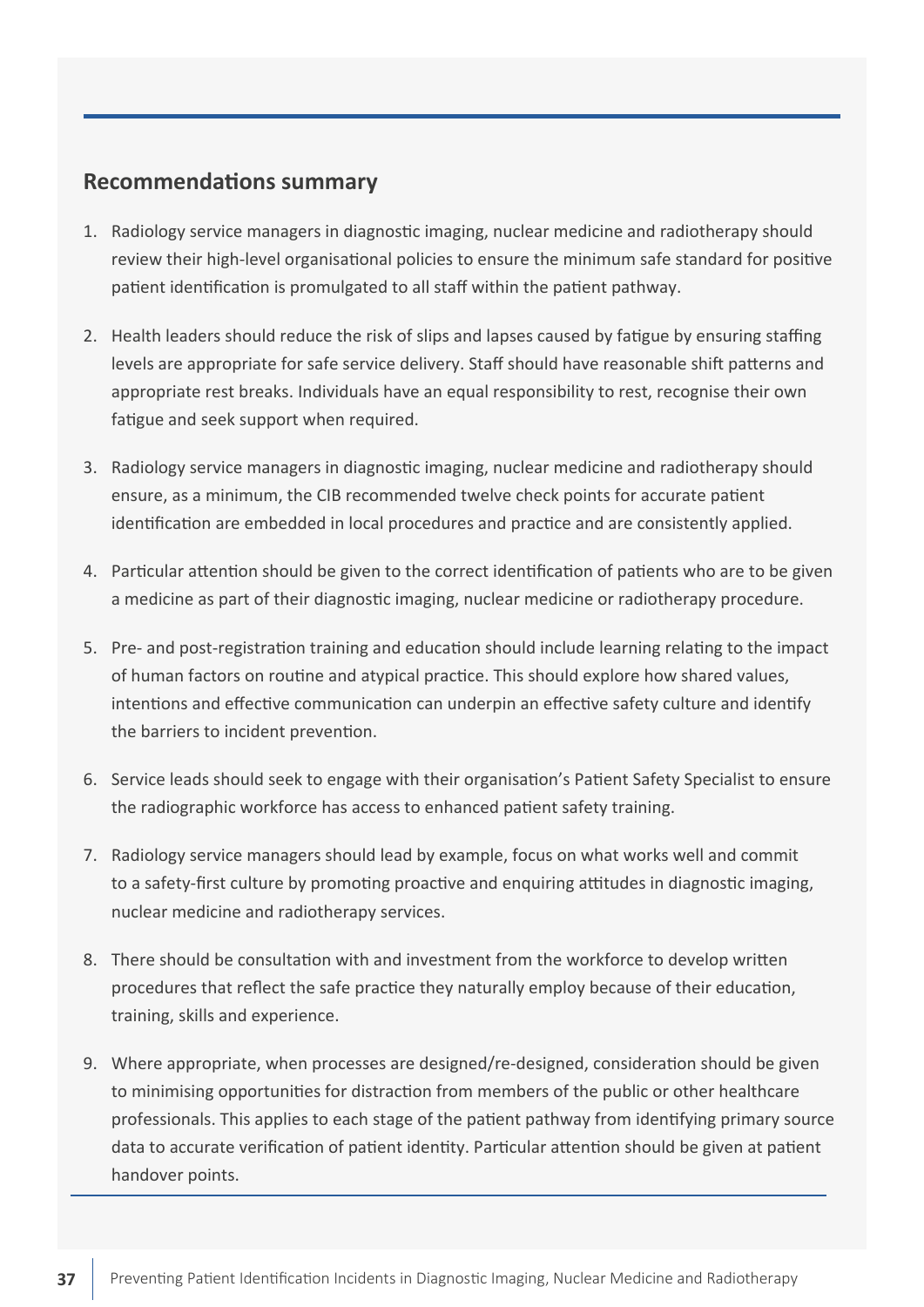- <span id="page-37-0"></span>10. Radiology service managers should promote and support personal accountability and reflective learning across the multidisciplinary team. Individuals should take responsibility for their own actions and inactions.
- 11. Radiology services should promote safe, just and positive reporting cultures, recognising, sharing and celebrating when things go well. Effective leadership, trust and teamwork help create cultures of psychological safety.
- 12. Organisations should work towards the use of common information standards.
- 13. A risk assessment should be performed for each imaging pathway to assess the likely incidence and impact of imaging or treating the wrong patient.
- 14. Patients and carers should be empowered, through the provision of high-quality information, to question any imaging or treatment the patient is not expecting.

Where there is any doubt regarding the accuracy of information relating to a patient's identity, further checks should be undertaken prior to exposure; for example, by asking the patient to confirm what they believe they are there for or by calling the person responsible for the episode of care. If there is persisting doubt the exposure should not proceed.

# **Limits of the guidance**

There are acknowledged limits to this guidance. The effects of the COVID-19 pandemic are not measured in the data. However, due to the pandemic patient behaviour may have been influenced as anxiety levels and challenges with communication amongst mask wearers has made positive identification more challenging. Primary source data may not have been available at the point of contact with the patient. Paper checking procedures may have been suspended without digital alternatives being available. Increased anxiety amongst staff, additional workforce challenges, the need to meet infection control requirements and the rapid introduction of process changes may have influenced the data. The donning of personal protective equipment (PPE) may have hampered verbal communication as part of identification processes. Additionally, face-to-face consultations were markedly reduced for much of the reporting period (1 January 2020 to 31 December 2020). However, the ongoing trend of patient identification incidents had been reported for several years prior to the start of the pandemic.

Successful implementation of this guidance will require strong leadership to change habits and in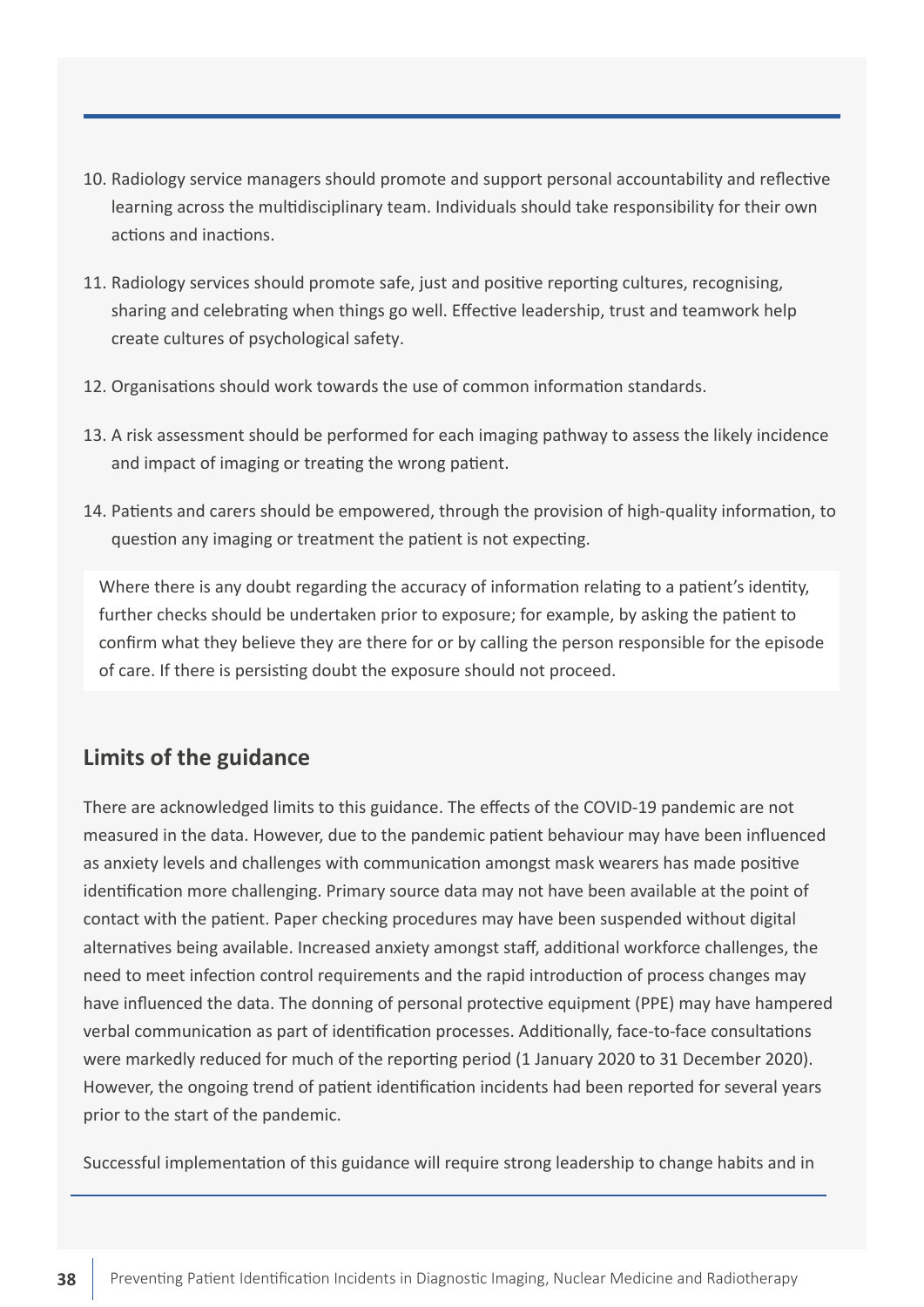<span id="page-38-0"></span>some cases cultures and will require regular audit to assure any improvements are sustained. This will require time and buy-in from senior leaders at organisational board level.

# **SoR approval process**

The SoR is the trade union and professional body for the radiographic workforce. It offers professional leadership and guides and supports professional development in the interests of patients and high-quality health and care services. The final draft of this guidance was submitted for consideration and received approval from the SoR UK Council on 23.03.2022.

### **Thanks to contributors**

The SoR wishes to thank the accredited Industrial Relations Representatives who gave their time freely to share working experiences and set the scene.

Thanks also for feedback received from the SoR advisory groups during the consultation phase:

- Consultant Advisory Group
- Diagnostic Imaging Advisory Group
- Patient Advisory Group
- CT Advisory Group
- Radiotherapy Advisory Group
- Nuclear Medicine & Molecular Imaging Advisory Group (NMMAG)
- MR Advisory Group
- Ultrasound Advisory Group
- Radiographic Informatics Advisory Group (RIG)

As always, the SoR acknowledges and is grateful for the valuable advice and contributions from the four UK IR(ME)R regulators and from our colleagues in the Medical Exposures Group at UKHSA.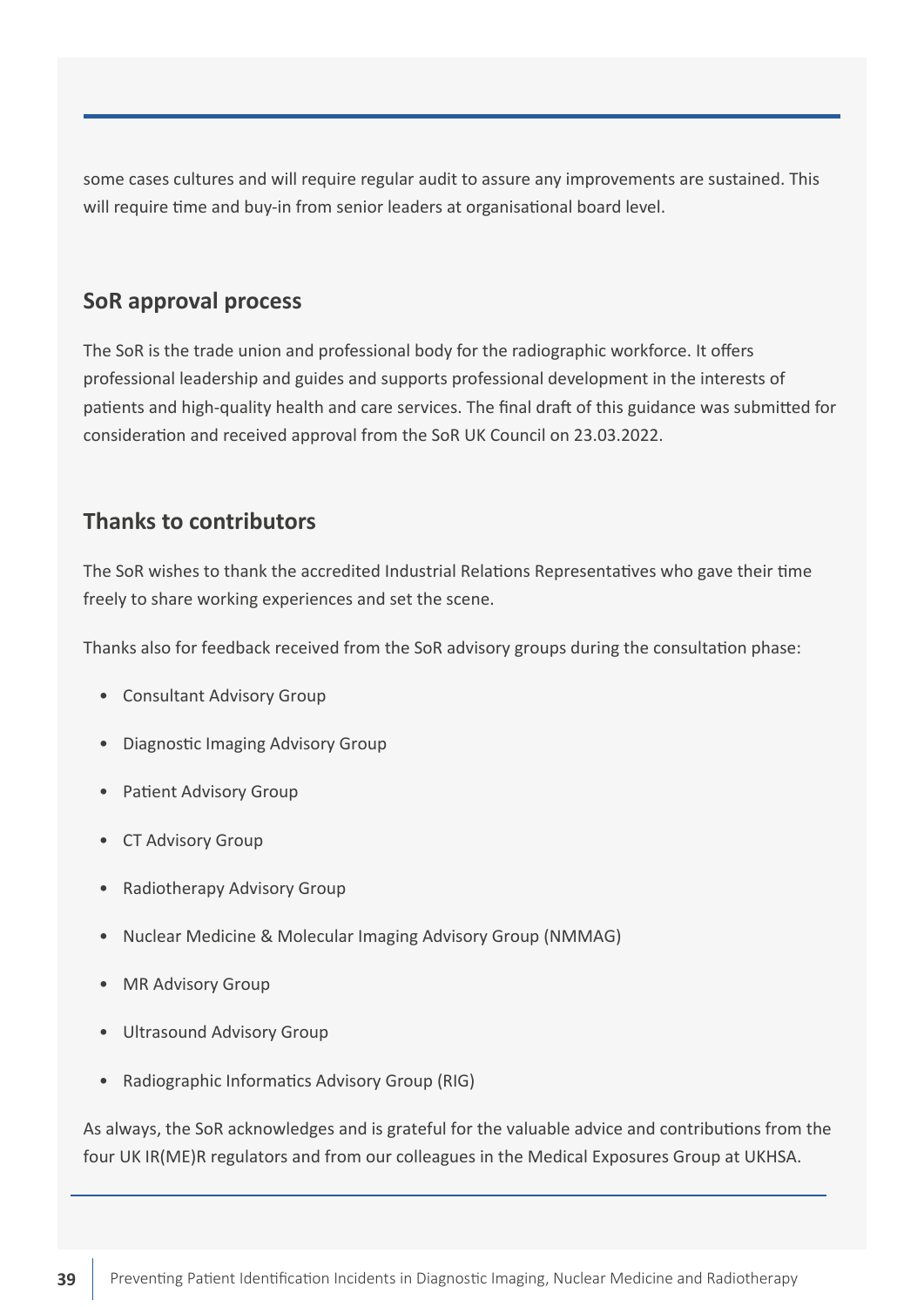### <span id="page-39-0"></span>**References**

- 1. legislation.gov.uk. The Ionising Radiation (Medical Exposure) Regulations 2017. 2017,; [https://](https://www.legislation.gov.uk/uksi/2017/1322/contents/made) [www.legislation.gov.uk/uksi/2017/1322/contents/made](https://www.legislation.gov.uk/uksi/2017/1322/contents/made).
- 2. Ireland GPfN. The Ionising Radiation (Medical Exposure) Regulations (Northern Ireland) 2018. Government Printer for Northern Ireland.
- 3. Improvement NEaN. *Diagnostic Imaging Dataset Annual Statistical Release 2019/20.* 2020.
- 4. National Cancer Registration and Analysis Service, Public Health England, Wellington House, 133-155 Waterloo Road, Lambeth, London, SE1 8UG, UK.
- 5. Society RP. *Professional Guidance on the Administration of Medicines in Healthcare Settings*. January 2019 2019.
- 6. Commission CQ. IR(ME)R annual report. [https://www.cqc.org.uk/publications/major-report/](https://www.cqc.org.uk/publications/major-report/irmer-annual-report) [irmer-annual-report.](https://www.cqc.org.uk/publications/major-report/irmer-annual-report) Accessed 17.02.2022.
- 7. Commission CQ. IR(ME)R incident: notification codes, categories and criteria. 2021; [https://](https://www.cqc.org.uk/guidance-providers/ionising-radiation/irmer-incident-notification-codes-categories-criteria) [www.cqc.org.uk/guidance-providers/ionising-radiation/irmer-incident-notification-codes](https://www.cqc.org.uk/guidance-providers/ionising-radiation/irmer-incident-notification-codes-categories-criteria)[categories-criteria](https://www.cqc.org.uk/guidance-providers/ionising-radiation/irmer-incident-notification-codes-categories-criteria). Accessed 30.04.2021, 2021.
- 8. Care Quality Commission TRaQIA, Healthcare Improvement Scotland, Healthcare Inspectorate Wales. Significant accidental and unintended exposures under IR(ME)R. 2020.
- 9. British Institute of Radiology IoPaEiM, National Patient Safety Agency, Society and College of Radiographers, The Royal College of Radiologists. Towards Safer Radiotherapy. 2008.
- 10. Agency UHS. Safer radiotherapy: triannual error analysis and learning. 2021; [https://www.gov.](https://www.gov.uk/government/publications/safer-radiotherapy-error-data-analysis-report) [uk/government/publications/safer-radiotherapy-error-data-analysis-report](https://www.gov.uk/government/publications/safer-radiotherapy-error-data-analysis-report).
- 11. Council HaCP. Standards of conduct, performance and ethics. 2016.
- 12. Commission CQ. IR(ME)R annual report 2018/19. 2019.
- 13. Radiographers TCo. *Patient Public and Practitioner Partnerships within Imaging and Radiotherapy: Guiding Principles*. 14.09.2018 2018.
- 14. Clinical Imaging Board (RCR IS. *Patient Identification: guidance and advice*. June 2019 2015.
- 15. Clinical Imaging Board (RCR IS. *Patient Identification: guidance and advice Medical Ultrasound Examinations*. September 2016 2016.
- 16. Clinical Imaging Board (RCR IS. *Patient Identification: guidance and advice Magnetic Resonance Imaging (MRI)*. 2016 2016.
- 17. Risk to patient safety of not using the NHS Number as the national identifier for all patients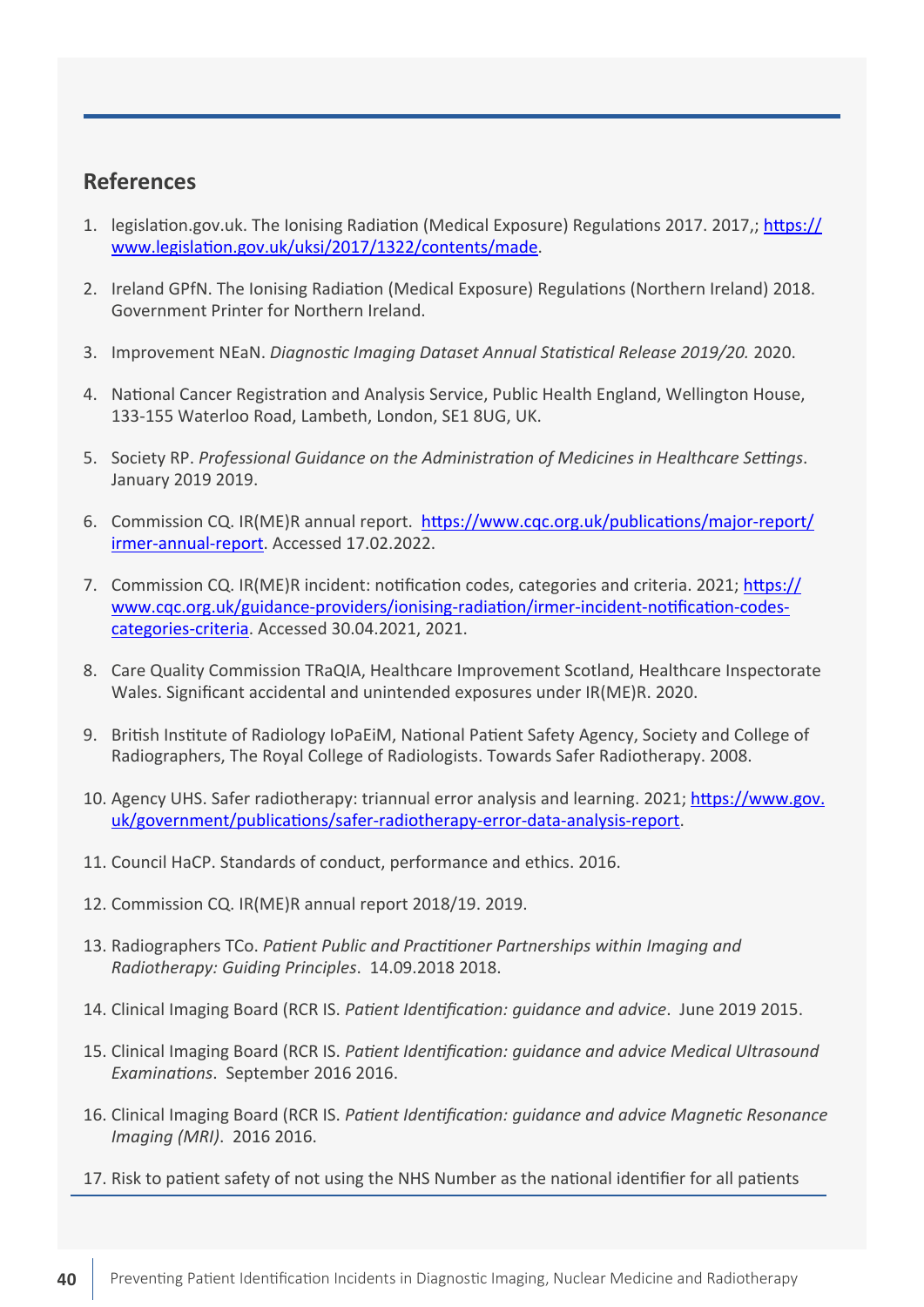[press release]. 2009.

- 18. Improvement N. Patient Safety Alert: Safer temporary identification criteria for unknown or unidentified patients. 2018.
- 19. Dekker S. sidneydekker.com. 2019;<https://sidneydekker.com/>.
- 20. Dekker S. Safety Differently | The Movie. 2017.
- 21. Hollnagel E. WRLaBJ. *From Safety-I to Safety-II: A White Paper*. Denmark2015.
- 22. Improvement NEaN. The NHS Patient Safety Strategy. 2019.
- 23. Care DoHaS. Report of the Independent Inquiry into the Issues raised by Paterson. 2020.
- 24. Colleges AoMR. *National patient safety syllabus 2.0 Training for every member of staff across the NHS*. 2021.
- 25. Commission CQ. Opening the door to change. 2018.
- 26. Improvement N. Never Events list 2018 First published January 2018 (last updated February 2021). 2018.
- 27. England IfHIfN. *Always Events® Toolkit*. 2016.
- 28. Branch HSI. *Wrong site surgery wrong patient: invasive procedures in outpatient settings*. 2021.
- 29. Patient Identification [press release]. WHO Press, May 2007 2007.
- 30. Communication During Patient Hand-Overs [press release]. 2007.
- 31. Commission CQ. IR(ME)R annual report 2019/20. 2020; [https://www.cqc.org.uk/sites/default/](https://www.cqc.org.uk/sites/default/files/20201021-IR%28ME%29R-Annual-Report-2019-20-FINAL.pdf) [files/20201021-IR%28ME%29R-Annual-Report-2019-20-FINAL.pdf](https://www.cqc.org.uk/sites/default/files/20201021-IR%28ME%29R-Annual-Report-2019-20-FINAL.pdf).
- 32. Commission CQ. IR(ME)R annual report 2017/18 CQC's enforcement of the Ionising Radiation (Medical Exposure) Regulations. 2018.
- 33. Wales HI. Annual Report Ionising Radiation (Medical Exposures) Regulations (IR(ME)R) 2017- 2018. 2019.
- 34. England PH. *Biennial radiotherapy error data analysis and learning report: January 2018 to December 2019 Report No. 6* 2020.
- 35. Clinical Imaging Board (RCR IS. *Learning from ionising radiation dose errors, adverse events and near misses in UK clinical imaging departments: Working party user guidance*. 2019.
- 36. Clinical Imaging Board (RCR IS. *Reporting template for ionising radiation dose errors, adverse*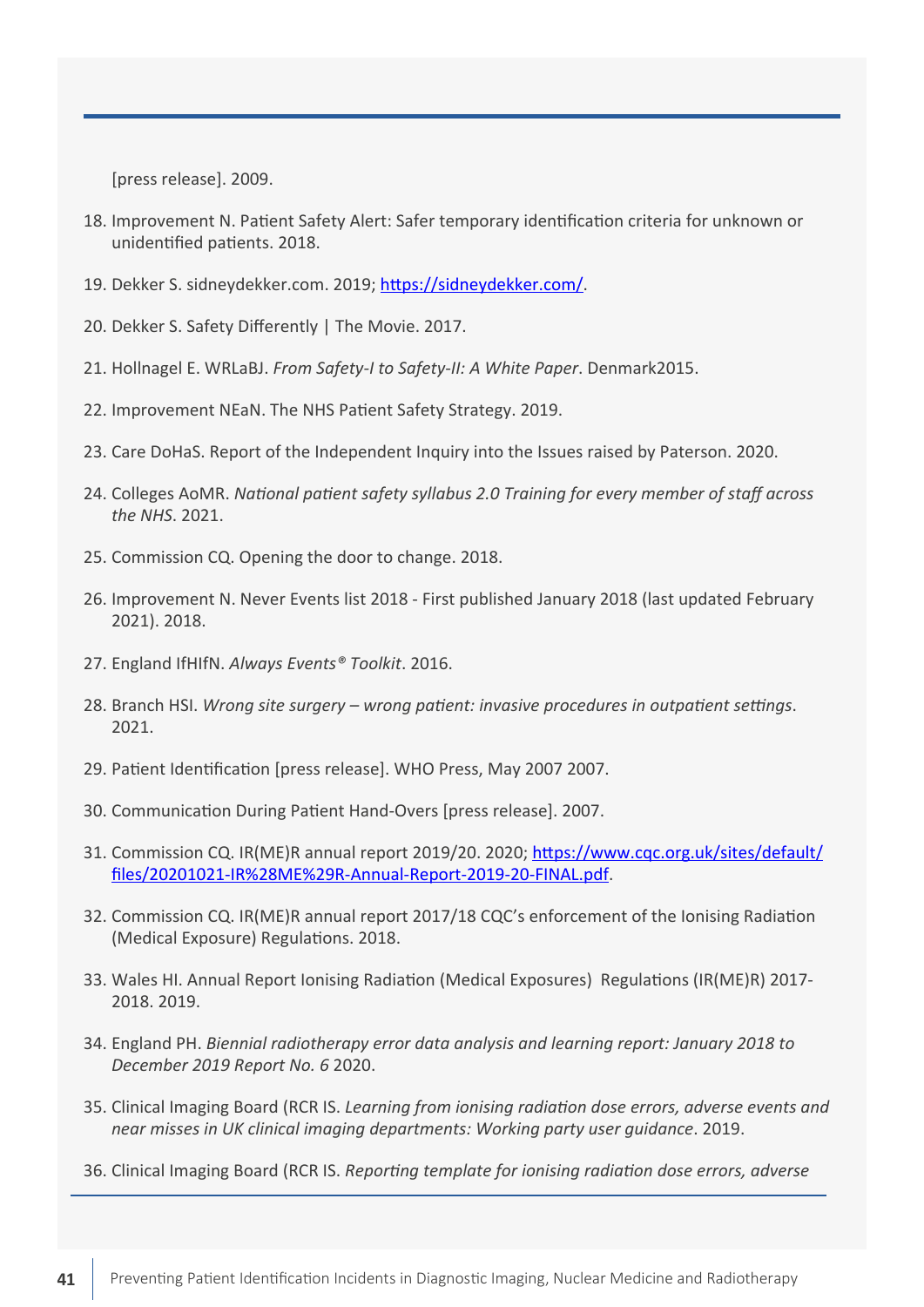*events and near misses in UK clinical imaging departments.* 2019.

- 37. Clinical Imaging Board (RCR IS. *Coding taxonomy for ionising radiation dose errors, adverse events and near misses in UK clinical imaging departments.* 2019.
- 38. Resolution N. *Being Fair; Supporting a just and learning culture for staff and patients following incidents in the NHS*. July 2019 2019.
- 39. Agency IAE. RADIATION SAFETY CULTURE TRAIT TALKS. 2021: [https://www.iaea.org/sites/](https://www.iaea.org/sites/default/files/21/01/radiation-safety-culture-trait-talks.pdf) [default/files/21/01/radiation-safety-culture-trait-talks.pdf](https://www.iaea.org/sites/default/files/21/01/radiation-safety-culture-trait-talks.pdf).
- 40. Government U. The Health and Social Care Act 2008 (Regulated Activities) Regulations 2014. The Stationery Office Limited under the authority and superintendence of Carol Tullo, Controller of Her Majesty's Stationery Office and Queen's Printer of Acts of Parliament; 2014.
- 41. Radiologists RCo. *IR(ME)R: Implications for clinical practice in diagnostic imaging, interventional radiology and diagnostic nuclear medicine*. June 2020 2020.
- 42. Board R. *Ionising Radiation (Medical Exposure) Regulations: Implications for clinical practice in radiotherapy* June 2020 2020.
- 43. Radiographers So. *Student radiographers and trainee assistant practitioners: verifying patient identification and seeking consent*. 1.9.2010 2010.
- 44. Digital N. DCB1077: AIDC for Patient Identification. 2020; [https://digital.nhs.uk/data-and](https://digital.nhs.uk/data-and-information/information-standards/information-standards-and-data-collections-including-extractions/publications-and-notifications/standards-and-collections/dcb1077-aidc-for-patient-identification)[information/information-standards/information-standards-and-data-collections-including](https://digital.nhs.uk/data-and-information/information-standards/information-standards-and-data-collections-including-extractions/publications-and-notifications/standards-and-collections/dcb1077-aidc-for-patient-identification)[extractions/publications-and-notifications/standards-and-collections/dcb1077-aidc-for-patient](https://digital.nhs.uk/data-and-information/information-standards/information-standards-and-data-collections-including-extractions/publications-and-notifications/standards-and-collections/dcb1077-aidc-for-patient-identification)[identification](https://digital.nhs.uk/data-and-information/information-standards/information-standards-and-data-collections-including-extractions/publications-and-notifications/standards-and-collections/dcb1077-aidc-for-patient-identification). Accessed 22.12.2021.
- 45. Digital N. NHS Data Model and Dictionary. 2021; [https://www.datadictionary.nhs.uk/data\\_](https://www.datadictionary.nhs.uk/data_elements/community_health_index_number.html) [elements/community\\_health\\_index\\_number.html.](https://www.datadictionary.nhs.uk/data_elements/community_health_index_number.html) Accessed 17.02.2022.
- 46. Government W. Operational standards for use of the NHS Number. 2015.
- 47. Organisation WH. *Surgical Safety Checklist*. 2009 2009.
- 48. Radiographers So. *Have you 'paused and checked'? A clinical imaging examination IR(ME)R Operator checklist*. 2019.
- 49. Radiographers So. *Have you paused and checked?* IR(ME)R.
- 50. Council GM. Good medical practice. General Medical Council; 2013.
- 51. Attia Bari, Rehan Ahmed Khan, Ahsan Waheed Rathore. Medical errors; causes, consequences, emotional response and resulting behavioral change. P*akistan Journal of Medical Sciences*. 2016;32(3):523-528.
- 52. Lauren Riplinger JP-J, Julie Pursley Dooling. Patient Identification Techniques Approaches,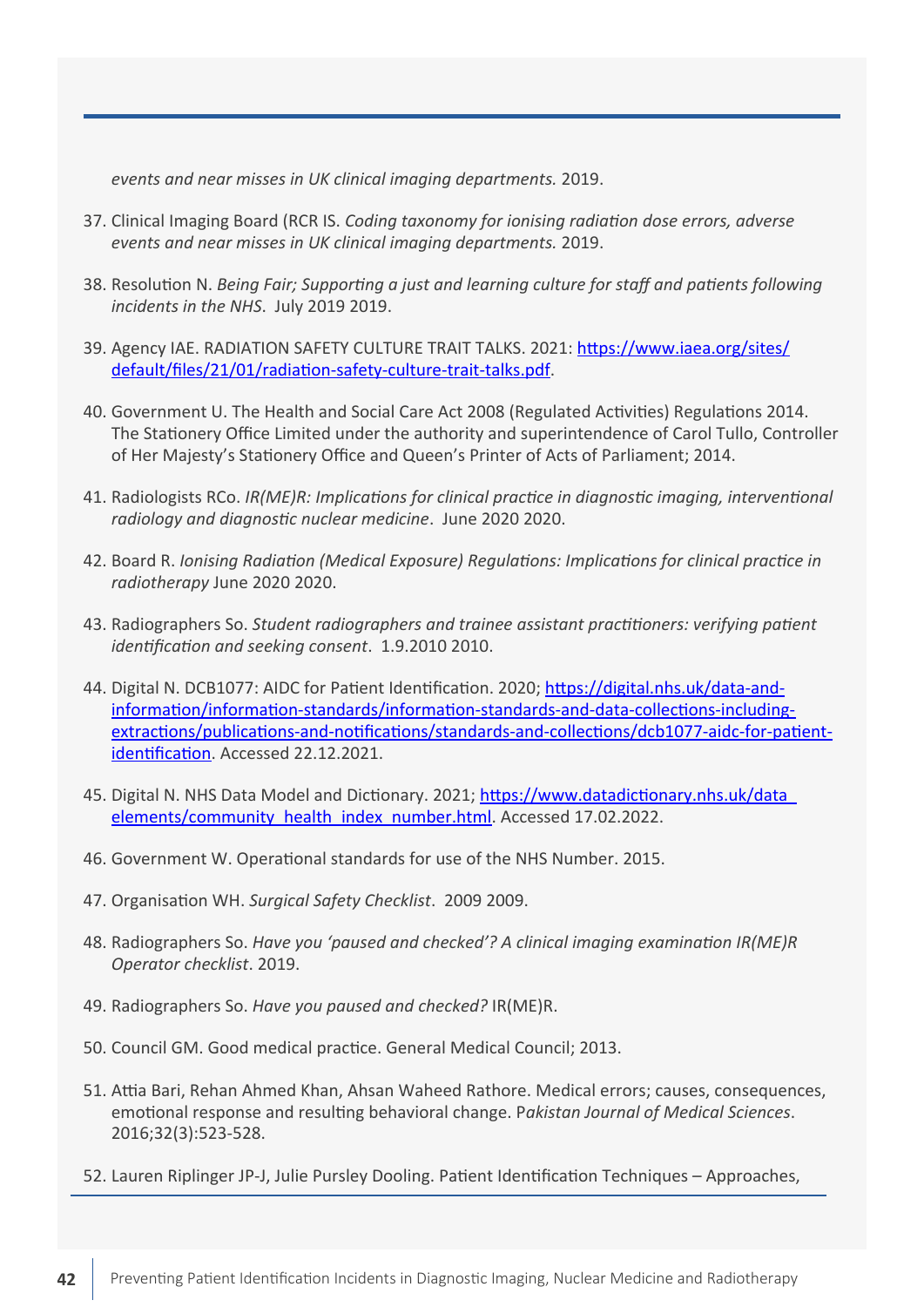<span id="page-42-0"></span>Implications, and Findings. *Yearbook of Medical Informatics*. 2020;Volume 29(1); 2020 Aug:81– 86.

- 53. (NICE) NIfHaCE. *Medicines adherence: involving patients in decisions about prescribed medicines and supporting adherence*. 2009.
- 54. Executive HaS. *Reducing error and influencing behaviour*. 2nd ed. United Kingdom1989
- 55. Executive HaS. Human Failure Types.
- 56. Radiographers TSaCo. Code of professional conduct. *ASSE Professional Development Conference and Exposition* 2001. Vol 20132001:1-14.
- 57. Executive HaS. Leadership and worker involvement toolkit Understanding human failure. 2021.
- 58. England PH. Development of learning from radiotherapy errors. 133-155 Waterloo Road, Wellington House, London SE1 8UG: Public Health England; 2016.

#### **Recommended Reading**

The Health and Safety Executive (HSE), [Reducing error and influencing behaviour](https://www.hse.gov.uk/pubns/books/hsg48.htm)

[Textbook of Patient Safety and Clinical Risk Management](https://link.springer.com/book/10.1007/978-3-030-59403-9) 

Public Health England (PHE), [Safer radiotherapy: biennial error analysis and learning](https://www.gov.uk/government/publications/radiotherapy-errors-and-near-misses-data-report#history)

Care Quality Commission, [Briefing: Learning from serious incidents in NHS acute hospitals](https://www.cqc.org.uk/publications/themed-work/briefing-learning-serious-incidents-nhs-acute-hospitals)

The Health and Safety Executive (HSE), [Performance Influencing Factors \(PIFs\)](https://www.hse.gov.uk/humanfactors/topics/pifs.pdf)

British Medical Association (BMA), [Moral distress and moral injury: Recognising and tackling it for](https://www.bma.org.uk/media/4209/bma-moral-distress-injury-survey-report-june-2021.pdf)  [UK doctors](https://www.bma.org.uk/media/4209/bma-moral-distress-injury-survey-report-june-2021.pdf)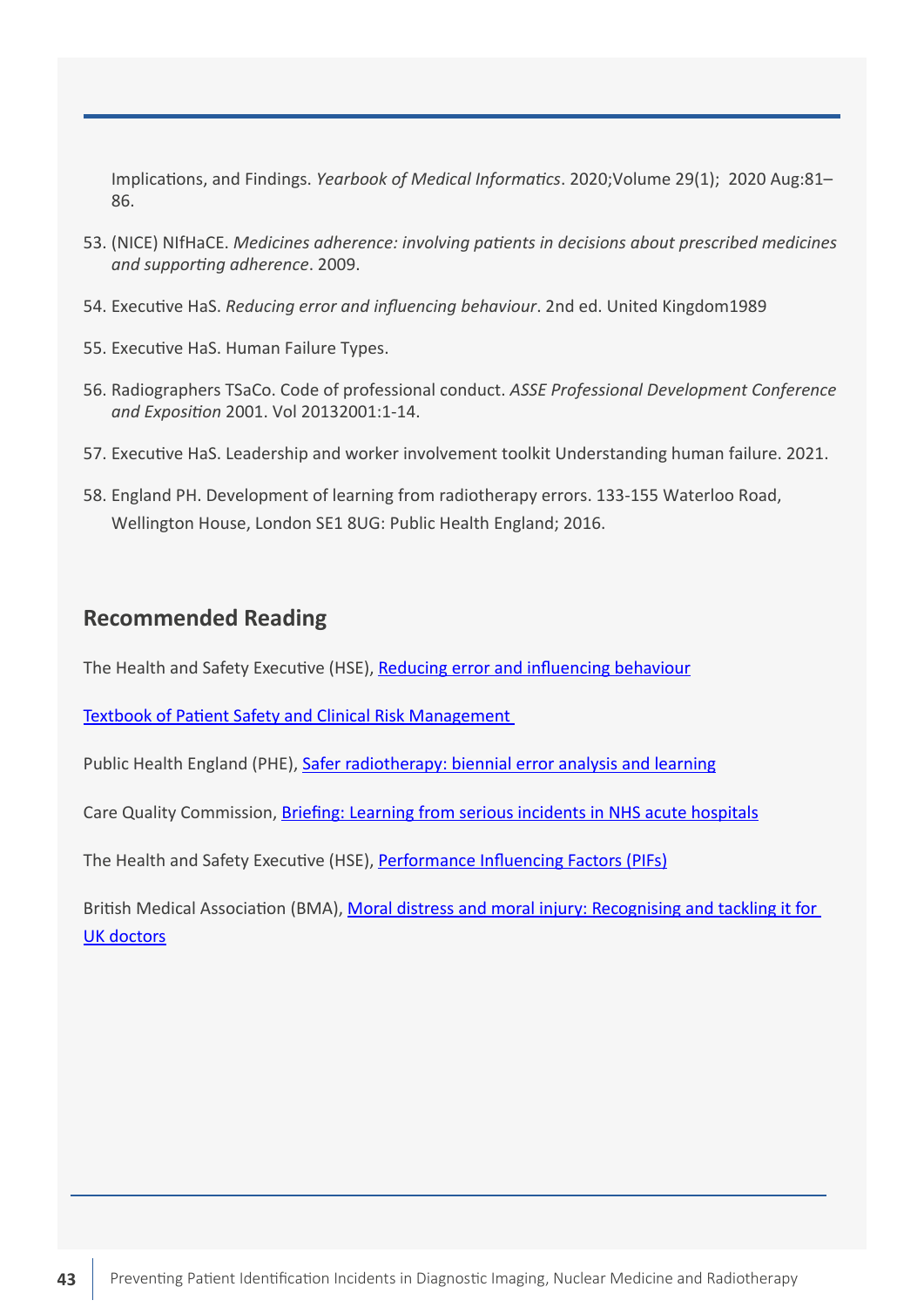### <span id="page-43-0"></span>**Appendix 1**

List of Working Party members

Andrea Bangay, OP, Mobiles and Paediatric Lead Radiographer. University College London Hospitals NHS Foundation Trust

Jo Browne, Regulation and Quality Improvement Authority (RQIA)

Úna Findlay, Senior Radiotherapy Clinical Officer & Chair of Patient Safety in Radiotherapy Steering Group. UK Health Security Agency (previously Public Health England)

Kevin Freeman-Ferguson, Health Improvement Scotland (HIS)

Spencer Goodman, Professional Officer for Radiotherapy, Society of Radiographers

Lynda Johnson, Professional Officer (Clinical Imaging) (Chair), Society of Radiographers

Sue Johnson, Professional Officer (Clinical Imaging),Society of Radiographers

Rachel King, Patient Advisory Group, College of Radiographers

Andrew Pryse, Health Inspectorate Wales (HIW)

Anthony Richards, Diagnostic Advisory Group, Society of Radiographers

Helen Wickham, Regional Officer, Society of Radiographers

Holly Warriner, IR(ME)R Clinical Specialist Inspector, Care Quality Commission (CQC)